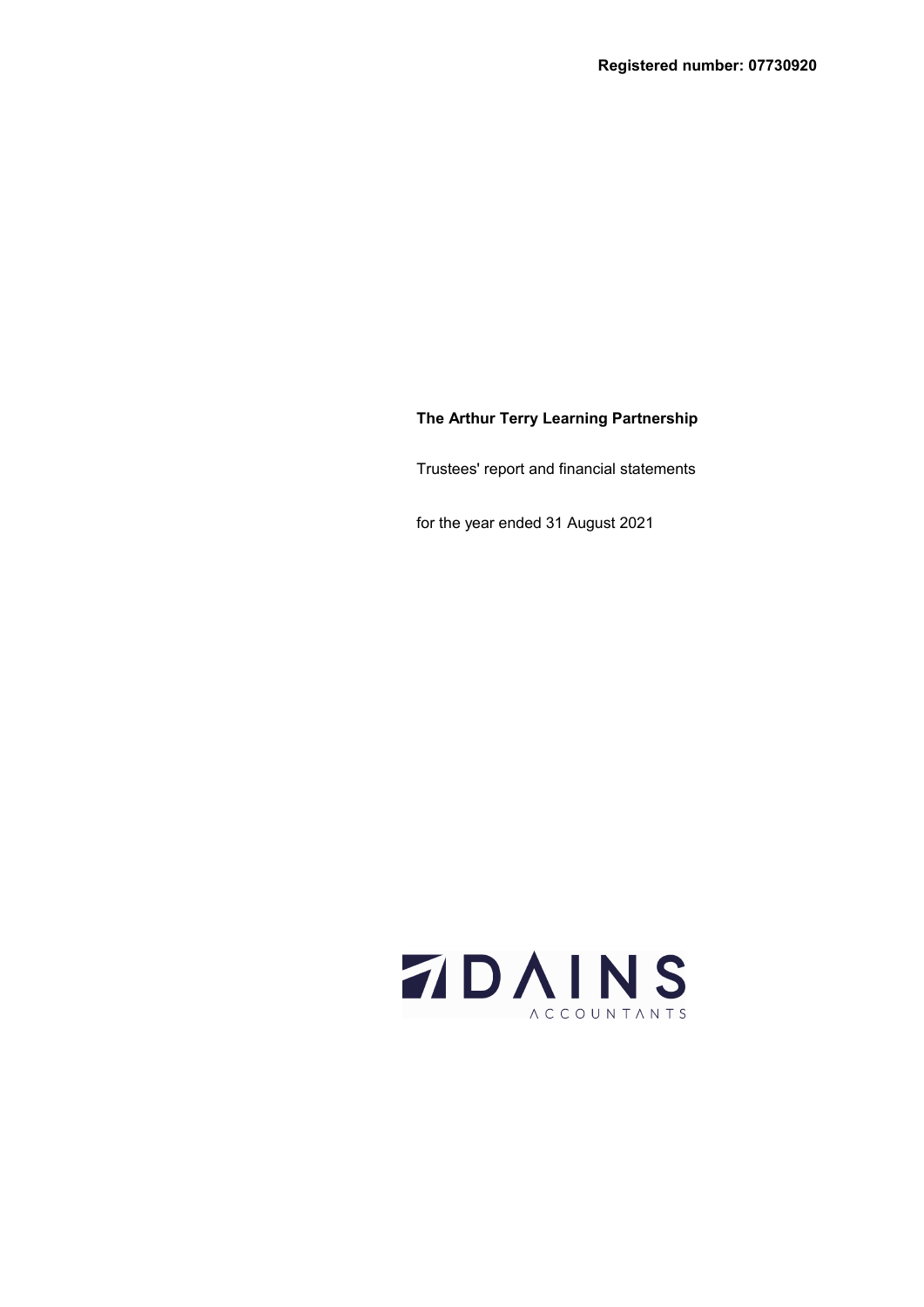# **Contents**

|                                                                                | Page      |
|--------------------------------------------------------------------------------|-----------|
| Reference and administrative details                                           | $1 - 2$   |
| <b>Trustees' report</b>                                                        | $3 - 17$  |
| <b>Governance statement</b>                                                    | $18 - 21$ |
| Statement on regularity, propriety and compliance                              | 22        |
| <b>Statement of Trustees' responsibilities</b>                                 | 23        |
| Independent auditor's report on the financial statements                       | $24 - 27$ |
| Independent reporting accountant's report on regularity                        | $28 - 29$ |
| Statement of financial activities incorporating income and expenditure account | 30        |
| <b>Balance sheet</b>                                                           | 31        |
| <b>Statement of cash flows</b>                                                 | 32        |
| Notes to the financial statements                                              | $33 - 71$ |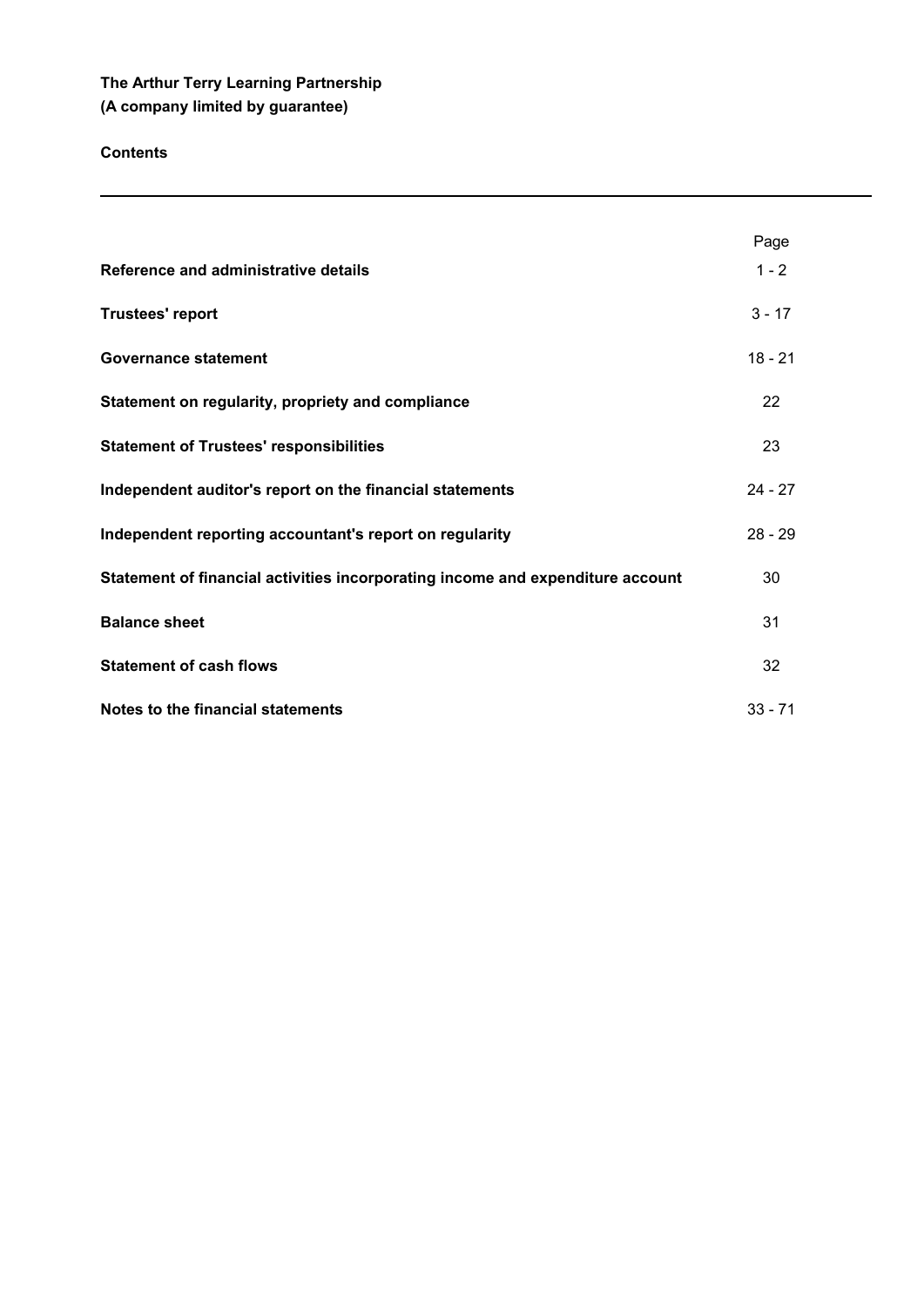## **Reference and Administrative Details**

| <b>Members</b>                                           | Mr Timothy Sewell<br>Mr Alan Wharton<br>Mrs Sarah Taylor<br>Mr Mick Waters<br>Sir Tim Brighouse                                                                                                                                                                                                                                                                                                                                                                                                                                                                       |
|----------------------------------------------------------|-----------------------------------------------------------------------------------------------------------------------------------------------------------------------------------------------------------------------------------------------------------------------------------------------------------------------------------------------------------------------------------------------------------------------------------------------------------------------------------------------------------------------------------------------------------------------|
| <b>Trustees</b>                                          | Mr Timothy Sewell2<br>Mr John Vickers, Chair<br>Mr Jonathan Brake <sup>2</sup><br>Miss Heather Morris, Vice Chair, Chair of Audit and Risk1<br>Mr Richard Gill CBE, CEO & Accounting Officer2<br>Mr Brian Cookson, Chair of Finance2<br>Mr Dan Mortiboys (resigned 28 January 2021)1<br>Mr Samuel Henson <sup>2</sup><br>Mrs Katie Hale1                                                                                                                                                                                                                              |
|                                                          | <sup>1</sup> member of the Audit Committee<br><sup>2</sup> member of Finance Committee                                                                                                                                                                                                                                                                                                                                                                                                                                                                                |
| <b>Company registered</b><br>number                      | 07730920                                                                                                                                                                                                                                                                                                                                                                                                                                                                                                                                                              |
| <b>Company name</b>                                      | The Arthur Terry Learning Partnership                                                                                                                                                                                                                                                                                                                                                                                                                                                                                                                                 |
| <b>Principal and registered</b><br>office                | <b>Kittoe Road</b><br><b>Four Oaks</b><br><b>Sutton Coldfield</b><br><b>West Midlands</b><br><b>B74 4RZ</b>                                                                                                                                                                                                                                                                                                                                                                                                                                                           |
| <b>Chief Executive Officer</b><br>and Accounting Officer | Mr Richard Gill CBE                                                                                                                                                                                                                                                                                                                                                                                                                                                                                                                                                   |
| <b>Chief Finance and</b><br><b>Operations Officer</b>    | Mr Simon Smith                                                                                                                                                                                                                                                                                                                                                                                                                                                                                                                                                        |
| <b>Executive team</b>                                    | Mr Richard Gill CBE, Chief Executive Officer<br>Mr Simon Smith, Chief Finance and Operations Officer<br>Ms Anna Balson, Director of Education (Primary Schools)<br>Mr Neil Warner, Director of Education (Secondary Schools) (until 31 August 2021)<br>Mrs Sue Pountney, Director of HR (until 31 August 2021)<br>Miss Sandra Martin, Director of HR<br>Miss Michelle Doughty, Director of Estates and Operations<br>Mrs Sue Bailey, Safeguarding Lead<br>Mrs Ria Farell, Finance Manager<br>Mrs Anna Newson, Head of PR & Communications<br>Mrs Claire Swann, CEO PA |
| Independent auditor                                      | Dains LLP<br>15 Colmore Row<br>Birmingham<br>B <sub>3</sub> 2BH                                                                                                                                                                                                                                                                                                                                                                                                                                                                                                       |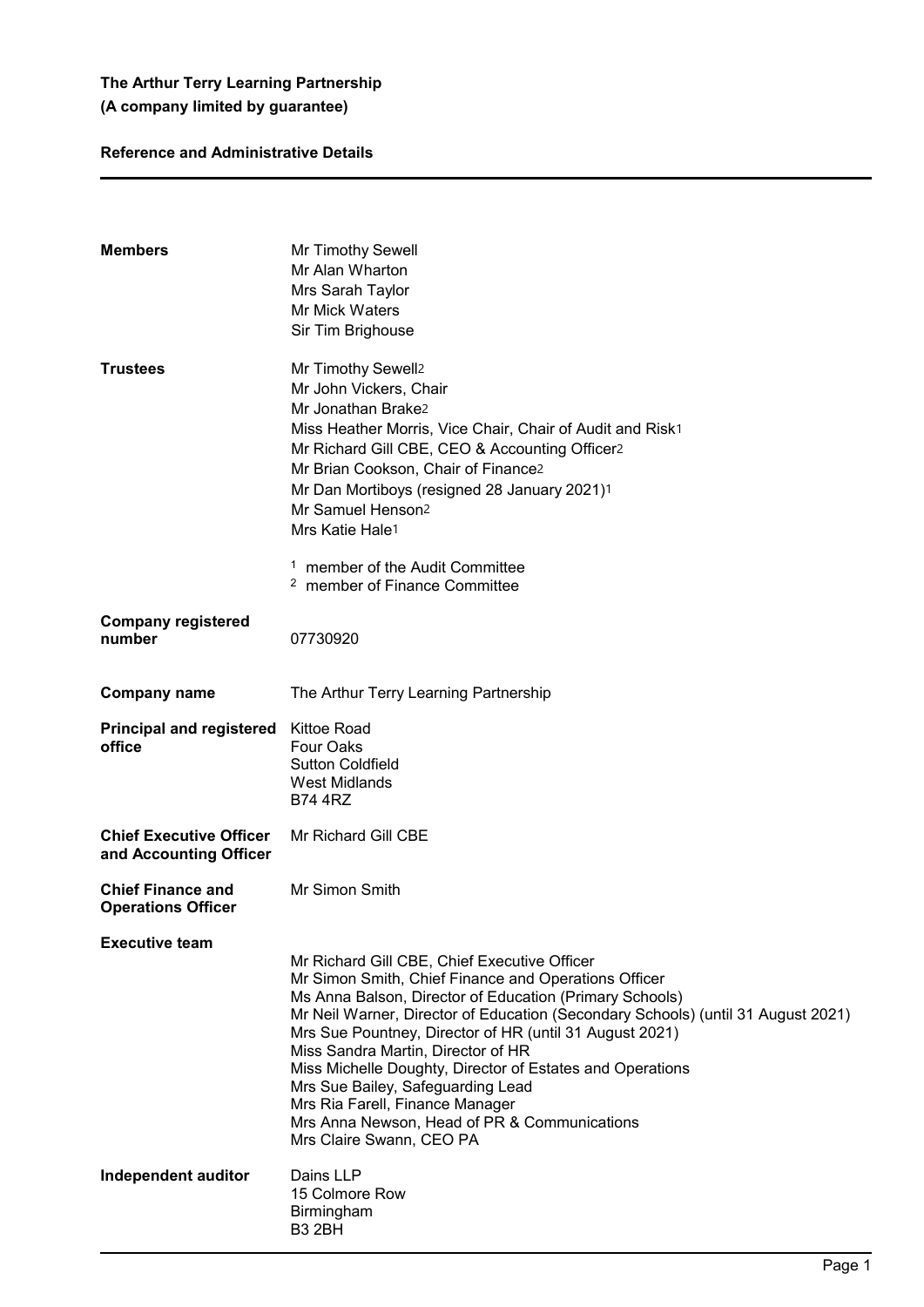## **Reference and Administrative Details (continued) for the year ended 31 August 2021**

| Bankers    | Lloyds Bank Plc<br>9 Birmingham Road<br><b>Sutton Coldfield</b><br>West Midlands<br><b>B72 1QA</b> |
|------------|----------------------------------------------------------------------------------------------------|
| Solicitors | Browne Jacobson LLP<br>Victoria House<br>Victoria Square<br>Birmingham<br>B2 4BH                   |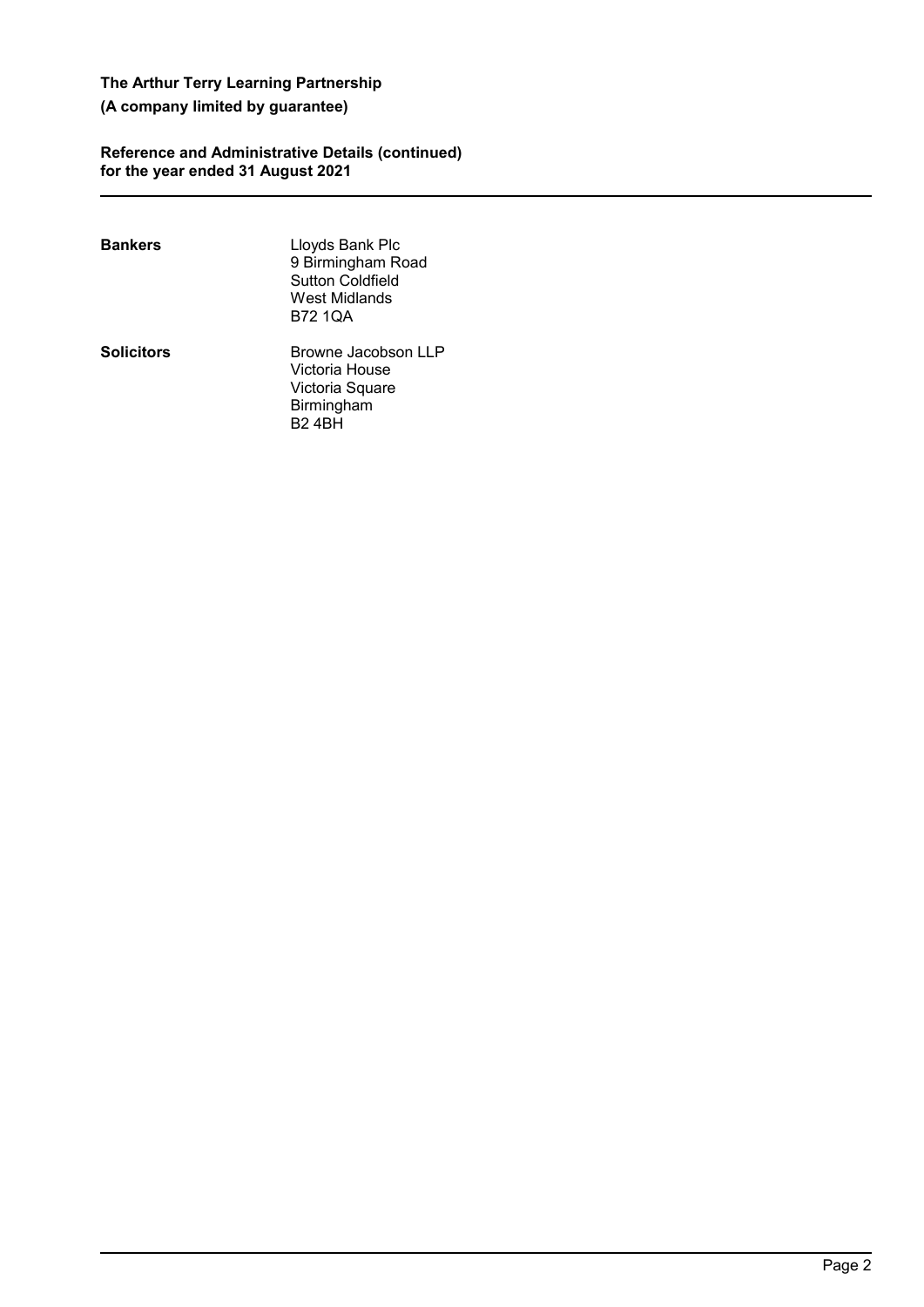## **Trustees' report for the year ended 31 August 2021**

The Trustees present their annual report together with the financial statements and auditor's report of the charitable company for the year 1 September 2020 to 31 August 2021. The annual report serves the purposes of both a Trustees' report and a directors' report under company law.

The trust operates eleven primary academies, and five secondary academies across Birmingham, Staffordshire and North Warwickshire. Its academies had a total roll of 8,419 in the school census in October 2021.

#### **Structure, governance and management**

### **a. Constitution**

The academy is a company limited by guarantee and an exempt charity. The charitable company's memorandum and articles of association are the primary governing documents of the academy trust. The trustees of the Arthur Terry Learning Partnership Trust are also the directors of the charitable company for the purposes of company law. The charitable company operates as The Arthur Terry Learning Partnership.

Details of the Trustees who served during the year, and to the date these accounts are approved are included in the Reference and administrative details on page 1.

## **b. Members' liability**

Each member of the charitable company undertakes to contribute to the assets of the charitable company in the event of it being wound up while they are a member, or within one year after they cease to be a member, such amount as may be required, not exceeding £10, for the debts and liabilities contracted before they ceased to be a member.

## **c. Trustees' indemnities**

The trustees of the trust have been indemnified in respect of their legal liability for financial loss arising as a result of a negligent act, accidental error or omission in the course of their official duties. The limit of this indemnity under the insurance arrangement of £5 million.

## **d. Method of recruitment and appointment or election of Trustees**

The Articles provide that

- The members may appoint by ordinary resolution up to 8 Trustees (Article 50)
- The total number of trustees, including the Chief Executive Officer if they so choose to act as trustee under Article 57, who are employees of the Academy Trust shall not exceed one third of the total number of trustees (Article 50B)
- In circumstances where trustees have not appointed local governing bodies in respect of the academies as envisaged in Article 100a or if no provision is made for at least 2 parent local governors on each established local governing body pursuant to Article 101A there shall be a minimum of two parent trustees and otherwise such number as the members shall decide who shall be appointed or elected in accordance with Articles 54 – 56. (Article 53)

The ultimate management of the multi academy trust is the responsibility of the trustees who are elected and coopted under the terms of the Articles of Association.

The approach to appointing new trustees would depend upon the nature of the vacancy, as outlined in the Articles. The trust considers the appropriate skill set of prospective trustees to enable effective leadership of trust responsibilities.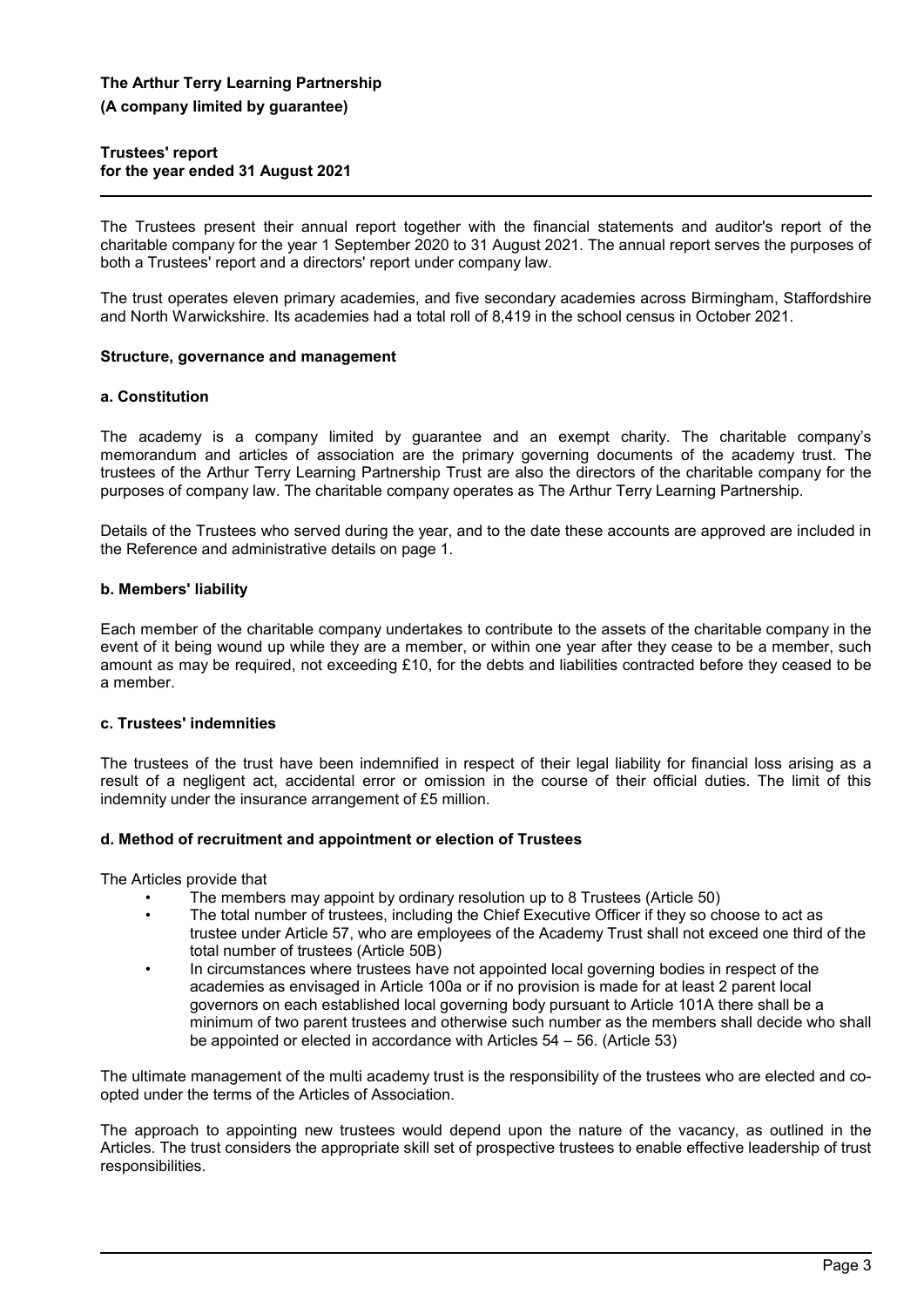**Trustees' report (continued) for the year ended 31 August 2021**

## **Structure, governance and management (continued)**

### **e. Policies adopted for the induction and training of Trustees**

The training and induction provided for new trustees will depend upon their existing experience and an audit of their skills. Where required, an induction will provide training on educational, safeguarding, legal and financial matters. All trustees are provided with access to the policies, procedures, governance handbook, minutes, accounts, budgets plans and other documents that they will need to undertake their role as trustees and directors of the Charitable company. As there is normally expected to be only a small number of new trustees each year, induction tends to be informal and is tailored specifically to the individual.

The academy insurance indemnifies governors. This policy is available for inspection on request.

## **f. Organisational structure**

The company has established a structure to enable its efficient running. The structure consists of seven levels:-

- a) Members
- b) Board of Trustees, Finance Committee & Audit and Risk Committee
- c) Two Hub Governing Bodies (Secondary Schools and Primary Schools)
- d) Local Governing Body for each of the schools
- e) Chief Executive, who is the Accounting Officer for the Trust.
- f) Executive Team consisting of Chief Executive Officer, Director of Education (Secondary), Director of Education (Primary), Chief Finance and Operations Officer, HR Directors and Estates and Operations Director.
- g) Leadership Group for each of the schools

The trustees are responsible for setting strategic policy around pupil and student educational outcomes, risk management, five-year business plan, three-year budget plan, monitoring the financial status of the trust, estates management, growth, senior staff appointments and monitoring the performance of the Chief Executive Officer.

Local Governing Bodies (LGB) have no formal decision-making responsibilities but act as consultees in education matters. The Trust Board are the legal and accountable body and the LGB support the implementation of trust policies and school improvement.

The local governing bodies are a mix of parents, staff and co-opted members as defined in the articles of association. At each academy there is a Headteacher/Associate Headteacher and a Leadership Group.

The audit and risk committee & finance committee are committees of the trust board, with delegated responsibilities. The committees assist the trust to fulfil its responsibilities, with particular reference to strategic financial planning, monitoring and reporting, internal control, risk management, internal and external audit. All other matters are dealt with by the Trust Board.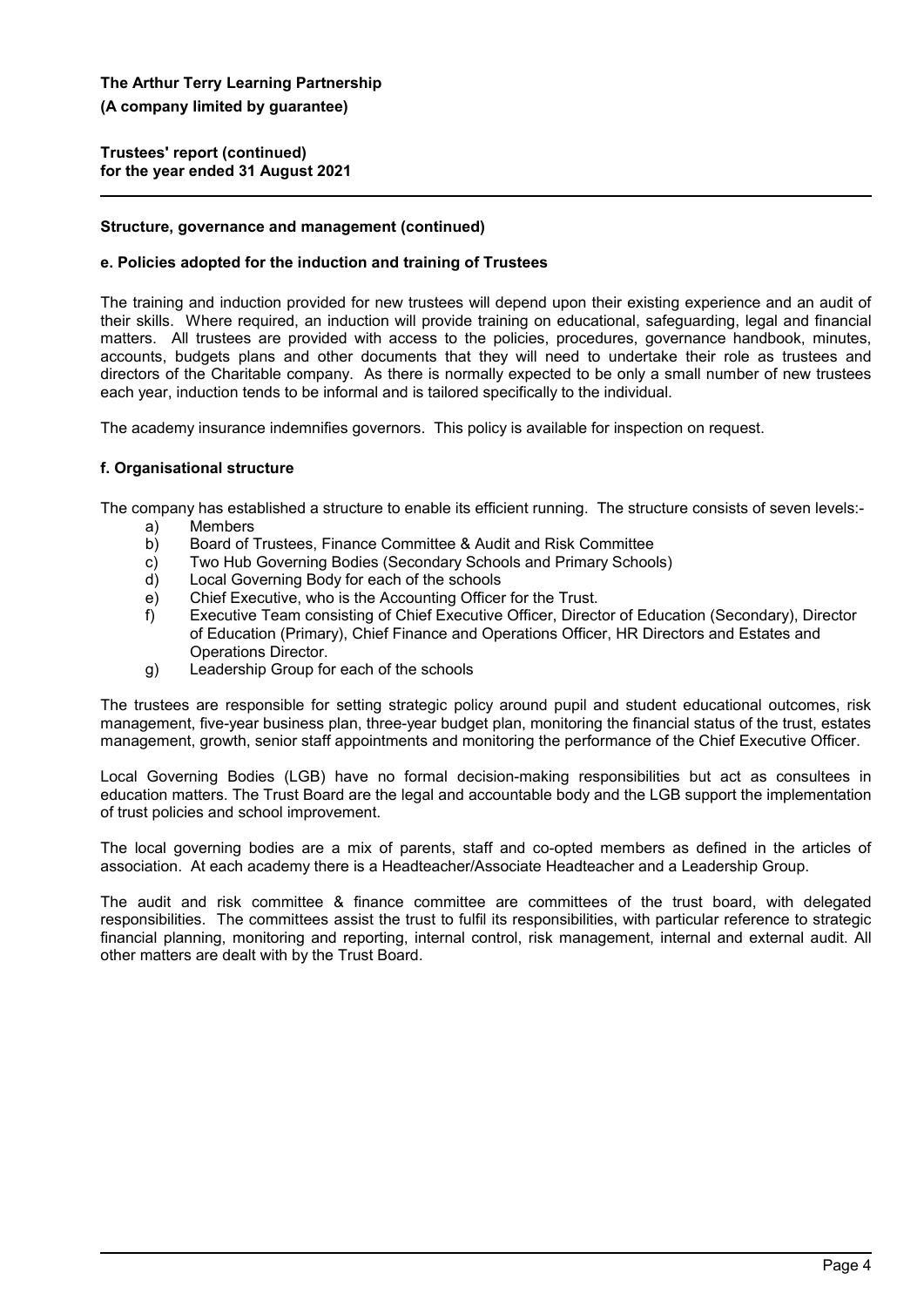**Trustees' report (continued) for the year ended 31 August 2021**

## **Structure, governance and management (continued)**

#### **g. Arrangements for setting pay and remuneration of key management personnel**

The Trust Board have adopted an Executive Pay Policy which sets out the framework for making decisions on executive pay at The Arthur Terry Learning Partnership. It has been developed to comply with current legislation, the requirements of the Academy Trust Handbook, the 'Setting executive salaries: guidance for academy trusts' document from the Education & Skills Funding Agency and in accordance with the principles of public life. Pay progression decisions for executive staff are made by the Trust Board based on performance and are linked to the Executive Appraisal Policy. The Trust uses the compa-ratio method for determining pay and for determining pay progression linked to performance. A pay benchmarking exercise is undertaken every two years in order to assist the Board with its pay decision making. When new executive posts are designed or reviewed, the Trust undertakes a pay benchmarking exercise in order to determine the appropriate salary for the role.

Executive posts (excluding the CEO) are appraised by the CEO. In appraising the performance of the executive posts, the CEO can consult a suitably skilled and/or experienced external advisor/associate member for that purpose. The CEO is appraised by the Trust Board Appraisal Committee. In appraising the performance of the CEO, the Trust Board Appraisal Committee can consult a suitably skilled and/or experienced external advisor/associate member for that purpose.

The Chief Executive Officer (CEO), in association with the Directors of Education, is responsible for ensuring performance objectives for all Headteachers/Associate Headteachers are set and reviews are undertaken in line with the approved policy. The outcome of the reviews and recommendations are reported to the appropriate Pay Committee annually.

#### **h. Trade union facility time**

#### **Relevant union officials**

| Number of employees who were relevant union officials during the year |  |
|-----------------------------------------------------------------------|--|
| Full-time equivalent employee number                                  |  |

## **Percentage of time spent on facility time**

| <b>Percentage of time</b>                                                                      | <b>Number of</b><br>employees |   |
|------------------------------------------------------------------------------------------------|-------------------------------|---|
| $0\%$                                                                                          |                               |   |
| 1%-50%                                                                                         | 8                             |   |
| 51%-99%                                                                                        |                               |   |
| 100%                                                                                           |                               |   |
| Percentage of pay bill spent on facility time                                                  | £000                          |   |
| Total cost of facility time                                                                    | 6                             |   |
| Total pay bill                                                                                 | 39,889                        |   |
| Percentage of total pay bill spent on facility time                                            | 0.02                          | % |
| Paid trade union activities                                                                    |                               |   |
| Time spent on paid trade union activities as a percentage of total paid facility time<br>hours |                               | % |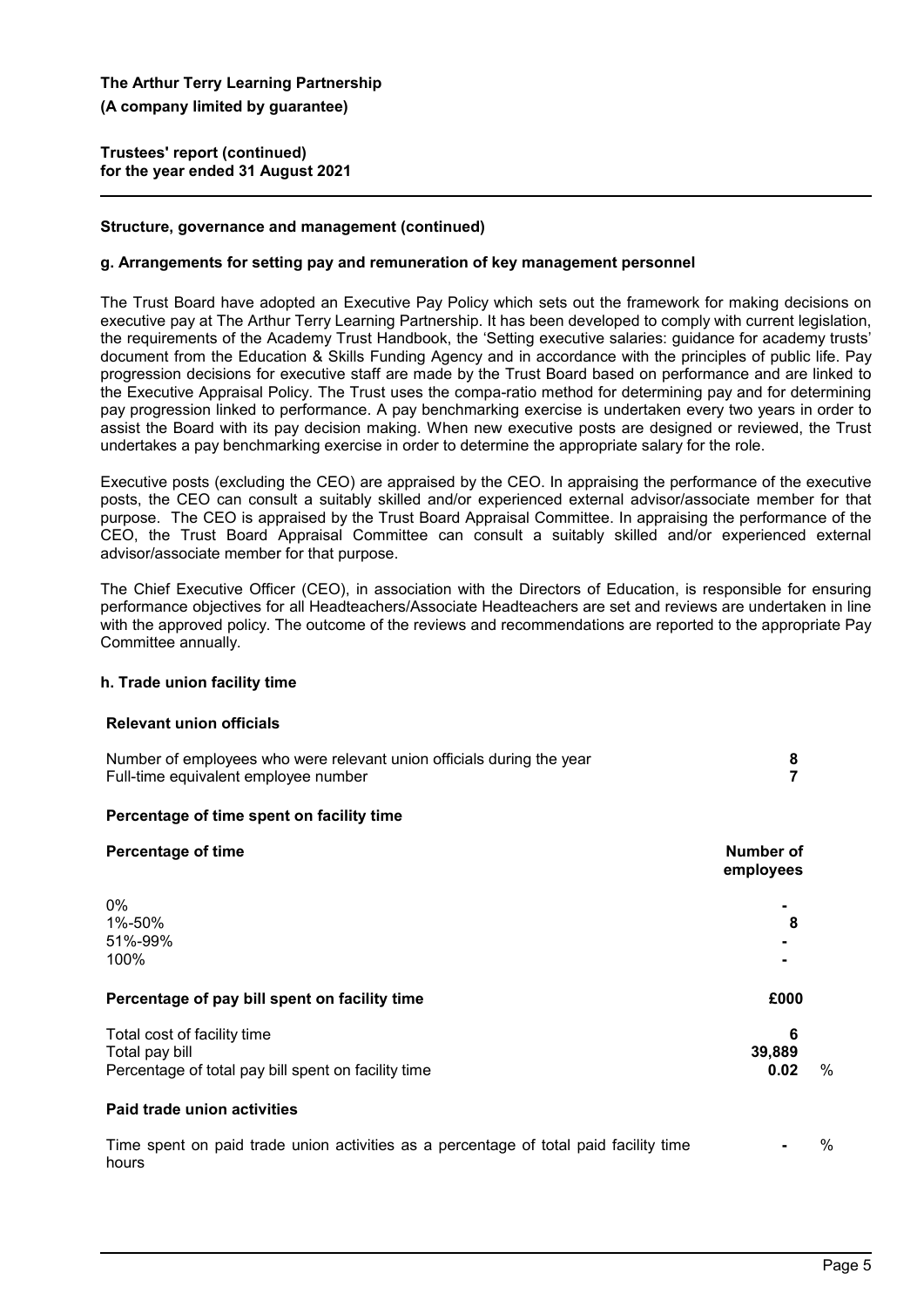**Trustees' report (continued) for the year ended 31 August 2021**

## **Structure, governance and management (continued)**

### **i. Engagement with employees (including disabled persons)**

The Arthur Terry Learning Partnership aims to provide employees with information on all matters concerning them. Sharing strategies, performance, objectives, vision and values helps employees feel valued, informed and allows us to be working towards the same goal. It is important to achieve a common awareness of factors the can affect performance, including financial and economic factors, as this will strengthen understanding. Continued Professional Development and staff training is encouraged and supported by the Trust and regular training days and events are held. The appraisal scheme encourages employee feedback and facilitates the opportunity to identify training and support. We're an established and respected employer, attracting and retaining the best staff and training the next generation of teachers to work in our schools. Each academy provides a nurturing, vibrant and creative environment; while staff can enjoy the benefits of being part of a larger, united organisation, with a strong support network. We invest in our staff to get the best out of them.

The Trust is dedicated to staff well-being and have consulted with staff in well-being meetings, where staff from all departments are represented, to establish changes that can be made to improve well-being, such as reducing emails out of work hours. Staff have access to information on supporting mental health, bereavement support and dealing with trauma, as well as an Employee Counselling helpline. The Trust hold well-being events such as staff breakfasts and praise events to celebrate employees and teams' successes.

During the Coronavirus crisis it has been particularly important to keep employees informed, especially of national guidelines and requirements, risk assessments and procedures, which in some cases change daily. Staff who were working from home throughout lockdown were provided with guidance on remote working, which included taking regular breaks, taking time to communicate to aid with feelings of isolation and other tips to assist with adjusting.

The Arthur Terry Learning Partnership aims to ensure that no job applicant suffers discrimination. The recruitment procedures are reviewed regularly to ensure that individuals are treated based on their relevant merits and abilities. Job selection criteria are regularly reviewed to ensure that they are relevant to the job and are not disproportionate. Short listing of applicants will be done by more than one person wherever possible. Job advertisements will avoid stereotyping or using wording that may discourage groups with a particular protected characteristic from applying. Steps are taken to ensure that vacancies are advertised to a diverse labour market. Applicants will not be asked about health or disability before a job offer is made. There are limited exceptions which will only be used with the HR Manager approval. For example:

- Questions necessary to establish if an applicant can perform an intrinsic part of the job (subject to any reasonable adjustments).
- Questions to establish if an applicant is fit to attend an assessment or any reasonable adjustments that may be needed at interview or assessment.
- Positive action to recruit disabled persons.
- Equal opportunities monitoring (which will not form part of the decision-making process).

Applicants will not be asked about past or current pregnancy or future intentions related to pregnancy. Applicants will not be asked about matters concerning age, race, religion or belief, sexual orientation, or gender reassignment without the approval from HR (who will first consider whether such matters are relevant and may lawfully be considered). It is a legal requirement to ensure that all staff are entitled to work in the UK. Assumptions about immigration status will not be made based on appearance or apparent nationality. All prospective employees, regardless of nationality, will be expected to produce original documents (such as a passport) before employment starts, to satisfy current immigration legislation. The list of acceptable documents is available from the UK Border Agency.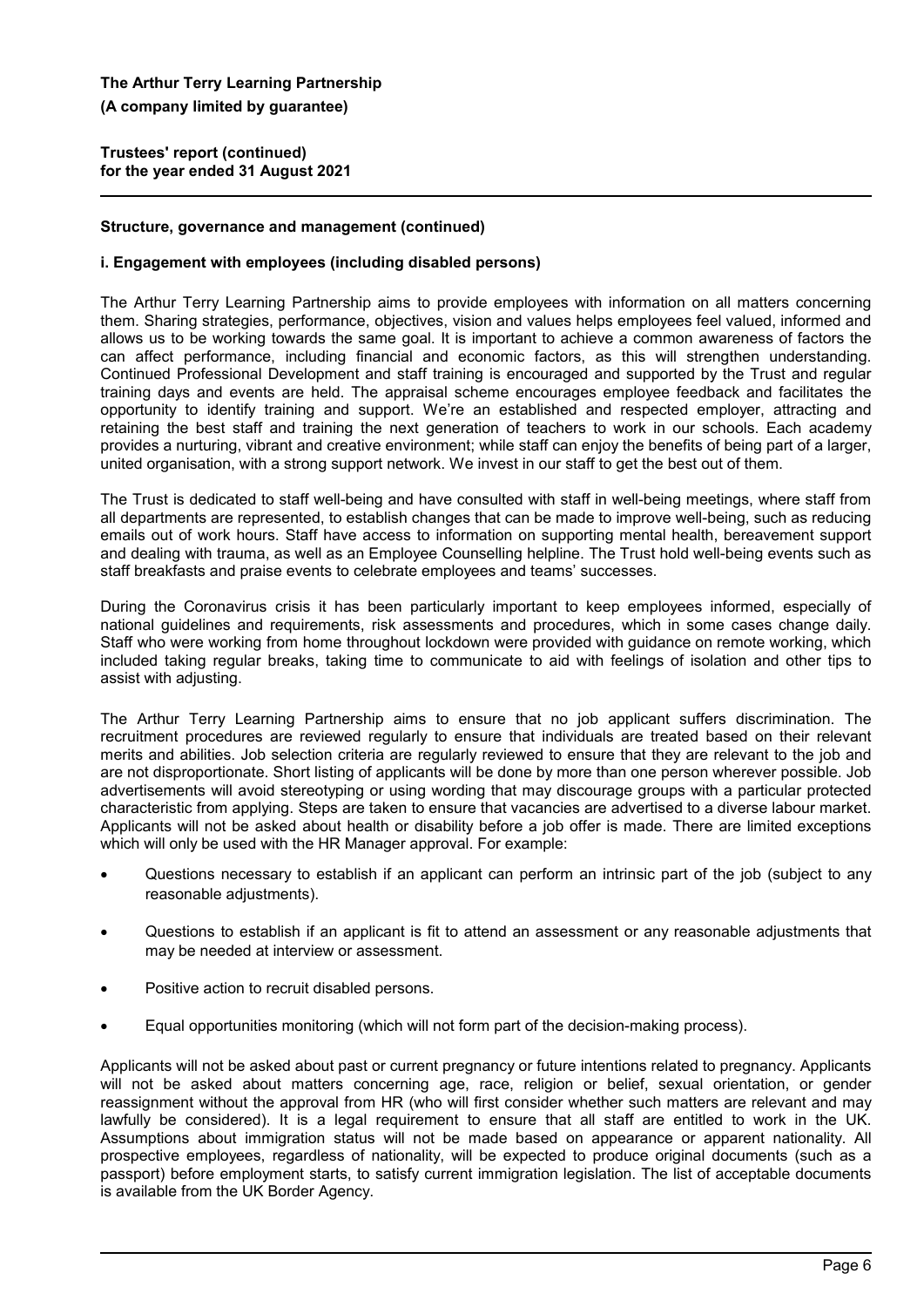**Trustees' report (continued) for the year ended 31 August 2021**

### **Structure, governance and management (continued)**

#### **Engagement with employees (including disabled persons) (continued)**

To ensure that this policy is operating effectively, and to identify groups that may be underrepresented or disadvantaged in the organisation, we monitor applicants' ethnic group, gender, disability, sexual orientation, religion and age as part of the recruitment procedure. Provision of this information is voluntary, and it will not adversely affect an applicant's chances of recruitment, or any other decision related to their employment. Analysing this data helps appropriate steps to be taken to avoid discrimination and improve equality and diversity.

If staff are disabled or become disabled, they are encouraged to inform the Trust about their condition so that support can be provided as appropriate. If staff experience difficulties at work because of their disability, they may wish to contact their line manager or the HR team to discuss any reasonable adjustments that would help overcome or minimise the difficulty. Their line manager or a member of the HR team may wish to consult with the staff member and a medical adviser(s) about possible adjustments. They will consider the matter carefully and try to accommodate the staff member needs within reason. If it is considered a particular adjustment would not be reasonable, the reasons will be explained, and an alternative solution found where possible. The Arthur Terry Learning Partnership will monitor the physical features of its premises to consider whether they place disabled workers, job applicants or service users at a substantial disadvantage compared to other staff. Where reasonable, steps to improve access for disabled staff and service users will be taken.

Employee consultation is important to us as we want to ensure all staff feel valued, heard and respected. The Arthur Terry Learning Partnership use various methods to communicate with staff, which include all staff emails and briefings, meetings and trade union representatives. The Trust also have a Joint Consultation and Negotiation Committee (JCNC) for consulting with employees. This consultation has been evident during the Coronavirus crisis where staff were consulted and advised if shielding/ self-isolation was required.

#### **j. Engagement with suppliers, customers and others in a business relationship with the multi academy trust**

It has been a difficult and challenging year for us all, so it has been particularly important to engage and stay in contact with our suppliers, customers and others as this is vital to the performance and success of the MAT. The Arthur Terry Learning Partnership build and maintain good relationships with suppliers, customers and others. This was evident during the Coronavirus crisis, where the Trust adhered to the Governments Procurement Policy Note to continue to pay suppliers where financial sustainability, retaining staff and continued trading were at risk. Having regard for the challenges facing our suppliers and customers, as well as the impact of external factors, has strengthened relationships and allowed a more proactive engagement.

As a Trust, we ensure payment terms are adhered to and queries raised and settled in a timely manner. We report our Payments Practices and Performance bi-annually, which is available on Companies House.

During the Coronavirus crisis, the Arthur Terry Learning Partnership was proactive in considering the impact on the local community and a decision was made to supply supermarket vouchers to families who were normally in receipt of free school meals. This helped relieve the stress of struggling families and ensured children were fed. The Trust has also worked hard to ensure schools remain open during holidays for vulnerable students and students whose parents are key workers.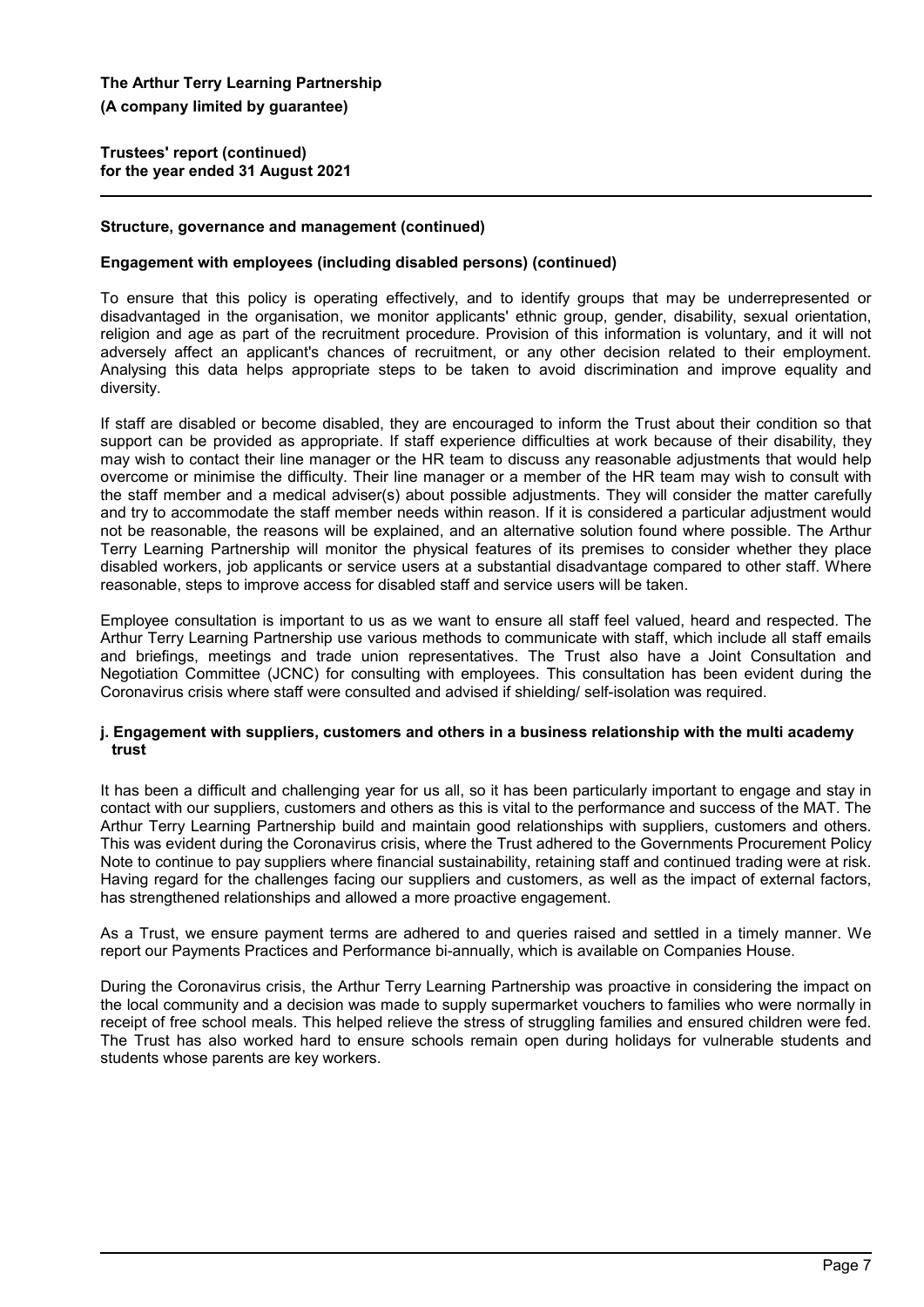**Trustees' report (continued) for the year ended 31 August 2021**

## **Objectives and activities**

## **a. Objects and aims**

The Company's objects are specifically restricted to the following:

- (a) Advancing for the public benefit education in the United Kingdom ('the area of benefit'), in particular but without prejudice to the generality of the foregoing by
	- (i) Establishing, maintaining, carrying on, managing and developing a school offering a broad and a balanced curriculum,
	- (ii) Providing childcare facilities and adult training to develop the capacity and skills of parents to be and parents with children primarily but not exclusively under five in such a way that they are better able to identify and help meet the needs of children,
- (b) Promoting in the area of benefit the physical, intellectual and social development of primarily but not exclusively children under five especially those who are socially and economically disadvantaged,
- (c) Developing the capacity and skills of those inhabitants of the area of benefit who are socially and economically disadvantaged in such a way that they are better able to identify, and help meet, their needs and to participate more fully in society,
- (d) Relieving poverty among the inhabitants of the area of benefit,
- (e) Relieving unemployment in the area of benefit for the benefit of the public in such ways as may by thought fit, including assistance to find employment;
- (f) Advancing the health of the inhabitants of the area of benefit
- (g) Providing recreational and leisure time facilities in the interest of social welfare for the inhabitants of the area of benefit especially those who have need of such facilities by reason of their youth, age, infirmity or disablement, poverty or social and economic circumstances,
- (h) To promote for the benefit of the inhabitants of West Midlands and the surrounding area the provision of facilities for recreation or other leisure time occupation of individuals who have need of such facilities by reason of their youth, age, infirmity, or disablement, financial hardship or social and economic circumstances or for the public at large in the interests of social welfare and with the object of improving the condition of life of the said inhabitants.

## **b. Objectives, strategies and activities**

The five-year business plan describes our objectives, purpose and vision. Our plans focus upon ensuring The Arthur Terry Learning Partnership remains a centre for academic excellence at all levels across the partnership. The Arthur Terry Learning Partnership is committed to delivering outstanding provision through collaborative working, local responsibility and accountability, systematic quality assurance and a commitment to continual improvement.

Leaders and managers at all levels are encouraged to innovate in response to a continually changing educational climate and an absolute priority remains to ensure that all children feel safe in an environment where the discipline is firm but fair, yet where student voice is heard. Best practice in teaching and learning is widely shared in order to ensure that all children thrive and succeed and make better than expected progress.

In setting the objectives, the trustees have given careful consideration to the academy's general guidance on public benefit and in particular to its supplementary public benefit guidance on advancing education.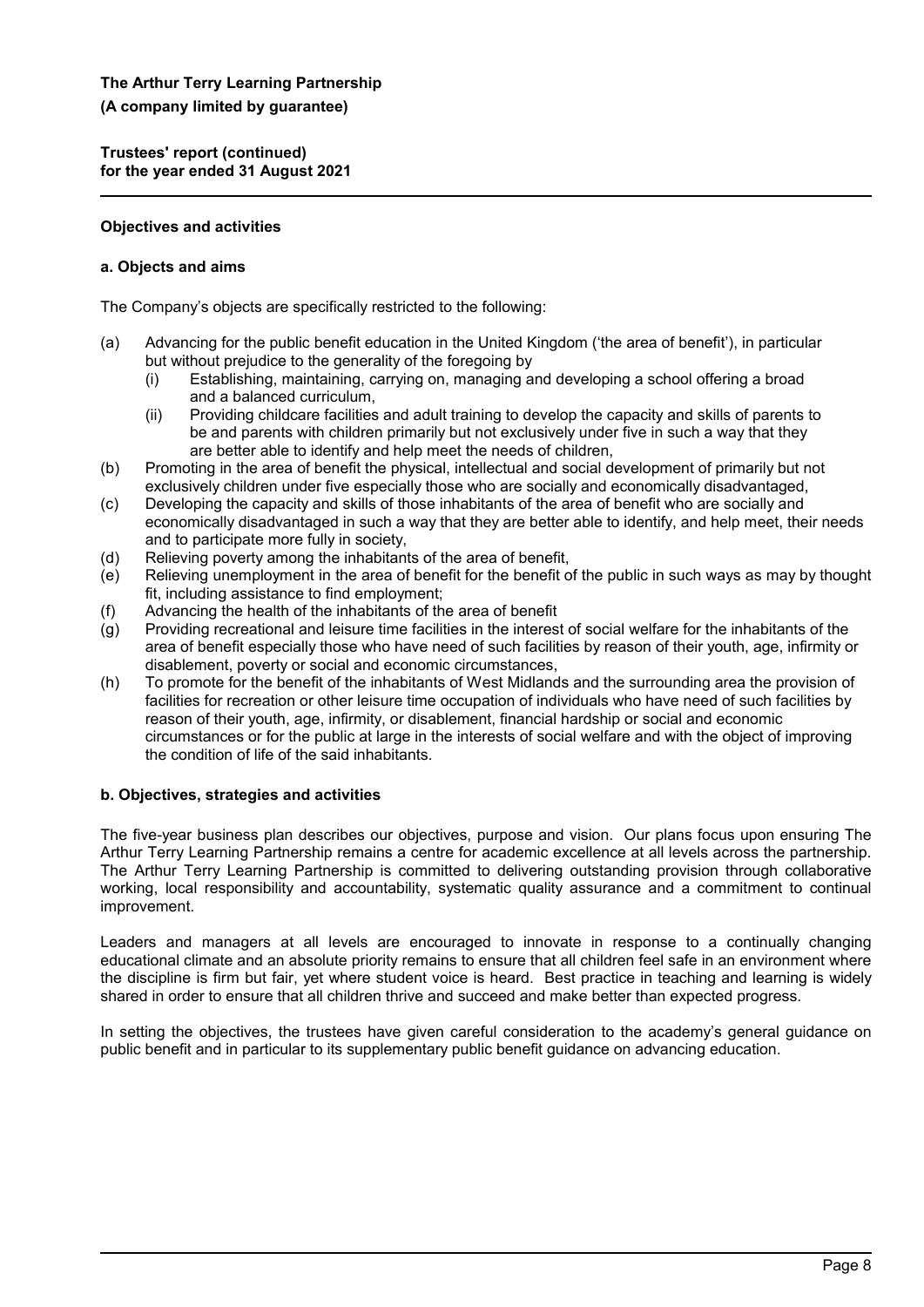**Trustees' report (continued) for the year ended 31 August 2021**

## **Objectives and activities (continued)**

## **c. Public benefit**

In setting objectives and planning for activities, the Trustees have given due consideration to general guidance published by the Charity Commission relating to public benefit, including the guidance 'Public benefit: running a charity (PB2)'.

The main objectives of the trust are summarised below;

- To ensure that every child enjoys the same high-quality education in terms of resourcing, tuition and care
- To raise the standard of educational achievement of all pupils
- To improve the effectiveness of the trust by keeping the curriculum and organisational structure under continual review
- To provide value for money for the funds expended to maintain close links with industry and commerce, and
- To conduct the trust's business in accordance with the highest standards of integrity, probity and openness.

To ensure that standards are continually raised the trust, hub governing bodies, the local governing bodies, executive team and the school leadership teams;

- Operate a robust quality assurance calendar which monitors the quality of teaching and learning and includes book trawls
- Is visited, scrutinised and supported by a School Improvement Partner
- Undertake a rigorous review of attainment using IDSR and FFT live to measure the progress of students, paying particular regard to their achievement on entry and levels of progress secured.

The trust recognises that equal opportunities should be an integral part of good practice within the workplace. The trust aims to establish equal opportunity in all areas of its activities including creating a working environment in which the contribution and needs of all people are fully valued.

Lifts, ramps and disabled toilets are installed and door widths are adequate to enable wheelchair access in a range of areas within the trust. The policy of the trust is to support recruitment and retention of students and employees with disabilities. The Trust does this by adapting the physical environment by making support resources available and through training and career development.

## **Strategic report**

## **Achievements and performance**

### **a. Key performance indicators**

#### **Teaching School**

We were designated as the Teaching School Hub for North Birmingham in February 2021, following a competitive bidding process. 87 Teaching School Hubs have been designated from across the country, each taking responsibility for a region, replacing the previous network of around 750 teaching schools, which will end in August 2021.

Teaching School Hubs will be centres of excellence for teacher training and development, providing high-quality professional development to teachers at all stages of their careers. They will be expected to play a significant role in delivering:

- school-based initial teacher training (ITT)
- the early career framework when it is available nationally from September 2021
- the new specialist national professional qualifications (NPQ)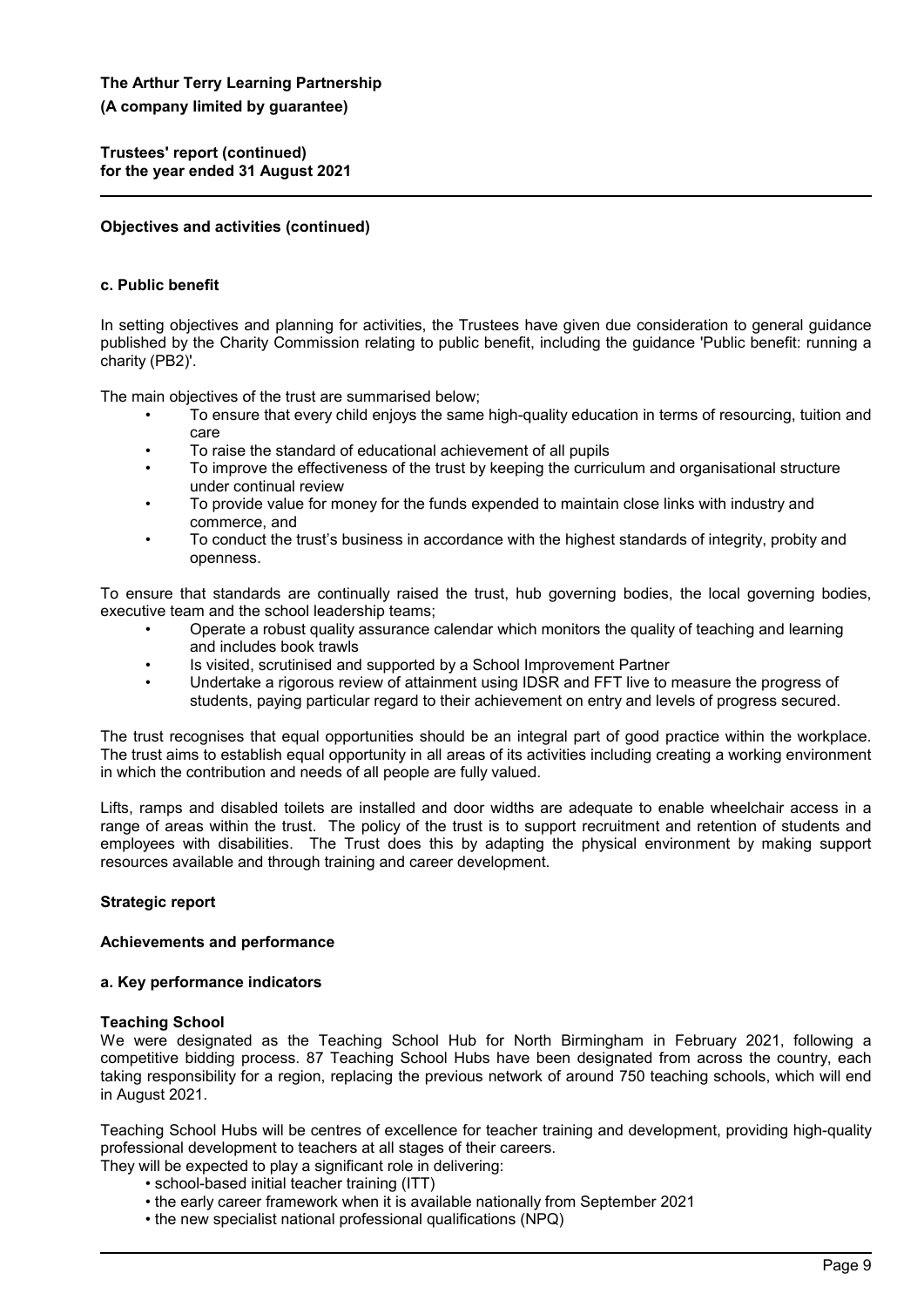**Trustees' report (continued) for the year ended 31 August 2021**

## **Strategic report (continued)**

### **Achievements and performance (continued)**

- leadership NPQs
- appropriate body services for early career teachers
- other high-quality evidence-based professional development to school leaders and teachers.

Teaching School Hub Status has secured funding of £80,000 start-up costs and £170,000 per year, guaranteed for 3 years, with additional income streams from the delivering of ECF, NPQ training and Appropriate Body services.

The hub's official designation period starts in September 2021. To date, we have recruited 207 Early Career Teachers (ECTs) onto the Early Career Framework (ECF) Programme and have run 5 training sessions for mentors and ECTs in schools across North Birmingham with 97% of participants rating the training to be good or very good. We have also recruited 156 participants onto our National Professional Qualification (NPQ) Programmes which are due to begin in November. In addition, 411 ECTs are signed up with our Appropriate Body Service which registers and oversees the statutory induction and assessment of ECTs.

Our SCITT continues to operate and recruited 57 Associate Teachers to train in our partnership of schools this year across both primary and secondary phases. All of last year's Associate Teachers achieved Qualified Teaching Status and 95% of them have found employment, which is well above the sector average.

### **Primary Schools**

In a year like no other, our remote learning was paramount to the success of our schools, and it was extremely impressive in the way that teachers rapidly responded to this with the emphasis being on the teaching of 'new knowledge'. The remote learning strategy was skilfully supported by Operations and Estates to access Government schemes and ensuring all children could access remote provision.

COVID catch Up Funding enabled schools to engage additional teachers who are working with focused children to support their learning in a range of subjects, with impact reported at key milestones.

Safeguarding continued to be of extreme importance as children spent longer and longer out of school. Our designated safeguarding leads and their teams ensured that all children, but particularly the most vulnerable, had regular 'safe and well checks' and our most disadvantaged families were supported to a high standard.

Our primary school were open every day to pupils including holiday time, and respect and gratitude must go to all our Head Teachers and school staff for putting all our children first and protecting them from the chaos that covid brought.

#### **Secondary Schools**

The secondary schools in the partnership adapt admirably to the many challenges faced during the pandemic in 2020/21. The re-opening of schools in September 2020 was an inspirational but difficult time, with schools welcoming back students for the first time since March 2020, but with a range of government restrictions. During the autumn term there was a gradual increase in rates of Covid-19, escalating dramatically after the October half term. Schools saw attendance fall sharply and there was an inevitable impact on learning and teaching. During both the firebreak lockdown in October and the full lockdown from January, schools provided an exceptional level of provision through their remote learning. Operation and Estates supported schools to access government schemes such free laptops for those students without access, ensuring that students were able to access the remote provision. In March 2021 schools re-opened, with all students being offered on-site testing, this was an incredible joint effort with teachers and support staff delivering the tests, supported by Operation and Estates. During the summer term schools worked collaboratively to put a rigorous and robust process in place to establish the new Teacher Assessed Grades (TAGs). All secondary schools engaged with the process and worked together to ensure a high level of moderation was in place. The success of this programme paid dividends with the extremely low number of parental appeals which were received following release of exam results, with both GCSE and A level in the same week for the first time. Our School Improvement Team has been expanded in 2021/22 to include seconded staff in key areas, with two Secondary Strategic Leads providing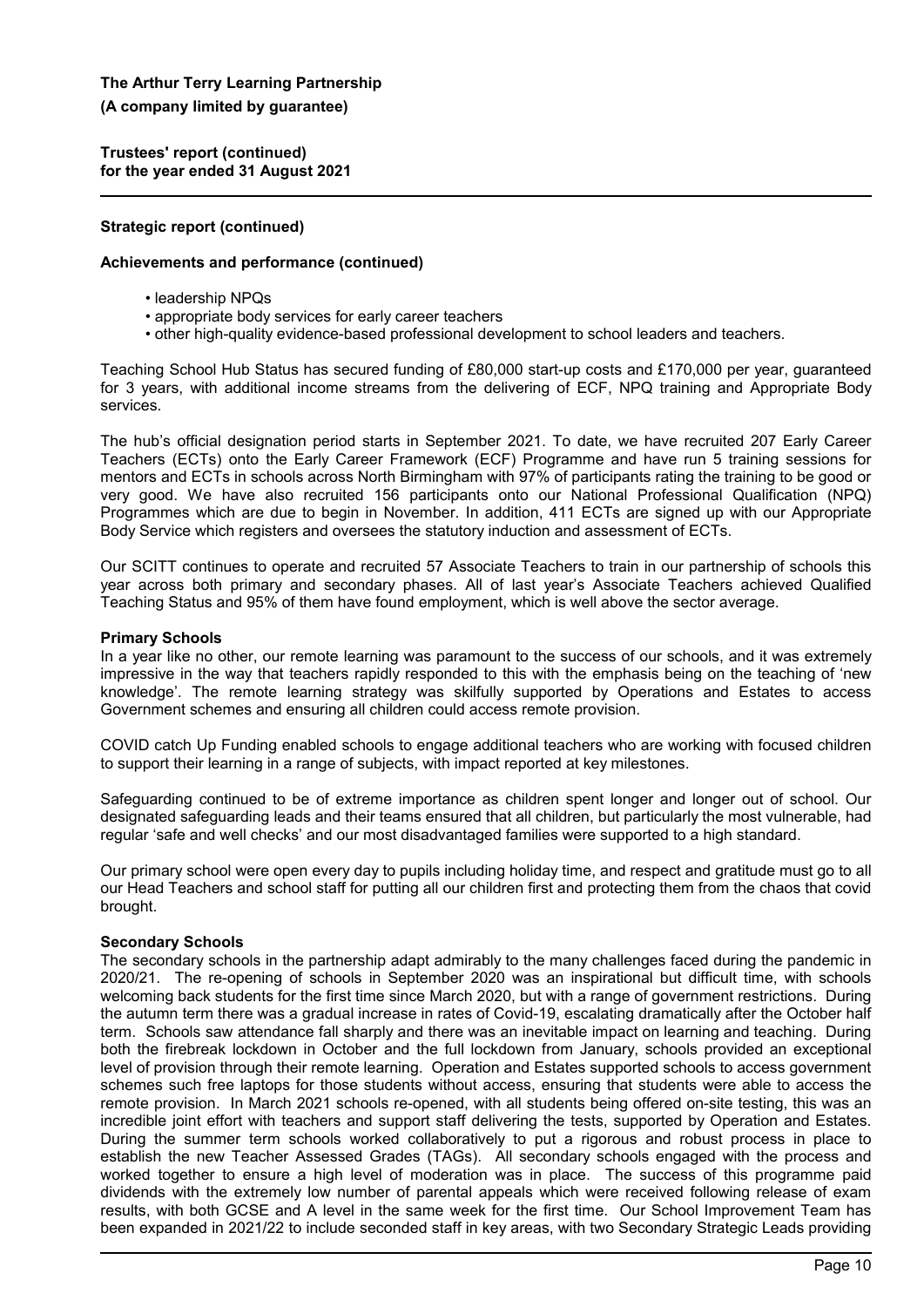**Trustees' report (continued) for the year ended 31 August 2021**

## **Strategic report (continued)**

## **Achievements and performance (continued)**

support for headteachers and their schools.

### **Financial Performance Indicators**

### **• Maintaining a balanced budget at year-end**

The trustees monitor the financial position on a monthly basis by reviewing financial year-end projections. 2020- 21 secured an in year surplus on revenue reserves of £1,278,000.

### **• Benchmarking expenditure against other similar organisations**

Benchmarking information has been reviewed by trustees to make comparative judgements on the efficiency of each school. Trustees have continued to reduce staffing costs as opportunities arise to reduce the percentage of income allocated to staffing resources. Extensive work has been undertaken to drive efficiency across the partnership, this has included a centralised approach to procurement of large contracts, the provision of benchmarking data for governors to challenge school leaders and rationalisation across a range of staffing areas to achieve consistency.

## **• Improving the reserve position**

The trust has increased the level of reserves at the end of this accounting period through underspends across many of our schools. Long-term strategic planning is allowing for building expenditure requirements over and above the School Condition Allocation, which will require higher levels of self-funding.

## **• Achieving value for money through effective financial management procedures**

The trust ensures compliance with the requirements of the Academies Financial Handbook (later Academies Trust Handbook). Internal controls are tested by an independent auditor and have verified procedures of financial management and internal control to achieve value for money. The audit and risk committee oversee the findings from any independent audit work that has been carried out.

### **• Maintain a positive cash flow with sufficient cash balances to cover monthly expenditure**

Monitoring of cash flow throughout the year has secured sufficient cash balances to ensure cash balances to cover monthly expenditure.

## **Financial Key Performance Indicators (2020-21)**

| Key Performance Indicator | <b>KPI Target</b> | <b>KPI Actual</b> |
|---------------------------|-------------------|-------------------|
| <b>Staffing Costs</b>     |                   |                   |
| % spend of total income   | 75%               | 71%               |
| % spend on Leadership     | 13%               | 15%               |
| Pupil Teacher Ratio       |                   |                   |
| Secondary Schools         | 17                | 16.10             |
| Primary Schools           | 24.2              | 21.13             |
| Teacher Contact Ratio     |                   |                   |
| Secondary Schools         | 0.78              | 0.74              |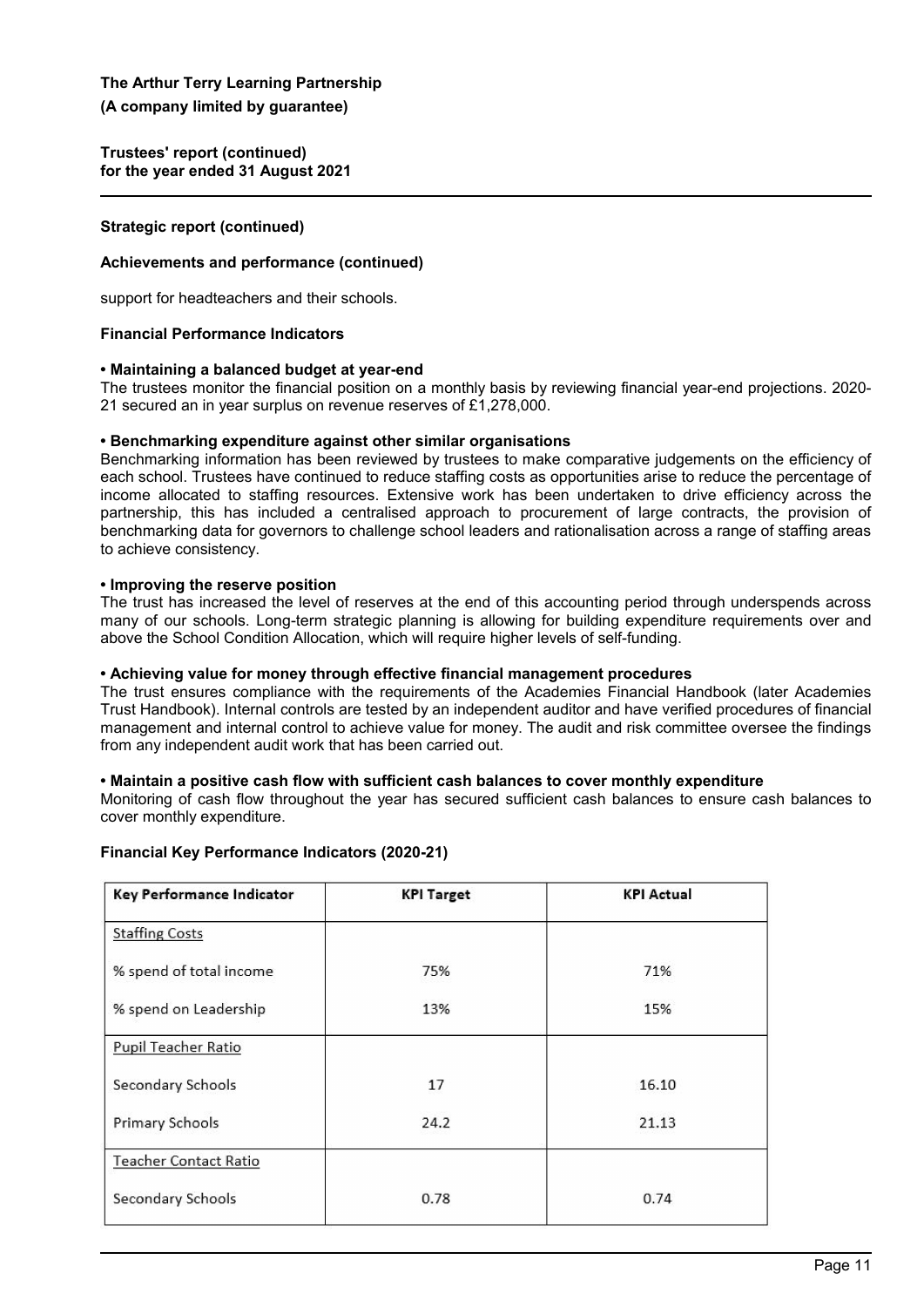**Trustees' report (continued) for the year ended 31 August 2021**

## **Strategic report (continued)**

## **Achievements and performance (continued)**

#### **b. Going concern**

After making appropriate enquiries, the board of trustees has a reasonable expectation that the academy trust has adequate resources to continue in operational existence for the foreseeable future. For this reason it continues to adopt the going concern basis in preparing the financial statements. Further details regarding the adoption of the going concern basis can be found in the Statement of Accounting Policies.

The Coronavirus crisis continues to have a significant impact on pupil attendance, resources and finances. Students identified in the vulnerable or key worker groups were offered full time provision, whilst others were supported with remote learning and resources packs, alongside personalised pastoral support. There is continued financial investment to support hybrid learning as children have returned back to school but with the virus still prevalent in some schools. Any coronavirus related costs have been included in the budgets for 2021/22 and these will continue to be monitored.

### **c. Promoting the success of the company**

The Trustees, in accordance with their duties under section 172(1) of the Companies Act 2006, have acted in the way they consider, in good faith, would be most likely to promote the success of the Company for the benefit of its members as a whole and in doing so, have regard to the:

- Likely consequences of any decisions in the long-term;
- Interests of the company's employees;
- Need to foster the company's business relationships with suppliers, customers and others;
- Impact of the company's operations on the community and environment;
- Desirability of the company maintaining a reputation for high standards of business conduct;
- Need to act fairly as between shareholders and the company

The Trustees regard to these matters is embedded in their decision-making process, through the Trusts objectives, strategy, purpose and vision. The consequences of all decisions and activities of the Trust are assessed by how they drive us towards achieving our long-term purpose. As an educational establishment, we are accountable not only to our direct beneficiaries (our pupils) but also our parents, families and wider community. These stakeholders support us, engage with us, and challenge us. They ensure that the decisions we make are for their benefit.

We are an organisation driven by values and our values mean that we are informed and empowered by our determination to uphold our purpose and vision. Well-established involvement from parties ensure that decisions made by the Trustees are informed by the needs of the organisation's stakeholders. All matters reserved for decision by the Trustees are presented at Board or Committee meetings as appropriate. Trustees are informed on any identified potential risks or impact to our stakeholders and how they are to be mitigated. The Trustees take these factors into consideration before making a final decision which together they believe is in the best interests of the Trust and its stakeholders.

#### **Long-term consequences of any decision**

Trustees consider the consequences of any strategic decision in the long-term as part of their assessment, including the principal risks and impact. Our aim as an organisation is to ensure we balance our income and expenditure to ensure financial sustainability in the long term. This aim is balanced against the needs of our pupils, staff and other stakeholders and the wider community, to ensure we act responsibly, effectively and proactively in the use of funds to support our objectives, with openness and integrity. This has included, for example, the centralisation of services such as HR, Finance and Operations and Estates, which has increased efficiency, communication and the provision of these services to our schools.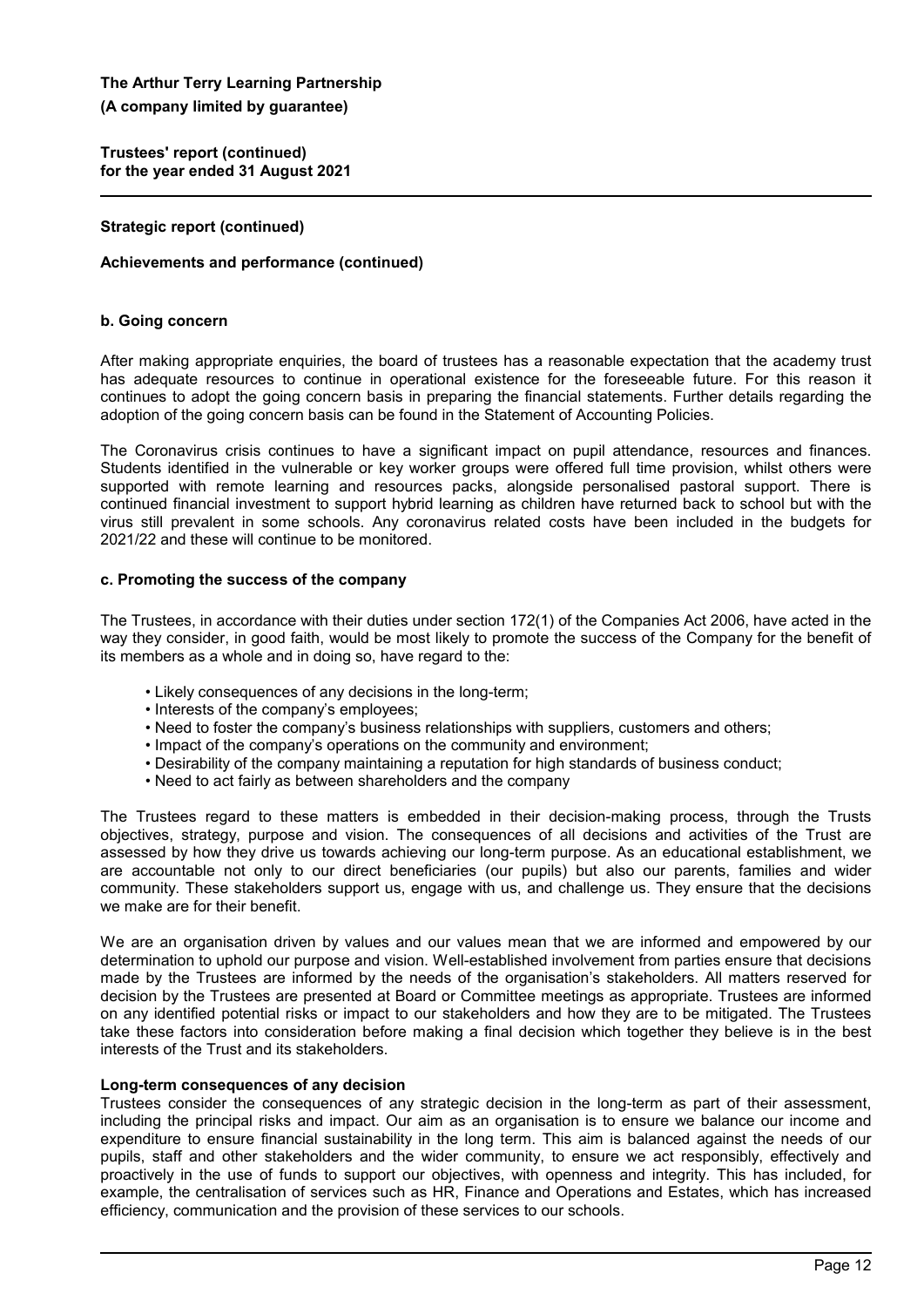**Trustees' report (continued) for the year ended 31 August 2021**

## **Strategic report (continued)**

### **Achievements and performance (continued)**

#### **The interests of the company's employees**

Details of how the Trustees give consideration to the interests of the organisation's employees can be found in the section Engagement with employees within this report. Our employees contribute to a positive and healthy working environment and are key to our success. We engage with staff to ascertain training and development opportunities and hold regular staff training. We are dedicated to the well-being of staff and regularly hold wellbeing events. The appraisal scheme encourages employee feedback and facilitates the opportunity to identify training and support.

### **The need to foster the company's business relationships with suppliers, customers and others**

Details of how the Trustees give consideration to the interests of the organisation's other stakeholders can be found in the section Engagement with suppliers, customers and others in a business relationship with the Trust. We remain committed to being fair and transparent in our dealings with all of our suppliers. The trust has systems and procedures in place to ensure suppliers are paid in a timely manner.

#### **The impact of the company's operations on the community and the environment**

Details of how the Trustees give consideration to the impact on the community can be found in the section Engagement with suppliers, customers and others in a business relationship with the Trust. Further information is also given in the sections Objects and Aims and Public Benefit. The Trusts approach to social responsibility, diversity and the wider community is of high importance. The Trust has worked hard to ensure schools have remained open during the COVID-19 lockdown, including during the holiday periods, to support children of key workers and vulnerable students when other childcare facilities were not available.

#### **The desirability of the company maintaining a reputation for high standards of business conduct**

The Trust aims to conduct all its business relationships with integrity, fairness and courtesy. The Trust is informed and monitors compliance with relevant governance standards to help ensure we act in ways that promote high standards of business conduct. The Trust has several policies that help to ensure maintenance of high standards; these include the Finance Policy, Anti-Fraud and Corruption Policy and Conflicts of Interest Policy.

#### **The need to act fairly as between members of the company**

Details on the Trustees induction can be found in the section Policies and Procedures Adopted for the Induction and Training of Trustees. Members of the Trust are treated fairly and equally. They have the same access to information and have the ability to directly contact trustees or the Executive. Members are invited and encouraged to participate in training or strategic development events; for example, all Members were invited to participate in our recent ATLP Training Day.

### **Financial review**

The majority of the trust's income is received from the Department for Education via the Education and Skills Funding Agency in the form of the General Annual Grant (GAG); the use of which is restricted to particular purposes i.e. the objectives of the Academy Trust. The GAG received during the period covered by this report and the associated expenditure is shown as restricted funds in the Statement of Financial Activities.

Priorities identified in the ATLP Business Plan are as follows:

• Achievement in our academies will build on the previous personal best with year-on-year improved progress for students of all abilities across the ATLP.

• Recruitment, training and development of all staff will result in delivery of an outstanding provision to all of our students.

• Leadership & governance across the ATLP will be outstanding and succession planning effective in securing leaders of high calibre across the Learning Partnership

• A sustainable educational and business plan will be in place that supports the academies to meet their core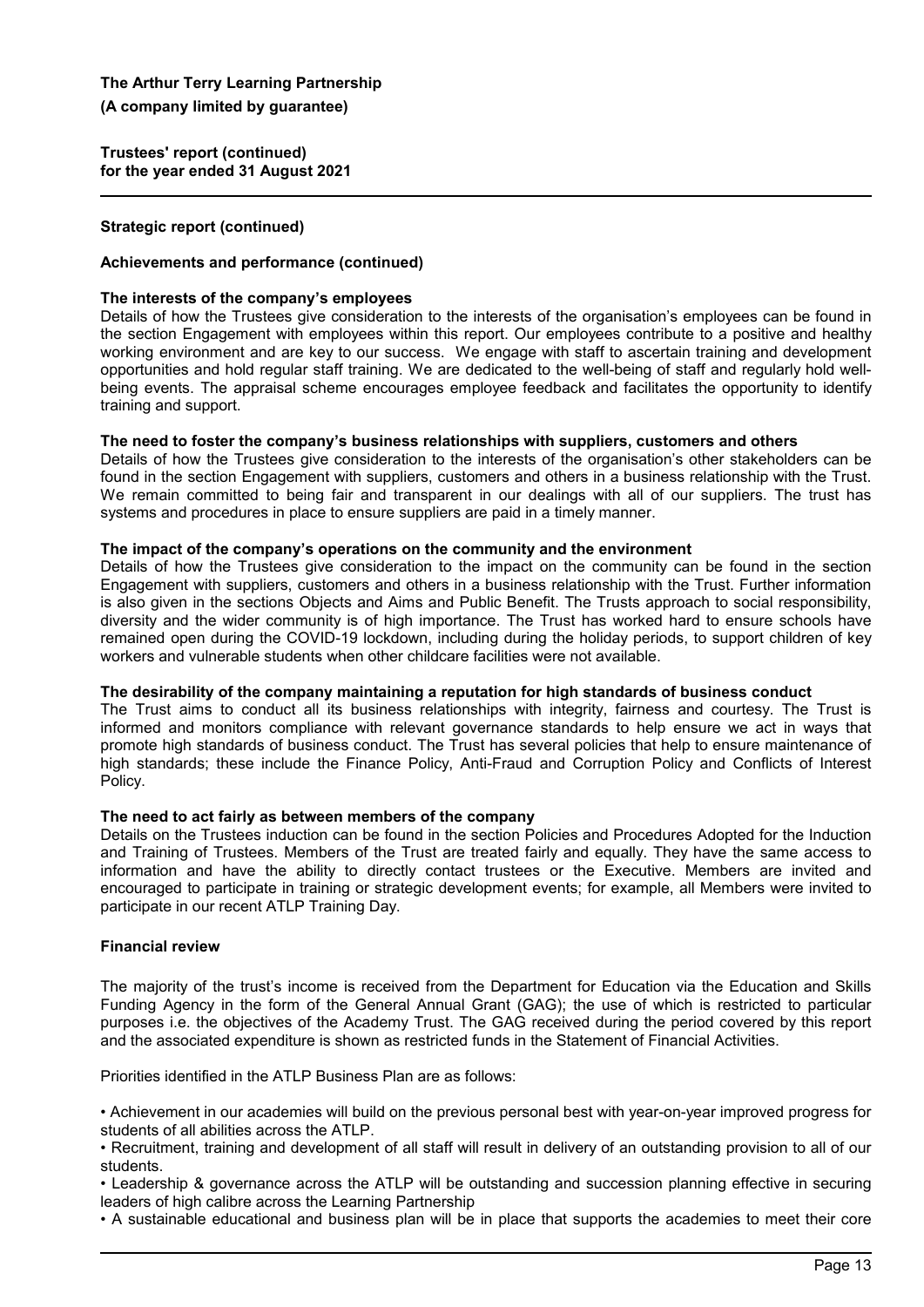### **Trustees' report (continued) for the year ended 31 August 2021**

## **Strategic report (continued)**

objective of delivering outstanding education for every child.

The in-year surplus for the financial period is £1,278,000 as detailed in the 2020-21 financial statements. The combined General Restricted Fund and Unrestricted Fund show an operating surplus, before the actuarial losses on defined benefit pension schemes, of £7,758,000. This operating surplus is the result of budget control procedures, which have been embedded in the trust's daily financial management in accordance with the Academies Financial Handbook. The trust operates a detailed Finance Policy, linked specifically to the Academies Financial Handbook to ensure adequate controls and parameters are incorporated. In addition, all staff members receive a summary of the trust's financial regulations –specifically relevant for all staff members.

The trust has taken appropriate action to reduce expenditure where possible without compromising the educational outcomes of young people, due to continuing rising costs relating to national pay awards, increasing employer pension contributions and general increases in costs related to managing the academy trust.

The trust operates a consolidated requirement of surplus and accepts that some schools will require additional support whereas others can be 'capacity givers'. The policy results in compensating variances across the schools within the partnership but ensures that schools that need support receive the support in a timely manner. Trustees, through the Finance Committee, scrutinise these balances throughout the year.

### **a. Reserves policy**

In determining the reserves policy for the trust, the trustees consider long-term forecast income and expenditure streams, the requirement to cover commitments and investment in estates/capital projects.

Reserves at the end of the period are £63,847,000 however, £56,089,000 are represented by fixed assets and the Local Government Pension Scheme deficit.

The restricted fund reserves will be used to fund current commitments, designated building maintenance projects as well as expenditure required to implement the Aims and Objectives of the Academy Trust as outlined in the Business Plan. In addition, trustees plan to maintain a level of reserves to ensure financial sustainability in the current uncertain financial climate.

£1,643,000 are designated funds ringfenced for committed capital works or specifically ringfenced project funding.

The trust's reserves statement confirms 'the minimum level for the unrestricted and restricted reserves combined should be equal to one month's average payroll costs or any forecast deficit as highlighted within the 3-year budget forecast, whichever is the greater'.

## **b. Investment policy**

The trust does not currently hold any investments.

If the board of trustees wished to make investments to further the trust's charitable aims, it would ensure that investment risks are properly managed.

When considering an investment, the board will:

- Act within its powers to invest as set out in the articles of association
- Ensure value for money.
- Take advice from professional advisers where appropriate.

• Ensure that exposure to investment products is tightly controlled so that security of funds takes precedence over revenue maximisation.

• Ensure investment decisions are in the best interests of the MAT.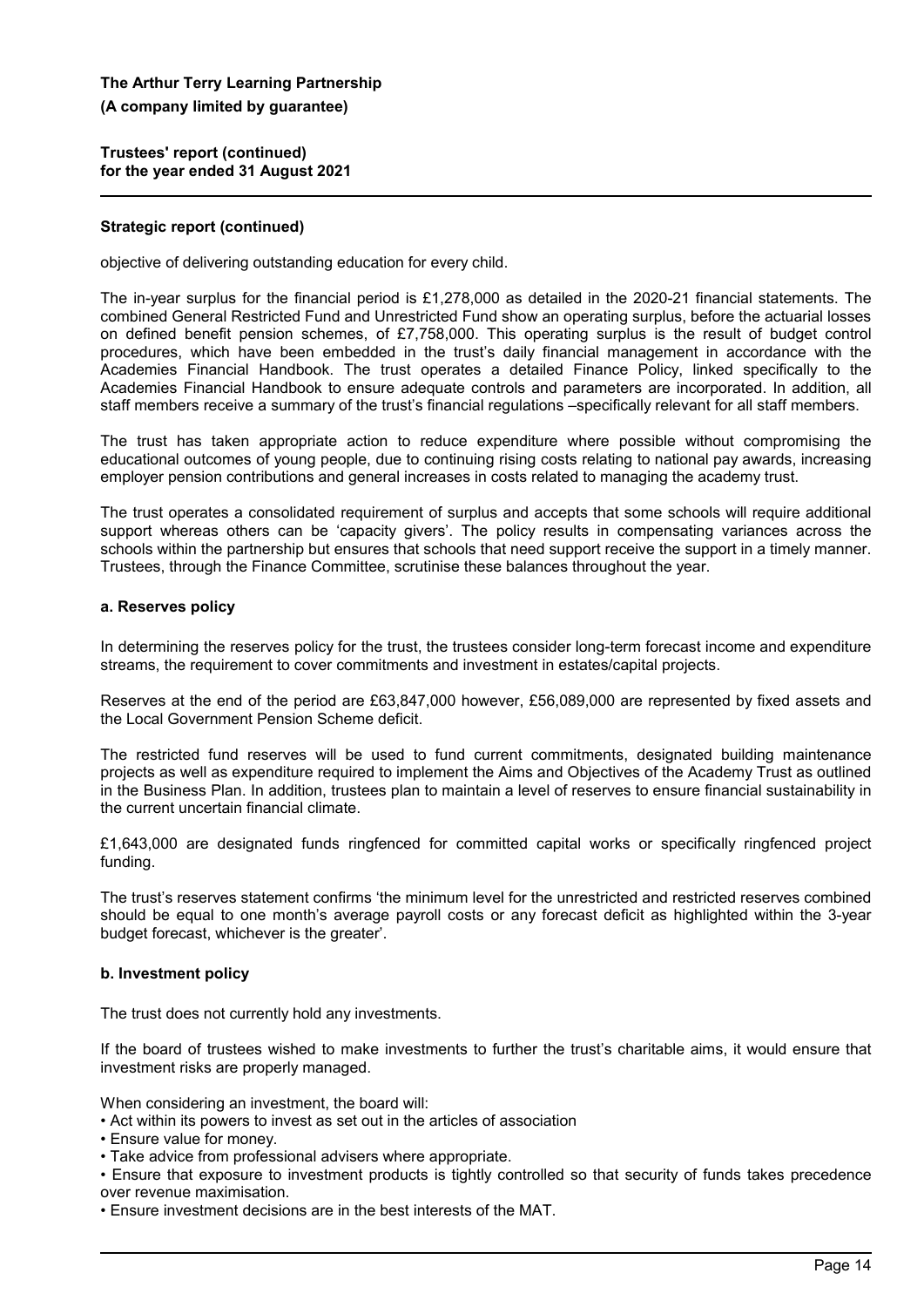## **Trustees' report (continued) for the year ended 31 August 2021**

Prior approval will be sought from the ESFA prior to any investment transactions that are novel, contentious and/or repercussive, regardless of value.

Most of the trust's income is received from the ESFA in the form of recurrent grants. The trustees ensure investment in resource appropriate to the aims and objectives of the trust.

### **c. Principal risks and uncertainties**

The trustees determine areas of principle risk for the trust and regularly review the risk register to ascertain whether risks are adequately assessed and rated, and procedures for avoiding, transferring, mitigating or acceptance of risk are appropriate.

Risk management areas cover strategic financial, reputational, legal, compliance and operational continuity.

- Impact of COVID-19
- ATLP growth impacting ability to deliver high quality support
- Ofsted outcomes
- Significant fall in student numbers
- Data breach
- Litigation and legislative changes
- Pension deficit
- Failure to meet academic objectives
- Detrimental media publicity
- Failure of financial controls
- Detrimental impact of reduction in funding
- Increases to employer costs
- Health, safety and safeguarding
- Weak governance
- Business continuity

## **Fundraising**

The trust does not operate a high level of fundraising activities and is very mindful to avoid unreasonably intrusive or persistent fundraising approaches. Fundraising in the trust is generally limited to 'non-uniform' charity days where schools request a donation from the parent/carer. The beneficiary of the donations is always made know to parents in advance of the event; it may be to support a local charity of the students' choice or to financially support a specified event being organised by the school or students. Contributions are not compulsory. Some of the schools within the trust seek voluntary donations at the beginning of each academic year to support student activities.

Local charitable trusts sometime make donations to schools through specific targeted bids to local trusts. Schools have benefitted through a range of successful bids to support extended provision of resources to our schools.

The academy trust does not use any external fundraisers.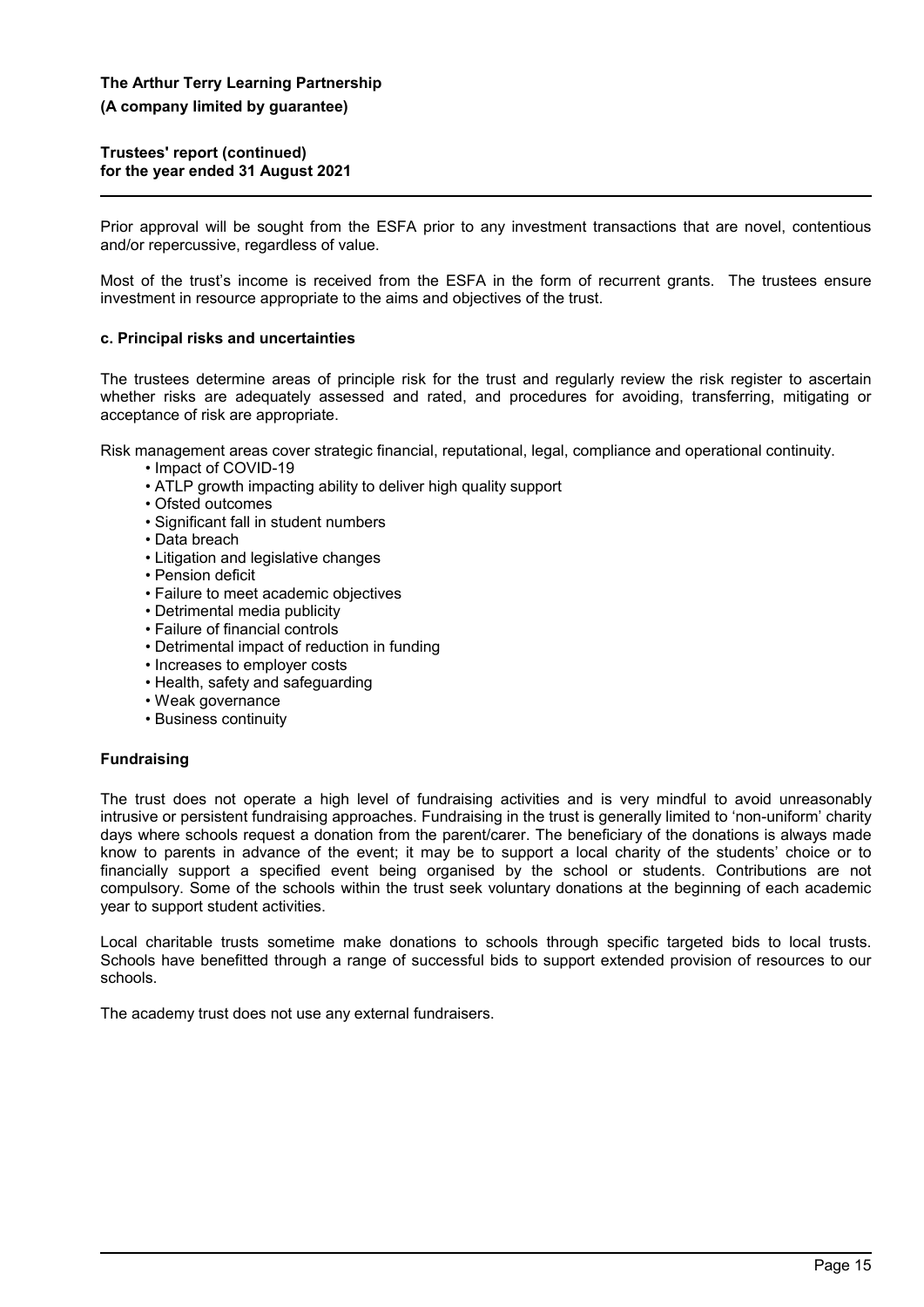## **Trustees' report (continued) for the year ended 31 August 2021**

## **Streamlined energy and carbon reporting**

The multi academy trust's greenhouse gas emissions and energy consumption are as follows:

|                                                      | 2021       | 2020       |
|------------------------------------------------------|------------|------------|
| Energy consumption used to calculate emissions (kWh) | 12,268,568 | 10,765,513 |
| Energy consumption breakdown (kWh):                  |            |            |
| Gas                                                  | 9,043,655  | 7,808,767  |
| Electricity                                          | 3,206,230  | 2,901,795  |
| <b>Transport fuel</b>                                | 18,683     | 54,951     |
| Scope 1 emissions (in tonnes of CO2 equivalent):     |            |            |
| Gas consumption                                      | 1,656.44   | 1,435.80   |
| Owned transport                                      | 1.64       | 6.41       |
| <b>Total scope 1</b>                                 | 1,658.08   | 1,442.21   |
| Scope 2 emissions (in tonnes of CO2 equivalent):     |            |            |
| Purchased electricity                                | 680.78     | 676.52     |
| Scope 3 emissions (in tonnes of CO2 equivalent):     |            |            |
| Business travel in employee-owned or rental vehicles | 4.12       | 7.00       |
| Total gross emissions (in tonnes of C02 equivalent): | 2,342.98   | 2,125.73   |
| Intensity ratio:                                     |            |            |
| Tonnes of CO2 equivalent per pupil                   | 0.28       | 0.28       |
|                                                      |            |            |

The multi academy trust has followed and used the following quantification and reporting methodologies:

- the 2019 HM Government Environmental Reporting Guidelines;
- the GHG Reporting Protocol Corporate Standard; and
- the 2021 UK Government's Conversion Factors for Company Reporting.

The chosen intensity measurement ratio is total gross emissions in metric tonnes CO2e per pupil, the recommended ratio for the sector.

## **Measures Taken to Improve Energy Efficiency**

Indirectly, COVID-19 has also contributed to a period of much lower building occupancy, which has contributed, naturally, to lower energy consumption across the board and vastly reduced use of reprographics facilities.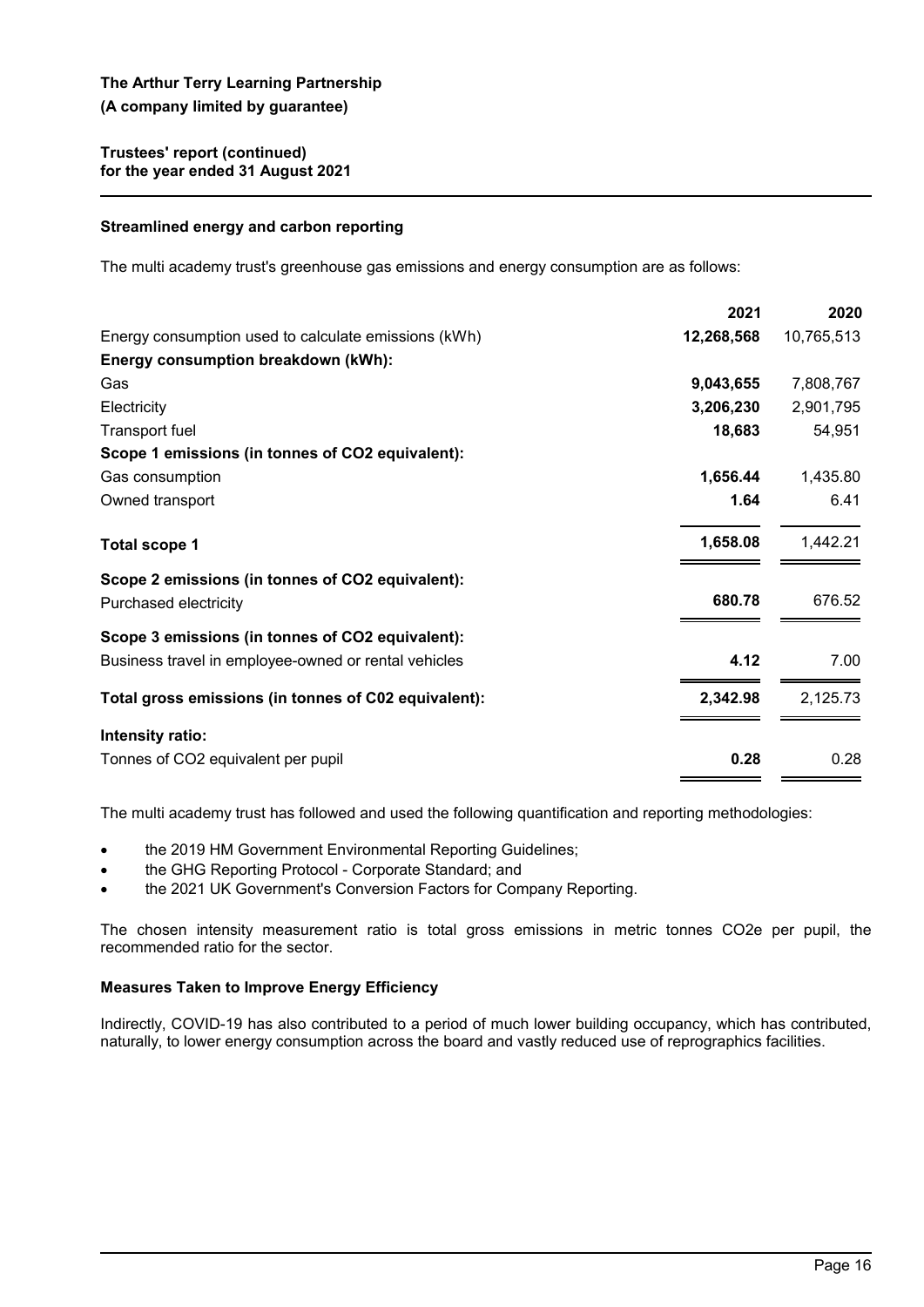**Trustees' report (continued) for the year ended 31 August 2021**

#### **Plans for future periods**

Trustees engage with schools in the geographical area with a view to future growth of the partnership. School improvement and likeminded aims and objectives are key for developing relationships with other schools keen to be involved in the learning partnership.

Following on from the work carried out with Greysbrooke Primary School and Osborne Primary School, they both officially joined the trust on 1st April 2021. Since approval to join the trust was given by the Diocesan Board of Education, our work has continued to support both St Michaels Primary School, Lichfield and St Chads Primary, Lichfield. Both of which are planned to join the trust in 2022. Similarly, we are working closely with West Coventry Academy (WCA) and the Department for Education and also expect WCA to join the partnership in 2022.

The Trust will continue striving to improve the levels of performance of its students at all levels and will continue its efforts to ensure all students are secure in their next steps when leaving school to employment or continuing in training or formal education.

### **Funds held as custodian on behalf of others**

The trust holds funds on behalf of the Teaching School Council.

### **Disclosure of information to auditor**

Insofar as the Trustees are aware:

- there is no relevant audit information of which the charitable company's auditor is unaware, and
- that Trustees have taken all steps that they ought to have taken to make themselves aware of any relevant audit information and to establish that the auditor is aware of that information.

## **Auditor**

The auditor, Dains LLP, has indicated his willingness to continue in office. The designated Trustees will propose a motion reappointing the auditor at a meeting of the Trustees.

The Trustees' report, incorporating a strategic report, was approved by order of the Board of Trustees, as the company directors, on 6 December 2021 and signed on its behalf by:

N.M.V.

\_\_\_\_\_\_\_\_\_\_\_\_\_\_\_\_\_\_\_\_\_\_\_\_\_\_\_

**Mr John Vickers** Chair of Trustees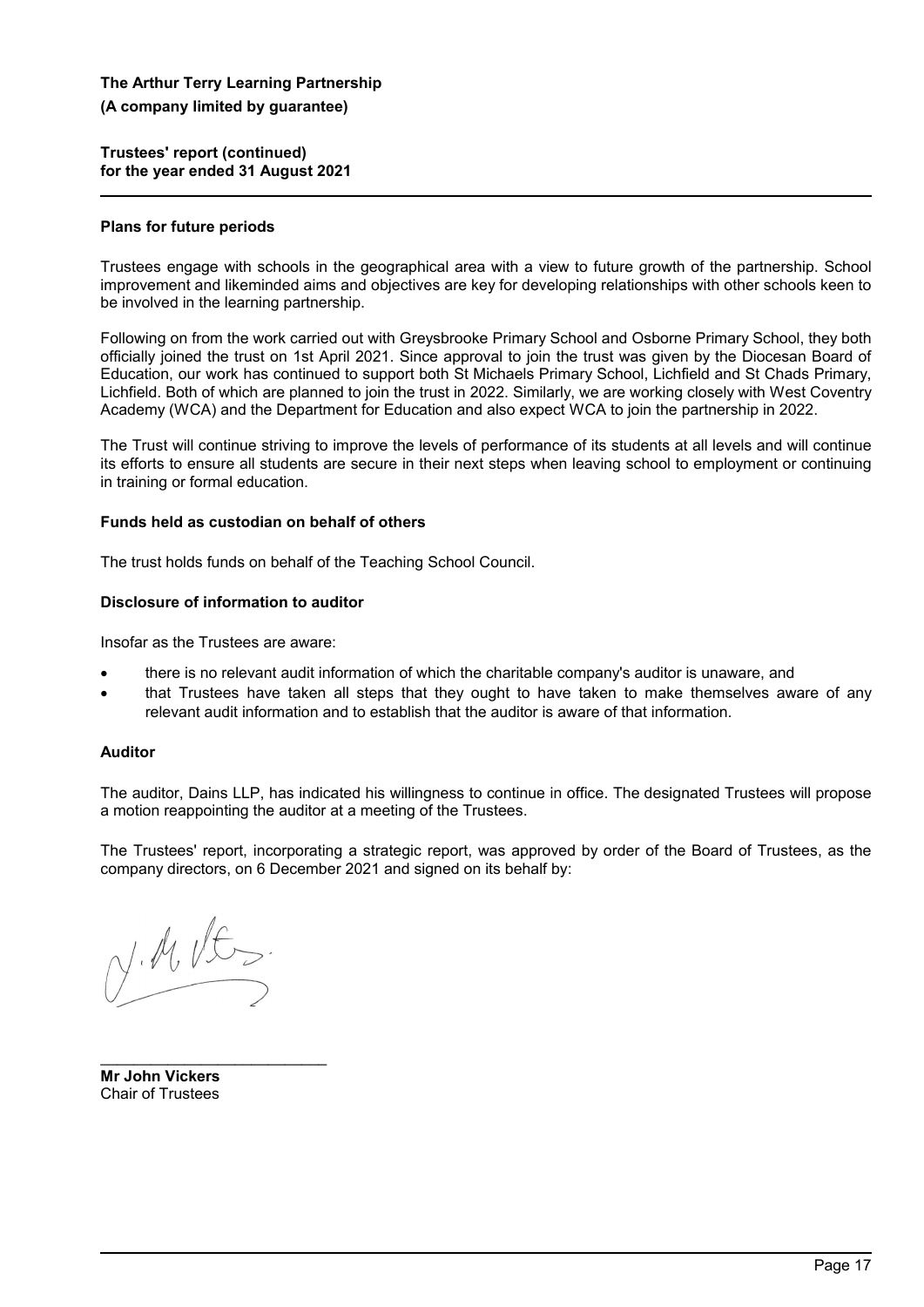### **Governance Statement**

### **Scope of responsibility**

As Trustees, we acknowledge we have overall responsibility for ensuring that The Arthur Terry Learning Partnership has an effective and appropriate system of control, financial and otherwise. However, such a system is designed to manage rather than eliminate the risk of failure to achieve business objectives, and can provide only reasonable and not absolute assurance against material misstatement or loss.

As Trustees, we have reviewed and taken account of the guidance in DfE's Governance Handbook and competency framework for governance.

The board of Trustees has delegated the day-to-day responsibility to the Chief Executive, as accounting officer, for ensuring financial controls conform with the requirements of both propriety and good financial management and in accordance with the requirements and responsibilities assigned to it in the funding agreement between The Arthur Terry Learning Partnership and the Secretary of State for Education. They are also responsible for reporting to the board of Trustees any material weaknesses or breakdowns in internal control.

#### **Governance**

The information on governance included here supplements that described in the Trustees' report and in the statement of trustees' responsibilities. The board of Trustees has formally met 7 times during the year.

Attendance during the year at meetings of the board of Trustees was as follows:

| Trustee                                                     | Meetings attended | Out of a possible |
|-------------------------------------------------------------|-------------------|-------------------|
| Mr Timothy Sewell                                           |                   |                   |
| Mr Richard Gill CBE, CEO & Accounting Officer               |                   |                   |
| Mr John Vickers, Chair                                      |                   |                   |
| Mr Jonathan Brake                                           |                   |                   |
| Miss Heather Morris, Vice Chair, Chair of Audit<br>and Risk | 6                 |                   |
| Mr Brian Cookson, Chair of Finance                          |                   |                   |
| Mrs Katie Hale                                              | 6                 |                   |
| Mr Samuel Henson                                            | 6                 |                   |
| Mr Dan Mortiboys (resigned 27th January 2021)               | 3                 |                   |

The finance committee is a committee of the main trust board. Its purpose is to assist the trust in fulfilling its responsibilities for strategic financial planning and monitoring.

Attendance during the year at meetings was as follows:

| Trustee                                   | Meetings attended | Out of a possible |
|-------------------------------------------|-------------------|-------------------|
| Mr Richard Gill, CEO & Accounting Officer | 10                | 10                |
| Mr Timothy Sewell                         | 9                 | 10                |
| Mr Johnathan Brake                        |                   | 10                |
| Mr Brian Cookson, Chair of Finance        | 10                | 10                |
| Mr Sam Henson                             |                   | 9                 |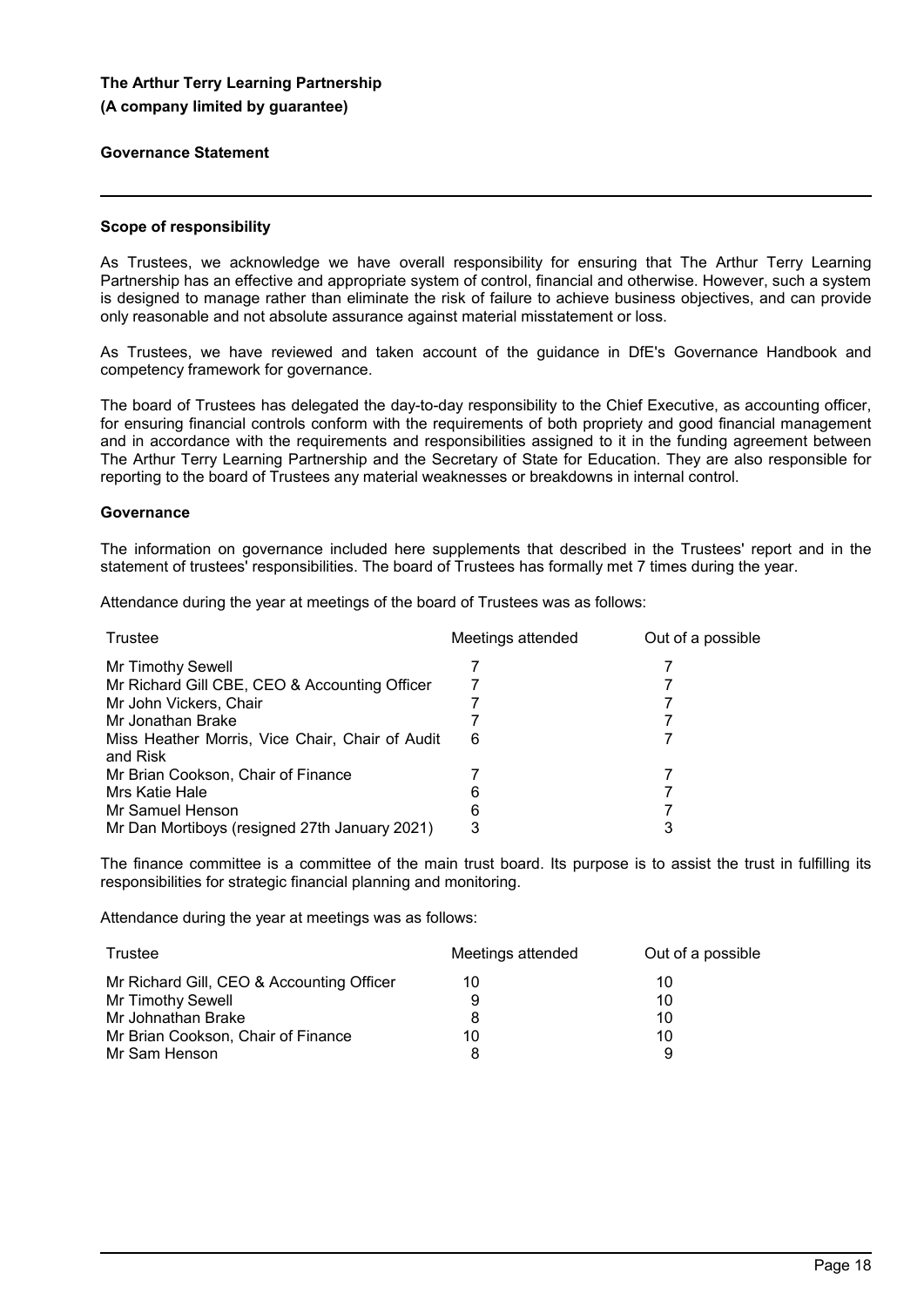#### **Governance Statement (continued)**

#### **Governance (continued)**

The audit committee is a committee of the main trust board. Its purpose is to assist the trust in fulfilling its responsibilities for internal control, risk management and external audit; all other matters are dealt with by the trust board.

Attendance during the year at meetings was as follows:

| Trustee                                       | Meetings attended | Out of a possible |
|-----------------------------------------------|-------------------|-------------------|
| Miss Heather Morris, Chair of Audit and Risk  |                   | ٠.                |
| Mr Dan Mortiboys (resigned 27th January 2021) |                   |                   |
| Mrs Katie Hale                                |                   | ∽                 |

Richard Gill (CEO & Accounting Officer) is in attendance at the Audit Committee.

#### **Reviews**

The existing governance arrangements reflect those agreed as part of the review in 2017. The structure is designed to meet the requirements of the competency framework for governance enabling implementation of the trust board's strategy whilst holding school leaders to account. The trust continues to develop governance to the highest level to ensure actions contribute to deliver school improvement and mitigate risk.

However, 4 years from this review, trustees are aware of the need for continuous improvement in our governance arrangements and a further review commenced during the year. This review is considering the role of the local governing bodies (LGB) and the expertise needed to fulfil the responsibilities detailed in the scheme of delegation and taking in account expectations outline by the department. Findings and recommendations will be agreed and implemented in 2021/22.

Each LGB meets four times a year. LGBs are being asked to be even more focused and specific in the agendas that are asked of them, specifically in scrutinising and challenging schools' response to COVID-19.

The Acting Head of Finance prepares forecast outturn data and management accounts which are presented at each finance committee, which took place every month during 2020/21. Management accounts are presented to the chair of the trustees on a monthly basis and presented to the board of trustees six times annually. The forecast financial position for each school is 'RAG' rated throughout the financial year. All new approved budgets are also 'RAG' rated to ensure consistency and close monitoring of any potentially vulnerable budgets. The whole process of financial governance is totally inclusive to enable the appropriate level of challenge.

#### **Review of value for money**

As accounting officer, the Chief Executive has responsibility for ensuring that the multi academy trust delivers good value in the use of public resources. The accounting officer understands that value for money refers to the educational and wider societal outcomes achieved in return for the taxpayer resources received.

The accounting officer considers how the academy trust's use of its resources has provided good value for money during each academic year, and reports to the board of trustees where value for money can be improved, including the use of benchmarking data where appropriate. The accounting officer for the academy trust has delivered improved value for money during the year by continuing to develop strategies to raise educational outcomes for its children and young people by extending its partnership working, through collaboration by sharing skills and expertise cross curricular and cross phase (primary and secondary). The Trust has benefited from extensive continuing professional development ranging from leadership development, coaching, changes to curriculum, improving student attainment, assessment, behaviour for learning, performance management and performance related pay. All of these areas of training have been provided in-house to achieve good value. This has two-fold value; financial saving and development and investment in our own staff.

The accounting officer has also delivered additional good value for money by utilising expertise within the trust to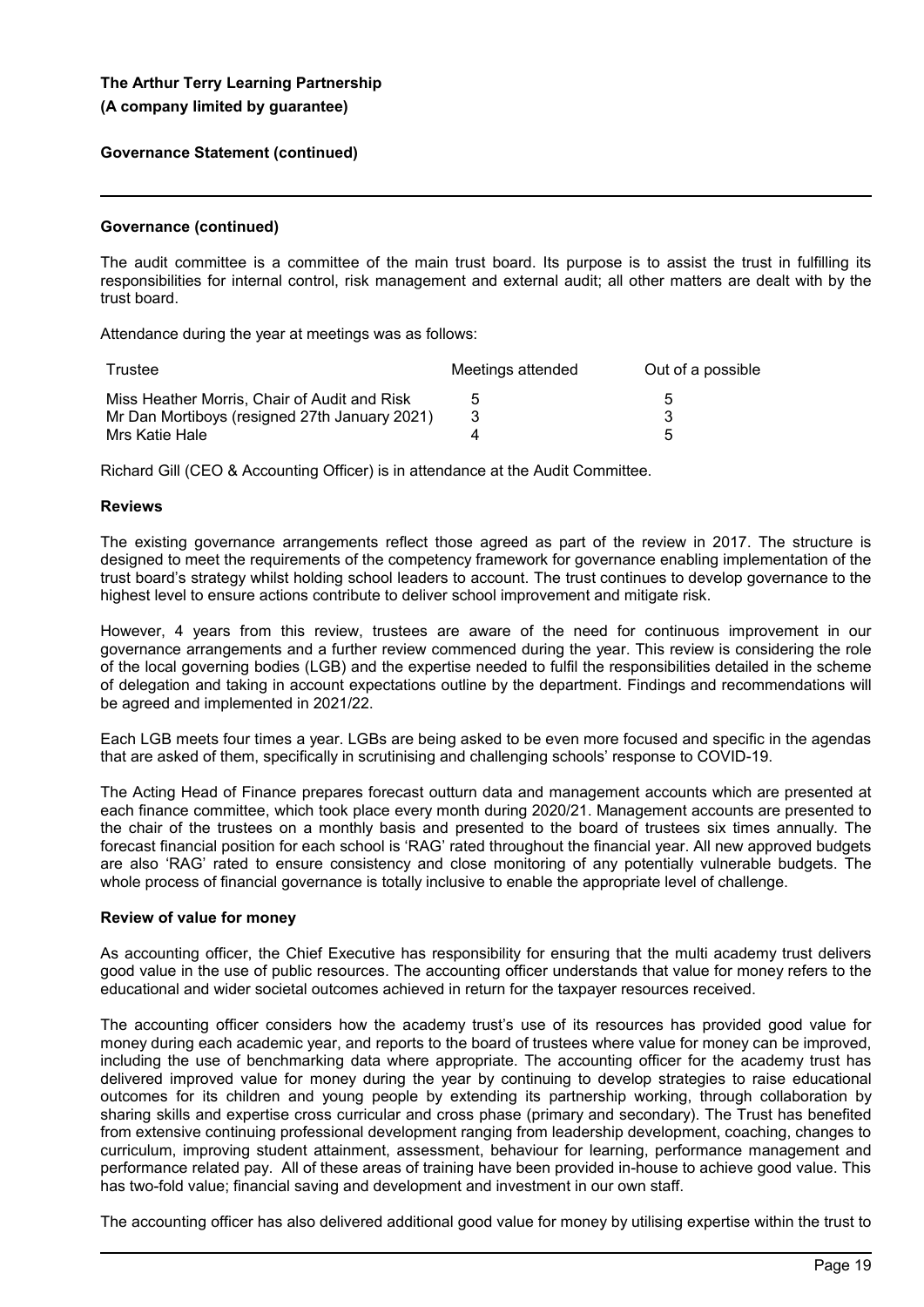## **Governance Statement (continued)**

### **Review of value for money (continued)**

support other trusts requiring support with school improvement.

The trust board and accounting officer have confidence in the quality assurance of financial management and stringent systems of internal control. The delegated responsibility of the separate audit and finance committees allows additional independent monitoring and oversight of internal controls; this has undoubtedly strengthened the consistency and challenge to local governing bodies. Governors, headteachers and finance staff across the whole partnership have continued to benefit from in-house training to increase the consistency and quality of financial management and strategic long-term budget planning. Governors, trustees and headteachers are aware of the government's strategy to drive efficiency and the importance of the financial health of academies.

The partnership implemented centralised services in January 2019 to provide expertise within the areas of operations, estates, finance and human resource management. This will provide additional good value from a financial and consistency of delivery approach.

A range of centrally procured services and contracts have successfully been implemented to ensure consistency of service and additional value for money. A programme of review was carried out during the year and will be implemented over the next three years.

### **The purpose of the system of internal control**

The system of internal control is designed to manage risk to a reasonable level rather than to eliminate all risk of failure to achieve policies, aims and objectives. It can, therefore, only provide reasonable and not absolute assurance of effectiveness. The system of internal control is based on an on-going process designed to identify and prioritise the risks to the achievement of multi academy trust policies, aims and objectives, to evaluate the likelihood of those risks being realised and the impact should they be realised, and to manage them efficiently, effectively and economically. The system of internal control has been in place in The Arthur Terry Learning Partnership for the year 1 September 2020 to 31 August 2021 and up to the date of approval of the annual report and financial statements.

#### **Capacity to handle risk**

The Board of Trustees has reviewed the key risks to which the multi academy trust is exposed together with the operating, financial and compliance controls that have been implemented to mitigate those risks. The Board of Trustees is of the view that there is a formal ongoing process for identifying, evaluating and managing the multi academy trust's significant risks that has been in place for the year 1 September 2020 to 31 August 2021 and up to the date of approval of the annual report and financial statements. This process is regularly reviewed by the Board of Trustees.

## **The risk and control framework**

The multi academy trust's system of internal financial control is based on a framework of regular management information and administrative procedures including the segregation of duties and a system of delegation and accountability. In particular, it includes:

- comprehensive budgeting and monitoring systems with an annual budget and periodic financial reports which are reviewed and agreed by the board of Trustees
- regular reviews by the Finance Committee of reports which indicate financial performance against the forecasts and of major purchase plans, capital works and expenditure programmes
- setting targets to measure financial and other performance
- clearly defined purchasing (asset purchase or capital investment) guidelines
- identification and management of risks

The Board of Trustees has decided to buy-in an internal audit service from Crowe U.K. LLP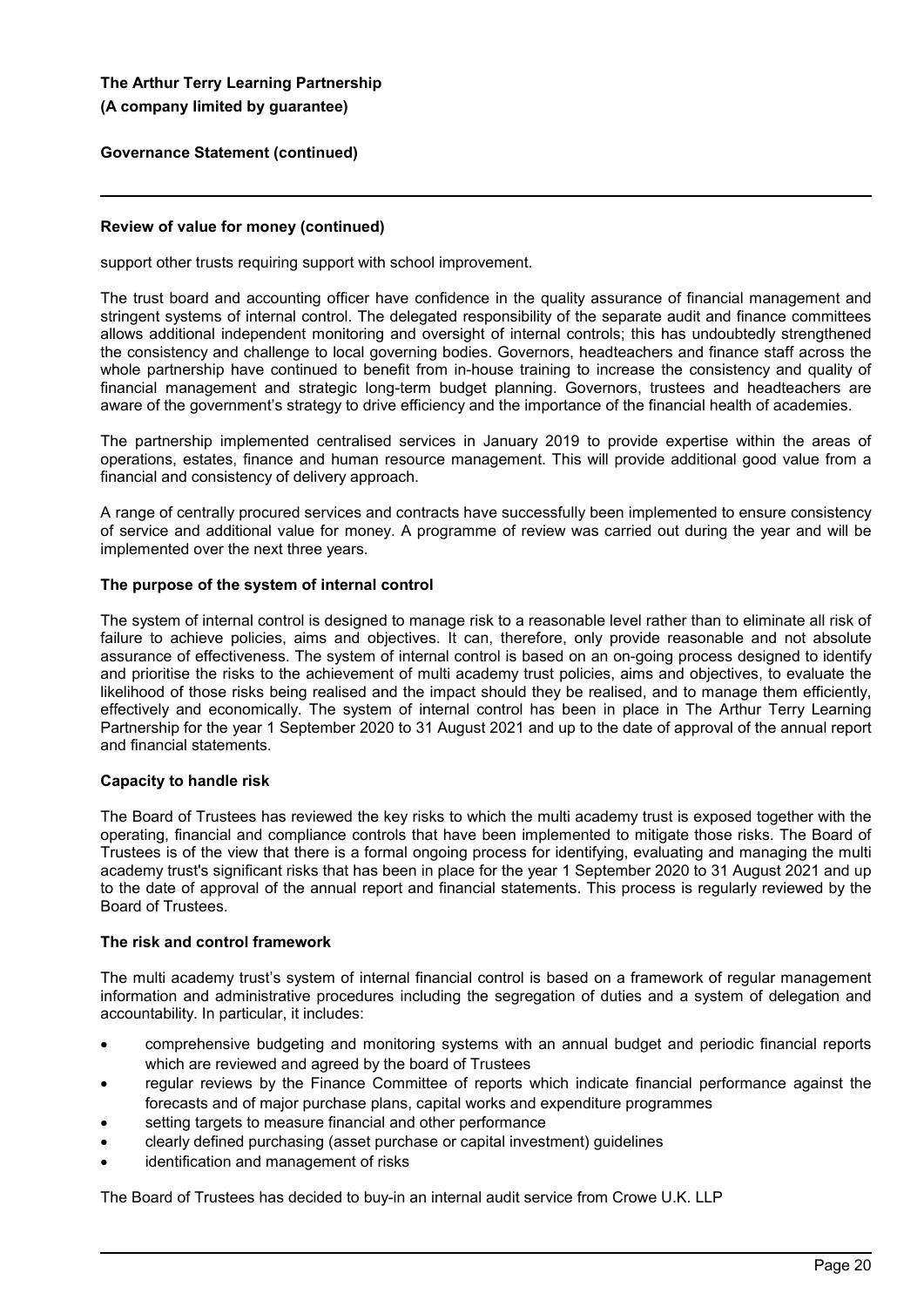## **Governance Statement (continued)**

#### **The risk and control framework (continued)**

The internal auditor role includes giving advice on financial matters and performing a range of checks on the trust's financial systems e.g. payroll, financial controls and risk.

The internal auditor reports to the audit committee on the operation of the systems of control and on the discharge of the board of trustees' financial responsibilities.

The internal auditor has delivered the schedule of work as planned. There have been no material control issues arising as a result of the internal auditor's work.

### **Review of effectiveness**

As accounting officer, the Chief Executive has responsibility for reviewing the effectiveness of the system of internal control. During the year in question the review has been informed by:

- the work of the external auditor;
- the work of the internal auditor;
- the school resource management self-assessment tool;
- The work of the Chief Finance and Operations Officer, Acting Head of Finance and Finance Managers within the Trust who have responsibility for the development and maintenance of the internal control framework..

The accounting officer has been advised of the implications of the result of their review of the system of internal control by the audit committee and a plan to address any recommendations to ensure continuous improvement of the system is in place.

Approved by order of the members of the Board of Trustees on 6 December 2021 and signed on their behalf by:

 $\overline{\phantom{a}}$ 

**Mr John Vickers** Chair of Trustees

 $\mathcal{L}$  and  $\mathcal{L}$  and  $\mathcal{L}$ 

**Mr Richard Gill** Chief Executive and Accounting Officer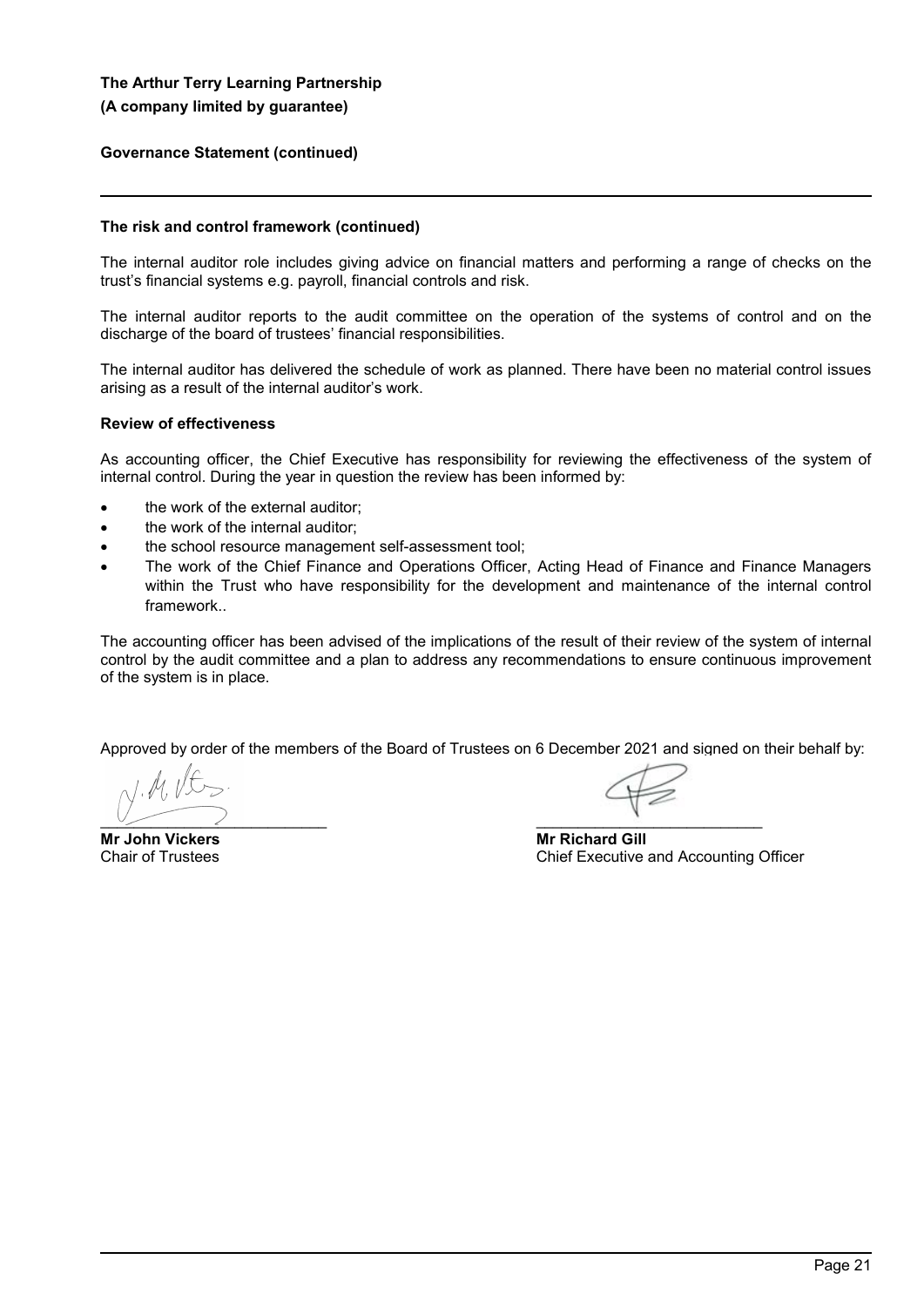## **Statement on Regularity, Propriety and Compliance**

As accounting officer of The Arthur Terry Learning Partnership I have considered my responsibility to notify the multi academy trust Board of Trustees and the Education & Skills Funding Agency (ESFA) of material irregularity, impropriety and non-compliance with terms and conditions of all funding received by the multi academy trust, under the funding agreement in place between the multi academy trust and the Secretary of State for Education. As part of my consideration I have had due regard to the requirements of the Academies Financial Handbook 2020.

I confirm that I and the multi academy trust Board of Trustees are able to identify any material irregular or improper use of all funds by the multi academy trust, or material non-compliance with the terms and conditions of funding under the multi academy trust's funding agreement and the Academies Financial Handbook 2020.

I confirm that no instances of material irregularity, impropriety or funding non-compliance have been discovered to date. If any instances are identified after the date of this statement, these will be notified to the Board of Trustees and ESFA.

\_\_\_\_\_\_\_\_\_\_\_\_\_\_\_\_\_\_\_\_\_\_\_\_\_\_\_

**Mr Richard Gill** Chief Executive and Accounting Officer

Date: 6 December 2021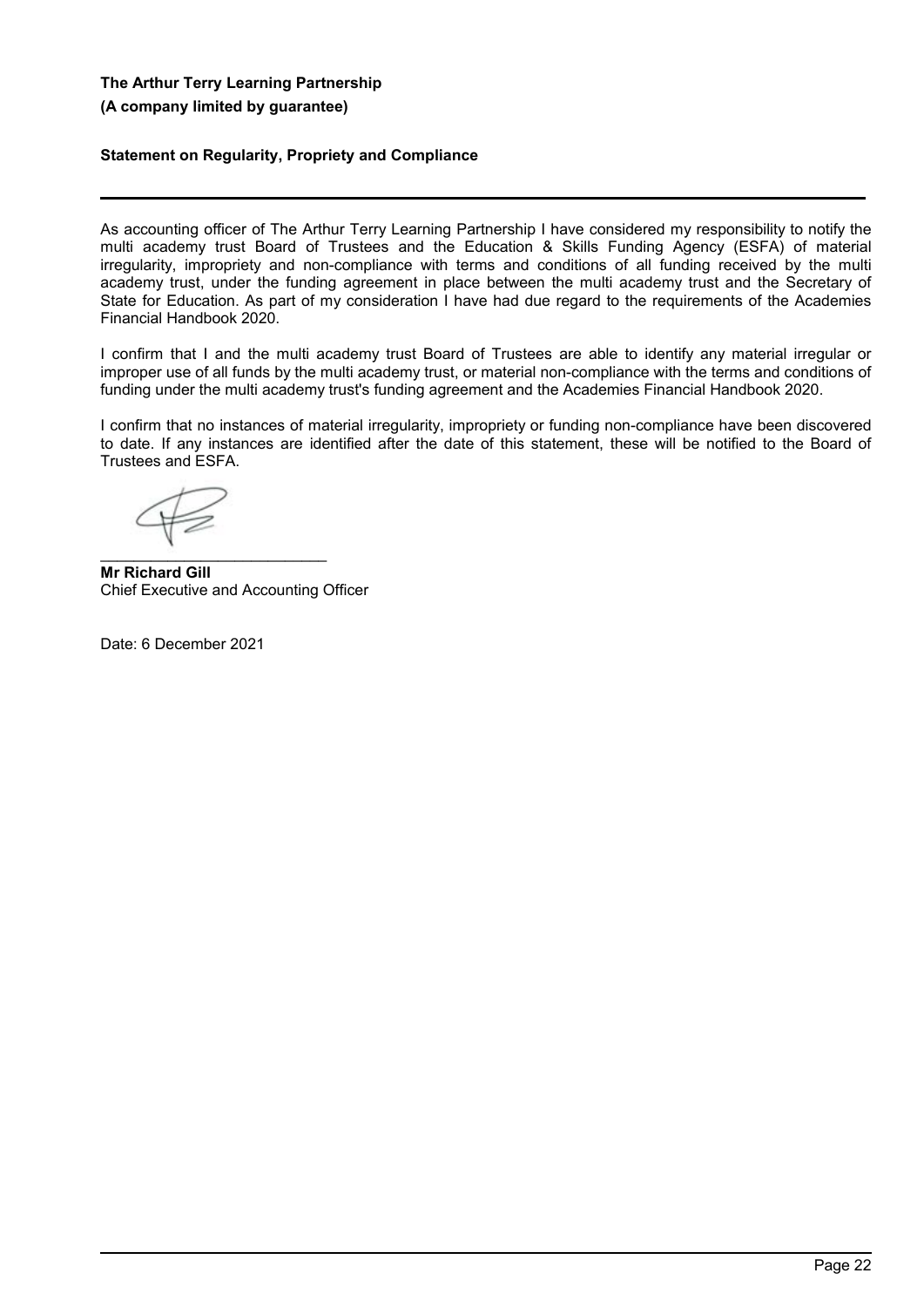## **Statement of Trustees' responsibilities for the year ended 31 August 2021**

The Trustees (who are also the directors of the charitable company for the purposes of company law) are responsible for preparing the Trustees' report and the financial statements in accordance with the Academies Accounts Direction published by the Education and Skills Funding Agency, United Kingdom Accounting Standards (United Kingdom Generally Accepted Accounting Practice) and applicable law and regulations.

Company law requires the Trustees to prepare financial statements for each financial . Under company law, the Trustees must not approve the financial statements unless they are satisfied that they give a true and fair view of the state of affairs of the charitable company and of its incoming resources and application of resources, including its income and expenditure, for that period. In preparing these financial statements, the Trustees are required to:

- select suitable accounting policies and then apply them consistently;
- observe the methods and principles of the Charities SORP 2019 and the Academies Accounts Direction 2020 to 2021;
- make judgements and accounting estimates that are reasonable and prudent;
- state whether applicable UK Accounting Standards have been followed, subject to any material departures disclosed and explained in the financial statements;
- prepare the financial statements on the going concern basis unless it is inappropriate to presume that the charitable company will continue in business.

The Trustees are responsible for keeping adequate accounting records that are sufficient to show and explain the charitable company's transactions and disclose with reasonable accuracy at any time the financial position of the charitable company and enable them to ensure that the financial statements comply with the Companies Act 2006. They are also responsible for safeguarding the assets of the charitable company and hence for taking reasonable steps for the prevention and detection of fraud and other irregularities.

The Trustees are responsible for ensuring that in its conduct and operation the charitable company applies financial and other controls, which conform with the requirements both of propriety and of good financial management. They are also responsible for ensuring grants received from ESFA/DfE have been applied for the purposes intended.

The Trustees are responsible for the maintenance and integrity of the corporate and financial information included on the charitable company's website. Legislation in the United Kingdom governing the preparation and dissemination of financial statements may differ from legislation in other jurisdictions.

Approved by order of the members of the Board of Trustees on 6 December 2021 and signed on its behalf by:

 $\frac{1}{2}$ 

**Mr John Vickers** Chair of Trustees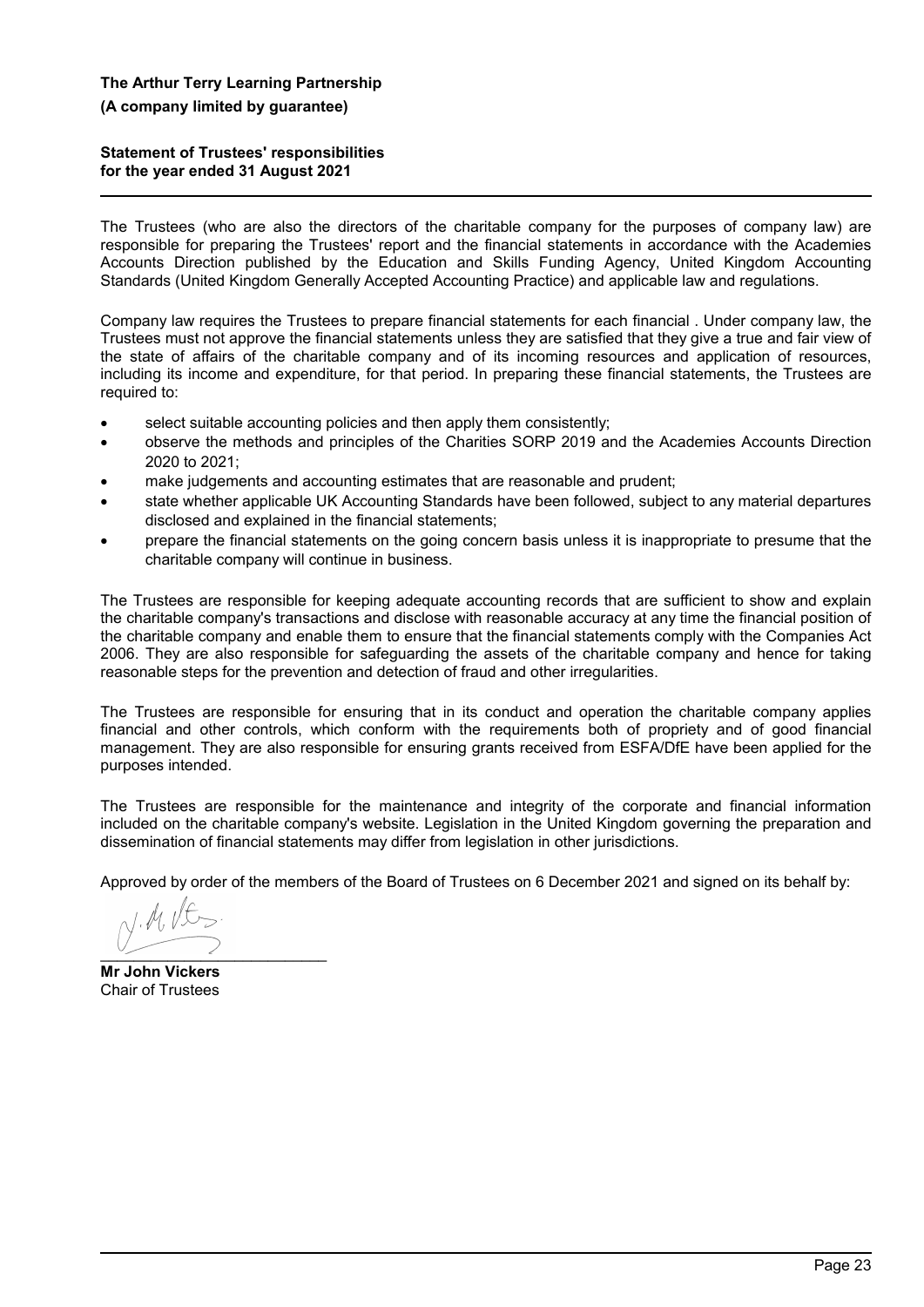**Independent auditor's Report on the financial statements to the Members of The Arthur Terry Learning Partnership**

## **Opinion**

We have audited the financial statements of The Arthur Terry Learning Partnership (the 'multi academy trust') for the year ended 31 August 2021 which comprise the Statement of Financial Activities, the Balance Sheet, the Statement of Cash Flows and the related notes, including a summary of significant accounting policies. The financial reporting framework that has been applied in their preparation is applicable law, United Kingdom Accounting Standards (United Kingdom Generally Accepted Accounting Practice), including Financial Reporting Standard 102 'The Financial Reporting Standard applicable in the UK and Republic of Ireland', the Charities SORP 2019 and the Academies Accounts Direction 2020 to 2021 issued by the Education and Skills Funding Agency.

In our opinion the financial statements:

- give a true and fair view of the state of the multi academy trust's affairs as at 31 August 2021 and of its incoming resources and application of resources, including its income and expenditure for the year then ended;
- have been properly prepared in accordance with United Kingdom Generally Accepted Accounting Practice; and
- have been prepared in accordance with the requirements of the Companies Act 2006, the Charities SORP 2019 and the Academies Accounts Direction 2020 to 2021 issued by the Education and Skills Funding Agency.

#### **Basis for opinion**

We conducted our audit in accordance with International Standards on Auditing (UK) (ISAs (UK)) and applicable law. Our responsibilities under those standards are further described in the Auditor's responsibilities for the audit of the financial statements section of our report. We are independent of the multi academy trust in accordance with the ethical requirements that are relevant to our audit of the financial statements in the United Kingdom, including the Financial Reporting Council's Ethical Standard, and we have fulfilled our other ethical responsibilities in accordance with these requirements. We believe that the audit evidence we have obtained is sufficient and appropriate to provide a basis for our opinion.

#### **Conclusions relating to going concern**

In auditing the financial statements, we have concluded that the Trustees' use of the going concern basis of accounting in the preparation of the financial statements is appropriate.

Based on the work we have performed, we have not identified any material uncertainties relating to events or conditions that, individually or collectively, may cast significant doubt on the multi academy trust's ability to continue as a going concern for a period of at least twelve months from when the financial statements are authorised for issue.

Our responsibilities and the responsibilities of the Trustees with respect to going concern are described in the relevant sections of this report.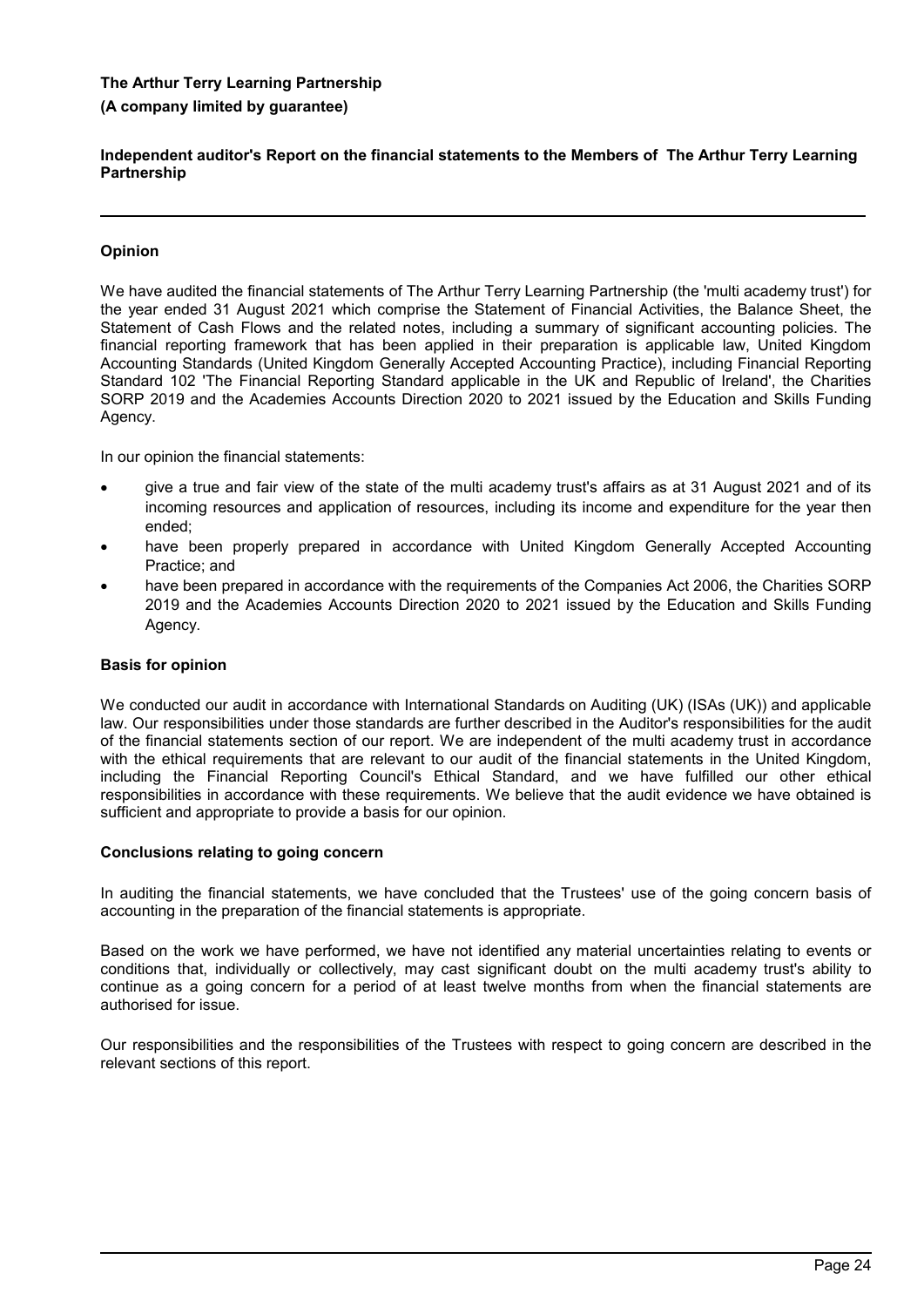**Independent auditor's Report on the financial statements to the Members of The Arthur Terry Learning Partnership (continued)**

#### **Other information**

The other information comprises the information included in the annual report other than the financial statements and our auditor's report thereon. The Trustees are responsible for the other information contained within the annual report. Our opinion on the financial statements does not cover the other information and, except to the extent otherwise explicitly stated in our report, we do not express any form of assurance conclusion thereon. Our responsibility is to read the other information and, in doing so, consider whether the other information is materially inconsistent with the financial statements or our knowledge obtained in the course of the audit, or otherwise appears to be materially misstated. If we identify such material inconsistencies or apparent material misstatements, we are required to determine whether this gives rise to a material misstatement in the financial statements themselves. If, based on the work we have performed, we conclude that there is a material misstatement of this other information, we are required to report that fact.

We have nothing to report in this regard.

### **Opinion on other matters prescribed by the Companies Act 2006**

In our opinion, based on the work undertaken in the course of the audit:

- the information given in the Trustees' report including the Strategic report for the financial year for which the financial statements are prepared is consistent with the financial statements.
- the Trustees' report and the Strategic report have been prepared in accordance with applicable legal requirements.

#### **Matters on which we are required to report by exception**

In the light of our knowledge and understanding of the multi academy trust and its environment obtained in the course of the audit, we have not identified material misstatements in the Trustees' report including the Strategic report.

We have nothing to report in respect of the following matters in relation to which the Companies Act 2006 requires us to report to you if, in our opinion:

- adequate accounting records have not been kept, or returns adequate for our audit have not been received from branches not visited by us; or
- the financial statements are not in agreement with the accounting records and returns; or
- certain disclosures of Trustees' remuneration specified by law are not made; or
- we have not received all the information and explanations we require for our audit.

#### **Responsibilities of trustees**

As explained more fully in the trustees' responsibilities statement, the Trustees (who are also the directors of the multi academy trust for the purposes of company law) are responsible for the preparation of the financial statements and for being satisfied that they give a true and fair view, and for such internal control as the Trustees determine is necessary to enable the preparation of financial statements that are free from material misstatement, whether due to fraud or error.

In preparing the financial statements, the Trustees are responsible for assessing the multi academy trust's ability to continue as a going concern, disclosing, as applicable, matters related to going concern and using the going concern basis of accounting unless the Trustees either intend to liquidate the multi academy trust or to cease operations, or have no realistic alternative but to do so.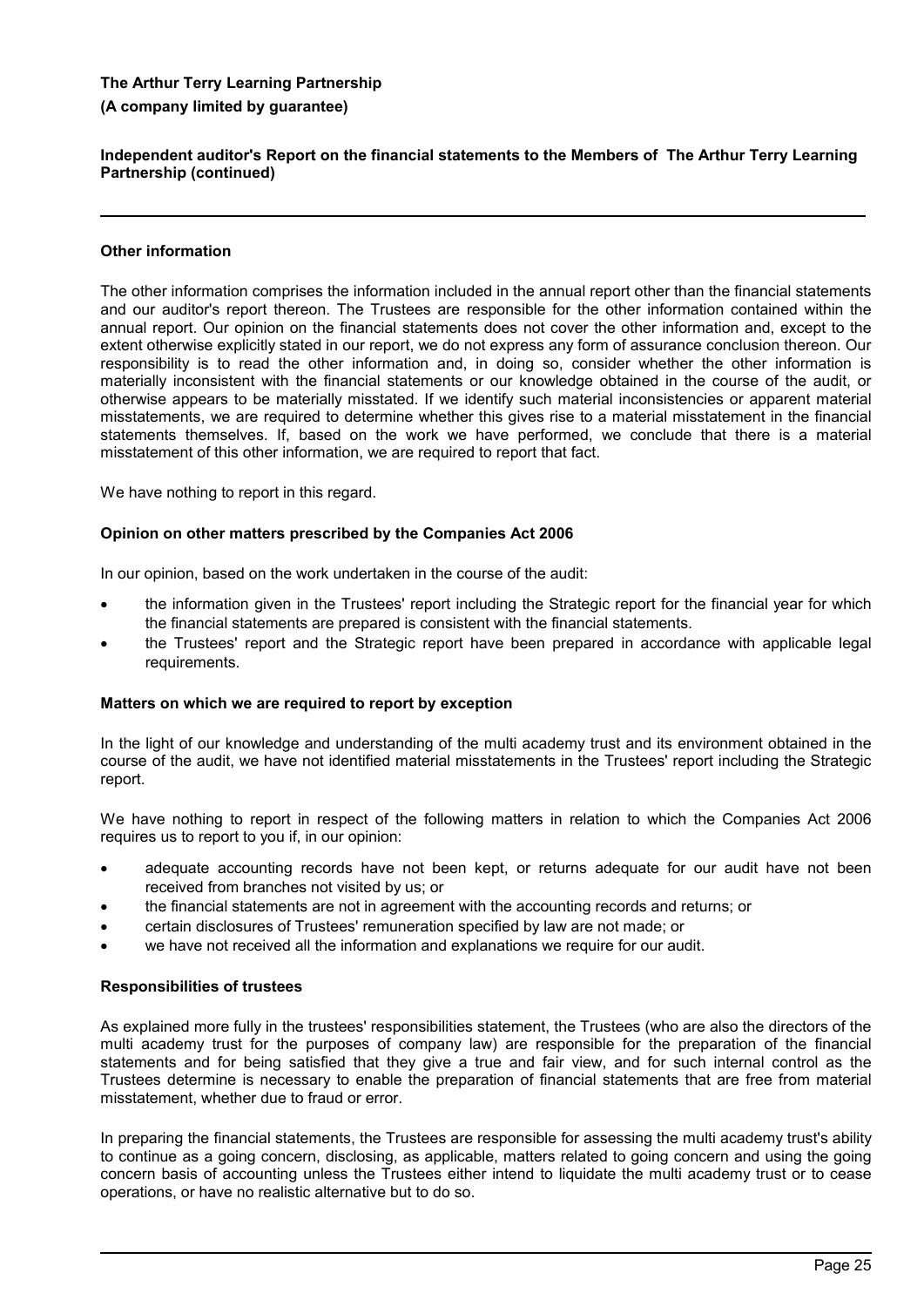## **Independent auditor's Report on the financial statements to the Members of The Arthur Terry Learning Partnership (continued)**

### **Auditor's responsibilities for the audit of the financial statements**

Our objectives are to obtain reasonable assurance about whether the financial statements as a whole are free from material misstatement, whether due to fraud or error, and to issue an auditor's report that includes our opinion. Reasonable assurance is a high level of assurance, but is not a guarantee that an audit conducted in accordance with ISAs (UK) will always detect a material misstatement when it exists. Misstatements can arise from fraud or error and are considered material if, individually or in the aggregate, they could reasonably be expected to influence the economic decisions of users taken on the basis of these financial statements.

Irregularities, including fraud, are instances of non-compliance with laws and regulations. We design procedures in line with our responsibilities, outlined above, to detect material misstatements in respect of irregularities, including fraud. The extent to which our procedures are capable of detecting irregularities, including fraud is detailed below:

Our approach to identifying and assessing the risks of material misstatement in respect of irregularities, including fraud and non-compliance with laws and regulations, was as follows:

- the senior statutory auditor ensured that the engagement team collectively had the appropriate competence, capabilities and skills to identify or recognise non-compliance with applicable laws and regulations;
- we identified the laws and regulations applicable to the company through discussions with directors and other management, and from our commercial knowledge and experience of the academies sector;
- we focused on specific laws and regulations which we considered may have a direct material effect on the financial statements or the operations of the company, including the financial reporting legislation, Companies Act 2006, taxation legislation, anti-bribery, employment, and environmental and health and safety legislation;
- we assessed the extent of compliance with the laws and regulations identified above through making enquiries of management and inspecting legal correspondence; and

identified laws and regulations were communicated within the audit team regularly and the team remained alert to instances of non-compliance throughout the audit.

We assessed the susceptibility of the company's financial statements to material misstatement, including obtaining an understanding of how fraud might occur, by:

- making enquiries of management as to where they considered there was susceptibility to fraud, their knowledge of actual, suspected and alleged fraud; and
- considering the internal controls in place to mitigate risks of fraud and non-compliance with laws and regulations.

To address the risk of fraud through management bias and override of controls, we:

- performed analytical procedures to identify any unusual or unexpected relationships;
- tested journal entries to identify unusual transactions;
- assessed whether judgements and assumptions made in determining the accounting estimates set out in Note 3 were indicative of potential bias; and
- investigated the rationale behind significant or unusual transactions.

In response to the risk of irregularities and non-compliance with laws and regulations, we designed procedures which included, but were not limited to:

- agreeing financial statement disclosures to underlying supporting documentation;
- reading the minutes of meetings of those charged with governance;
- enquiring of management as to actual and potential litigation and claims; and
- reviewing correspondence with HMRC, relevant regulators and the company's legal advisors.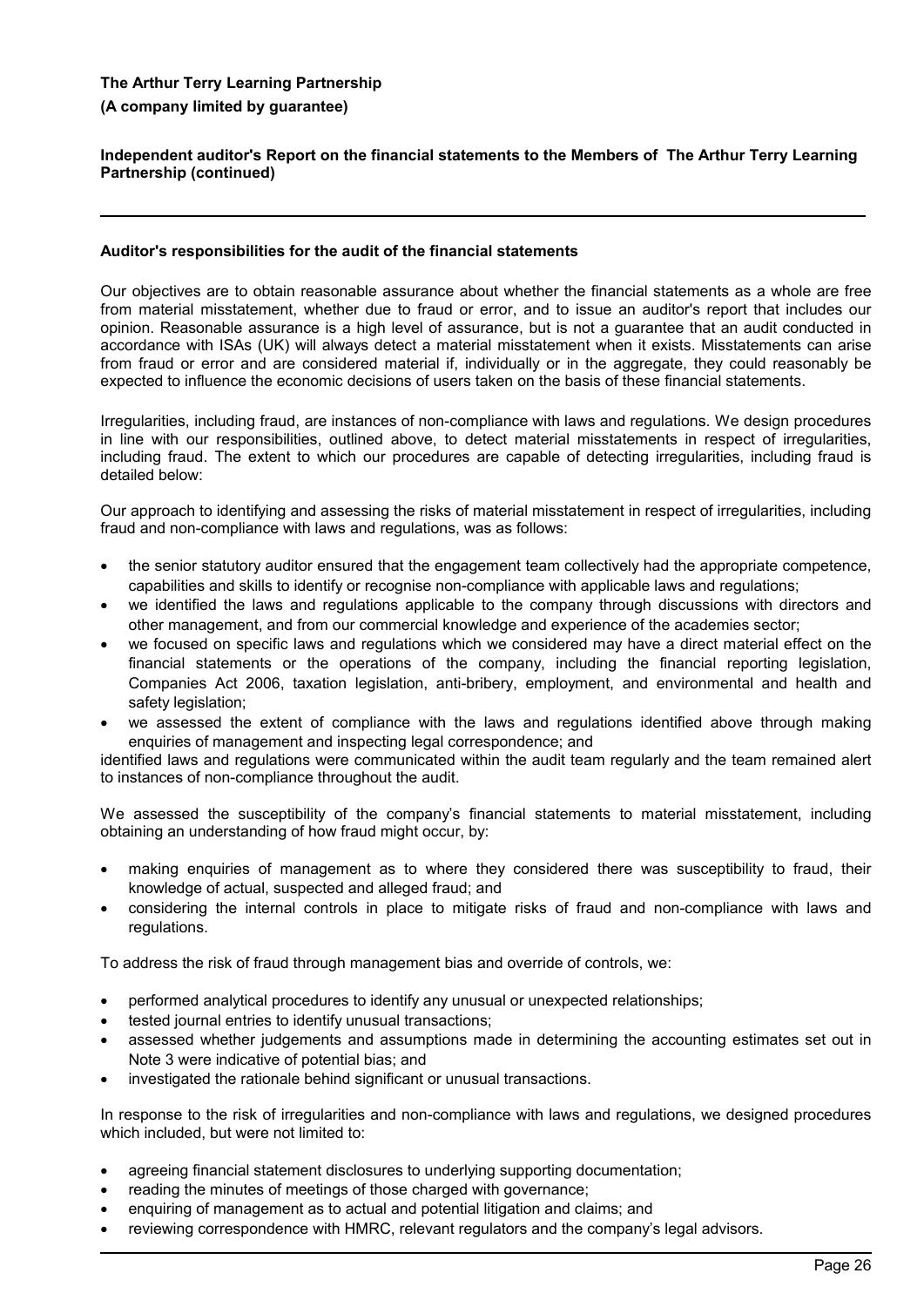**Independent auditor's Report on the financial statements to the Members of The Arthur Terry Learning Partnership (continued)**

A further description of our responsibilities for the audit of the financial statements is located on the Financial Reporting Council's website at: www.frc.org.uk/auditorsresponsibilities. This description forms part of our auditor's report.

## **Use of our report**

This report is made solely to the charitable multi academy trust's members, as a body, in accordance with Chapter 3 of Part 16 of the Companies Act 2006. Our audit work has been undertaken so that we might state to the charitable multi academy trust's members those matters we are required to state to them in an auditor's report and for no other purpose. To the fullest extent permitted by law, we do not accept or assume responsibility to anyone other than the charitable multi academy trust and its members, as a body, for our audit work, for this report, or for the opinions we have formed.

## **Andrew Morris FCA (Senior statutory auditor)**

for and on behalf of **Dains LLP**

Statutory Auditor Chartered Accountants

Birmingham

6 December 2021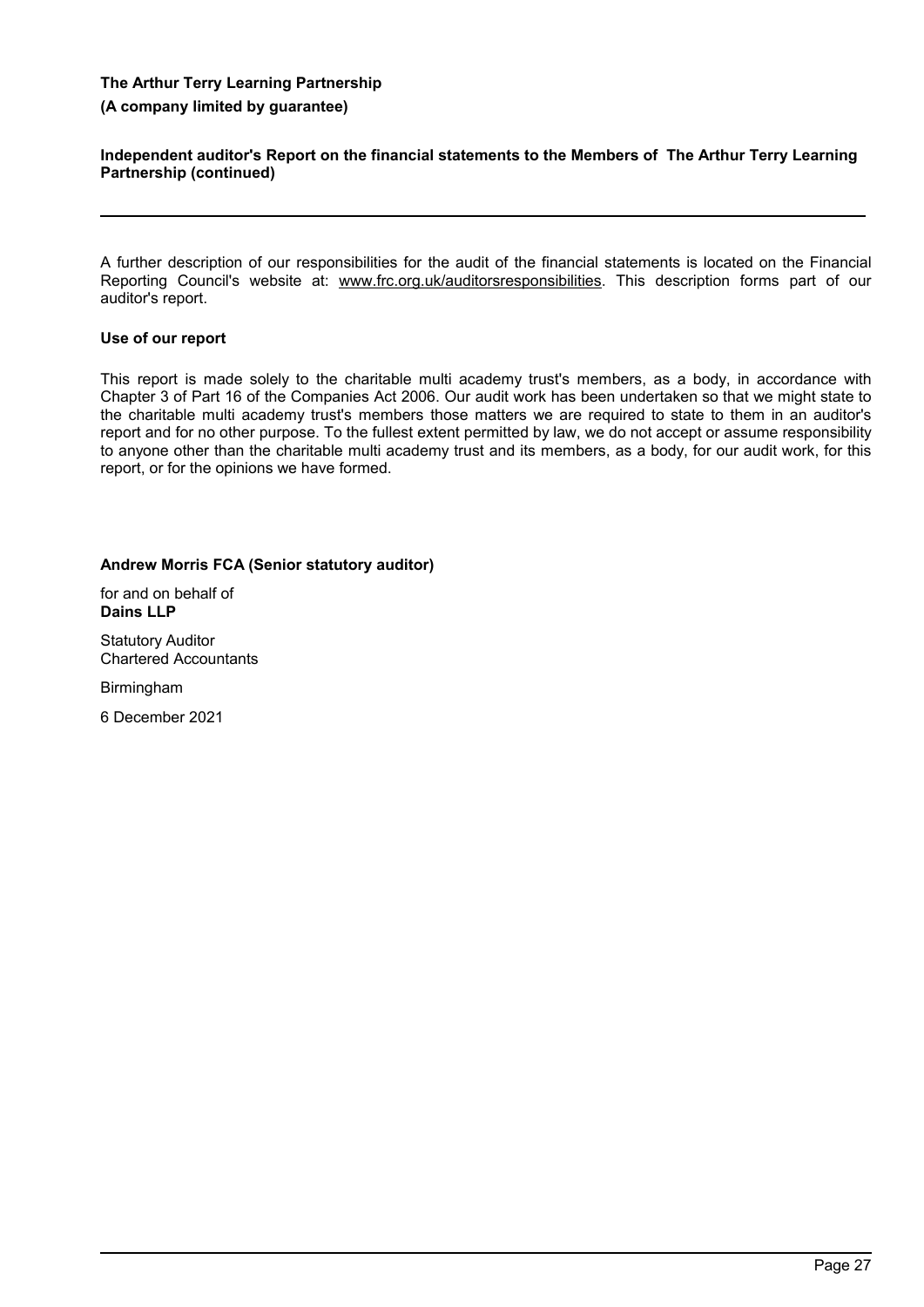## **Independent Reporting Accountant's Assurance Report on Regularity to The Arthur Terry Learning Partnership and the Education & Skills Funding Agency**

In accordance with the terms of our engagement letter dated 24 September 2018 and further to the requirements of the Education and Skills Funding Agency (ESFA) as included in the Academies Accounts Direction 2020 to 2021, we have carried out an engagement to obtain limited assurance about whether the expenditure disbursed and income received by The Arthur Terry Learning Partnership during the year 1 September 2020 to 31 August 2021 have been applied to the purposes identified by Parliament and the financial transactions conform to the authorities which govern them.

This report is made solely to The Arthur Terry Learning Partnership and ESFA in accordance with the terms of our engagement letter. Our work has been undertaken so that we might state to The Arthur Terry Learning Partnership and ESFA those matters we are required to state in a report and for no other purpose. To the fullest extent permitted by law, we do not accept or assume responsibility to anyone other than The Arthur Terry Learning Partnership and ESFA, for our work, for this report, or for the conclusion we have formed.

#### **Respective responsibilities of The Arthur Terry Learning Partnership's accounting officer and the reporting accountant**

The accounting officer is responsible, under the requirements of The Arthur Terry Learning Partnership's funding agreement with the Secretary of State for Education dated 1 May 2012 and the Academies Financial Handbook, extant from 1 September 2020, for ensuring that expenditure disbursed and income received is applied for the purposes intended by Parliament and the financial transactions conform to the authorities which govern them.

Our responsibilities for this engagement are established in the United Kingdom by our profession's ethical guidance and are to obtain limited assurance and report in accordance with our engagement letter and the requirements of the Academies Accounts Direction 2020 to 2021. We report to you whether anything has come to our attention in carrying out our work which suggests that in all material respects, expenditure disbursed and income received during the year 1 September 2020 to 31 August 2021 have not been applied to purposes intended by Parliament or that the financial transactions do not conform to the authorities which govern them.

## **Approach**

We conducted our engagement in accordance with the Framework and Guide for External Auditors and Reporting Accountant of Academy Trusts issued by ESFA. We performed a limited assurance engagement as defined in our engagement letter.

The objective of a limited assurance engagement is to perform such procedures as to obtain information and explanations in order to provide us with sufficient appropriate evidence to express a negative conclusion on regularity.

A limited assurance engagement is more limited in scope than a reasonable assurance engagement and consequently does not enable us to obtain assurance that we would become aware of all significant matters that might be identified in a reasonable assurance engagement. Accordingly, we do not express a positive opinion.

Our engagement includes examination, on a test basis, of evidence relevant to the regularity and propriety of the multi academy trust's income and expenditure.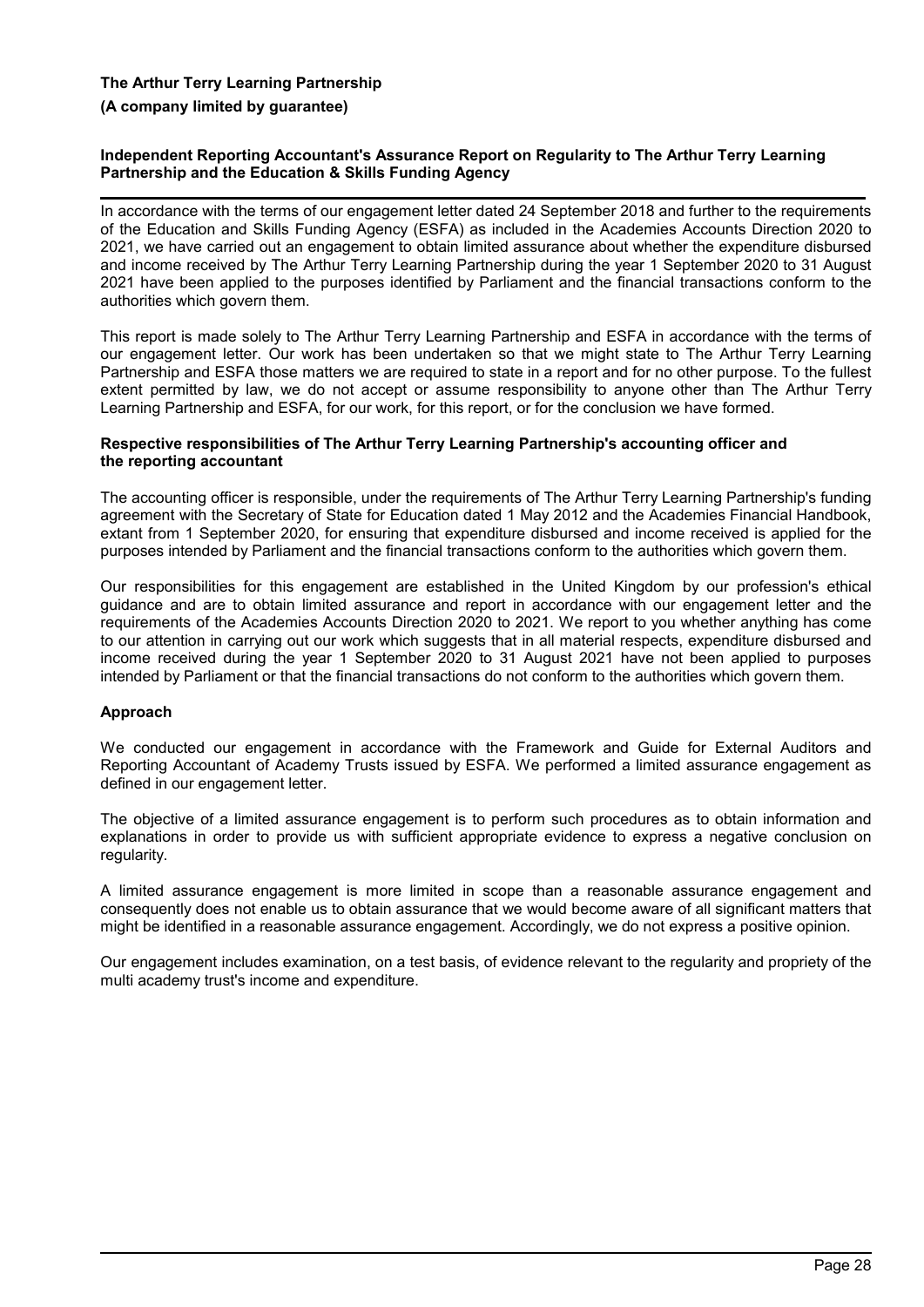## **Independent Reporting Accountant's Assurance Report on Regularity to The Arthur Terry Learning Partnership and the Education & Skills Funding Agency (continued)**

## **Conclusion**

In the course of our work, nothing has come to our attention which suggest in all material respects the expenditure disbursed and income received during the year 1 September 2020 to 31 August 2021 has not been applied to purposes intended by Parliament and the financial transactions do not conform to the authorities which govern them.

## **Dains LLP**

Statutory Auditor Chartered Accountants

Birmingham

Date: 6 December 2021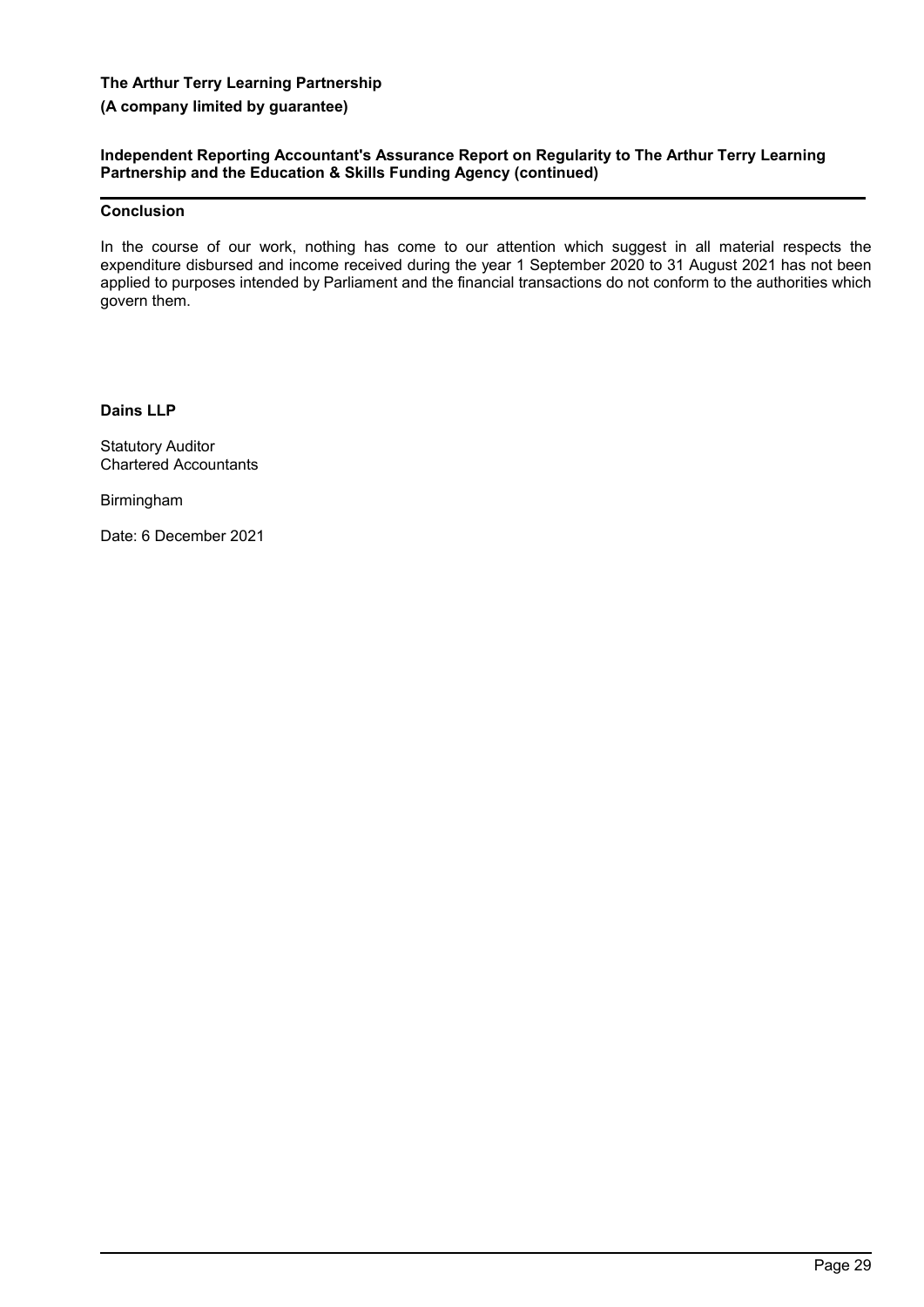## **Statement of financial activities (incorporating income and expenditure account) for the year ended 31 August 2021**

|                                                                 | <b>Note</b> | <b>Unrestricted</b><br>funds<br>2021<br>£000 | <b>Restricted</b><br>funds<br>2021<br>£000 | <b>Restricted</b><br>fixed asset<br>funds<br>2021<br>£000 | <b>Total</b><br>funds<br>2021<br>£000 | <b>Total</b><br>funds<br>2020<br>£000 |
|-----------------------------------------------------------------|-------------|----------------------------------------------|--------------------------------------------|-----------------------------------------------------------|---------------------------------------|---------------------------------------|
| Income from:                                                    |             |                                              |                                            |                                                           |                                       |                                       |
| Donations and capital grants:                                   | 4           |                                              |                                            |                                                           |                                       |                                       |
| Transfer from local authority on<br>conversion                  |             | 192                                          | (88)                                       | 6,618                                                     | 6,722                                 | (322)                                 |
| Other donations and capital grants                              |             | 107                                          |                                            | 2,263                                                     | 2,370                                 | 1,817                                 |
| Charitable activities:                                          | 5           |                                              |                                            |                                                           |                                       |                                       |
| Funding for the multi academy<br>trust's educational operations |             | 56                                           | 48,755                                     |                                                           | 48,811                                | 44,168                                |
| Teaching schools                                                | 34          |                                              | 1,736                                      |                                                           | 1,736                                 | 1,564                                 |
| Other trading activities                                        | 6           | 171                                          |                                            |                                                           | 171                                   | 407                                   |
| Investments                                                     | 7           | 1                                            |                                            |                                                           | 1                                     | 6                                     |
| <b>Total income</b>                                             |             | 527                                          | 50,403                                     | 8,881                                                     | 59,811                                | 47,640                                |
| <b>Expenditure on:</b>                                          |             |                                              |                                            |                                                           |                                       |                                       |
| Charitable activities:                                          | 8           |                                              |                                            |                                                           |                                       |                                       |
| Multi academy trust's educational<br>operations                 |             | 128                                          | 48,716                                     | 2,440                                                     | 51,284                                | 48,336                                |
| Childrens centre                                                |             |                                              |                                            |                                                           |                                       | 2                                     |
| Teaching schools                                                |             |                                              | 1,573                                      |                                                           | 1,573                                 | 1,598                                 |
| <b>Total expenditure</b>                                        |             | 128                                          | 50,289                                     | 2,440                                                     | 52,857                                | 49,936                                |
| Net income/(expenditure)                                        |             | 399                                          | 114                                        | 6,441                                                     | 6,954                                 | (2, 296)                              |
| Transfers between funds                                         | 20          |                                              | (1, 549)                                   | 1,549                                                     |                                       |                                       |
| Net movement in funds before<br>other recognised gains/(losses) |             | 399                                          | (1, 435)                                   | 7,990                                                     | 6,954                                 | (2, 296)                              |
| Other recognised gains/(losses):                                |             |                                              |                                            |                                                           |                                       |                                       |
| Actuarial losses on defined benefit                             |             |                                              |                                            |                                                           |                                       |                                       |
| pension schemes                                                 | 28          |                                              | (4,064)                                    |                                                           | (4,064)                               | (4, 447)                              |
| Net movement in funds                                           |             | 399                                          | (5, 499)                                   | 7,990                                                     | 2,890                                 | (6, 743)                              |
| <b>Reconciliation of funds:</b>                                 |             |                                              |                                            |                                                           |                                       |                                       |
| Total funds brought forward                                     |             | 3,062                                        | (24, 648)                                  | 82,544                                                    | 60,958                                | 67,701                                |
| Net movement in funds                                           |             | 399                                          | (5, 499)                                   | 7,990                                                     | 2,890                                 | (6, 743)                              |
| <b>Total funds carried forward</b>                              |             | 3,461                                        | (30, 147)                                  | 90,534                                                    | 63,848                                | 60,958                                |
|                                                                 |             |                                              |                                            |                                                           |                                       |                                       |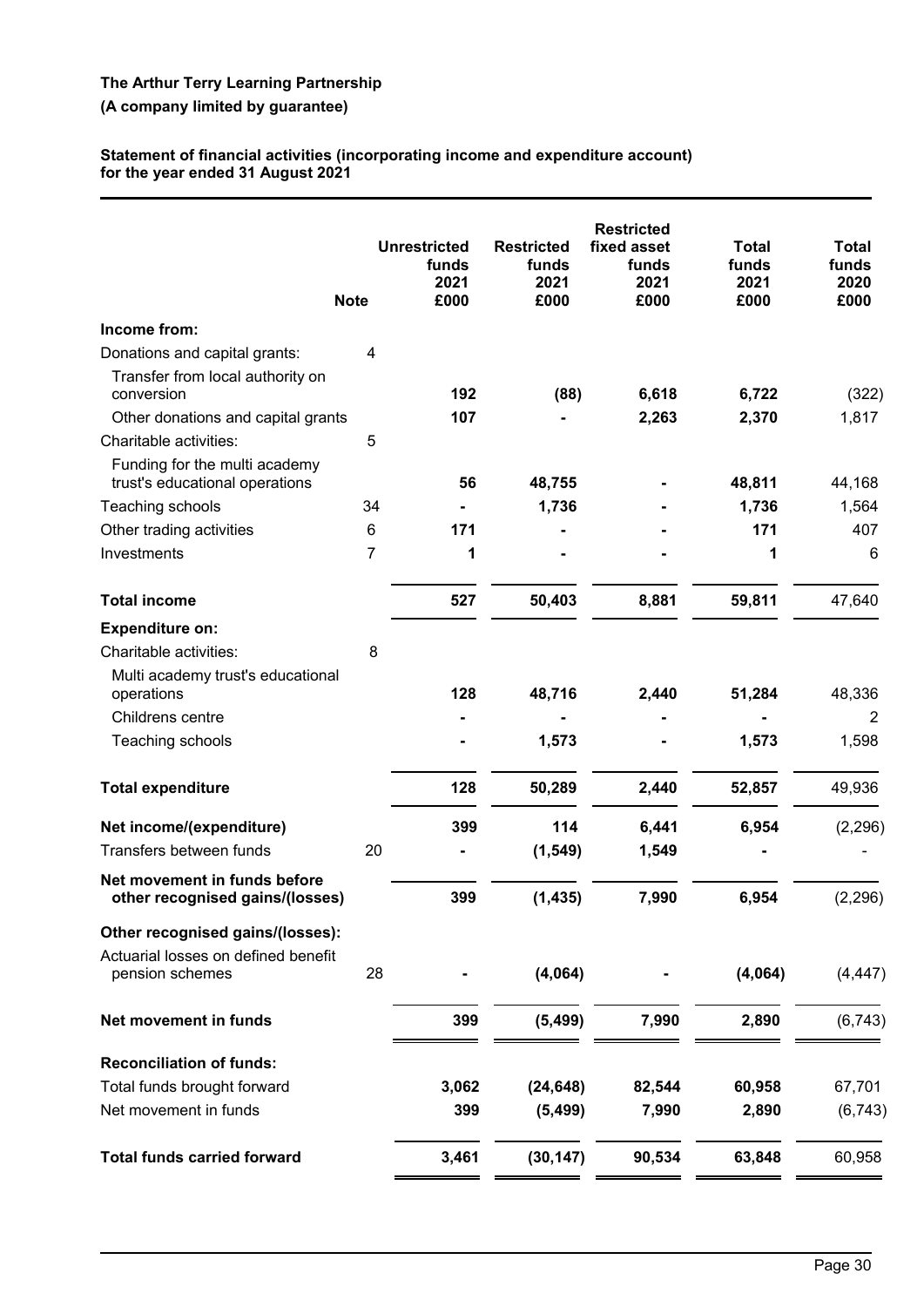## **The Arthur Terry Learning Partnership (A company limited by guarantee) Registered number: 07730920**

#### **Balance sheet As at 31 August 2021**

|                                                              | <b>Note</b> |           | 2021<br>£000 |          | 2020<br>£000 |
|--------------------------------------------------------------|-------------|-----------|--------------|----------|--------------|
| <b>Fixed assets</b>                                          |             |           |              |          |              |
| Tangible assets                                              | 16          |           | 88,180       |          | 82,034       |
| <b>Current assets</b>                                        |             |           |              |          |              |
| <b>Debtors</b>                                               | 17          | 1,420     |              | 1,795    |              |
| Cash at bank and in hand                                     |             | 13,213    |              | 9,156    |              |
|                                                              |             | 14,633    |              | 10,951   |              |
| Creditors: amounts falling due within one<br>year            | 18          | (4, 457)  |              | (3, 847) |              |
| <b>Net current assets</b>                                    |             |           | 10,176       |          | 7,104        |
| <b>Total assets less current liabilities</b>                 |             |           | 98,356       |          | 89,138       |
| Creditors: amounts falling due after more<br>than one year   | 19          |           | (64)         |          | (114)        |
| Net assets excluding pension liability                       |             |           | 98,292       |          | 89,024       |
| Defined benefit pension scheme liability                     | 28          |           | (34, 445)    |          | (28,066)     |
| <b>Total net assets</b>                                      |             |           | 63,847       |          | 60,958       |
| Funds of the multi academy trust<br><b>Restricted funds:</b> |             |           |              |          |              |
| Restricted fixed asset funds                                 | 20          | 90,534    |              | 82,544   |              |
| Restricted income funds                                      | 20          | 4,297     |              | 3,418    |              |
| Restricted funds excluding pension liability                 | 20          | 94,831    |              | 85,962   |              |
| Pension reserve                                              | 20          | (34, 445) |              | (28,066) |              |
| <b>Total restricted funds</b>                                | 20          |           | 60,386       |          | 57,896       |
| <b>Unrestricted income funds</b>                             | 20          |           | 3,461        |          | 3,062        |
| <b>Total funds</b>                                           |             |           | 63,847       |          | 60,958       |

The financial statements on pages 30 to 71 were approved by the Trustees, and authorised for issue on 06 December 2021 and are signed on their behalf, by:<br>  $\int_{\mathbb{R}} \mathcal{M} \times \mathbb{R}$ 

 $\overline{\phantom{a}}$ 

**Mr John Vickers** Chair of Trustees

The notes on pages 33 to 71 form part of these financial statements.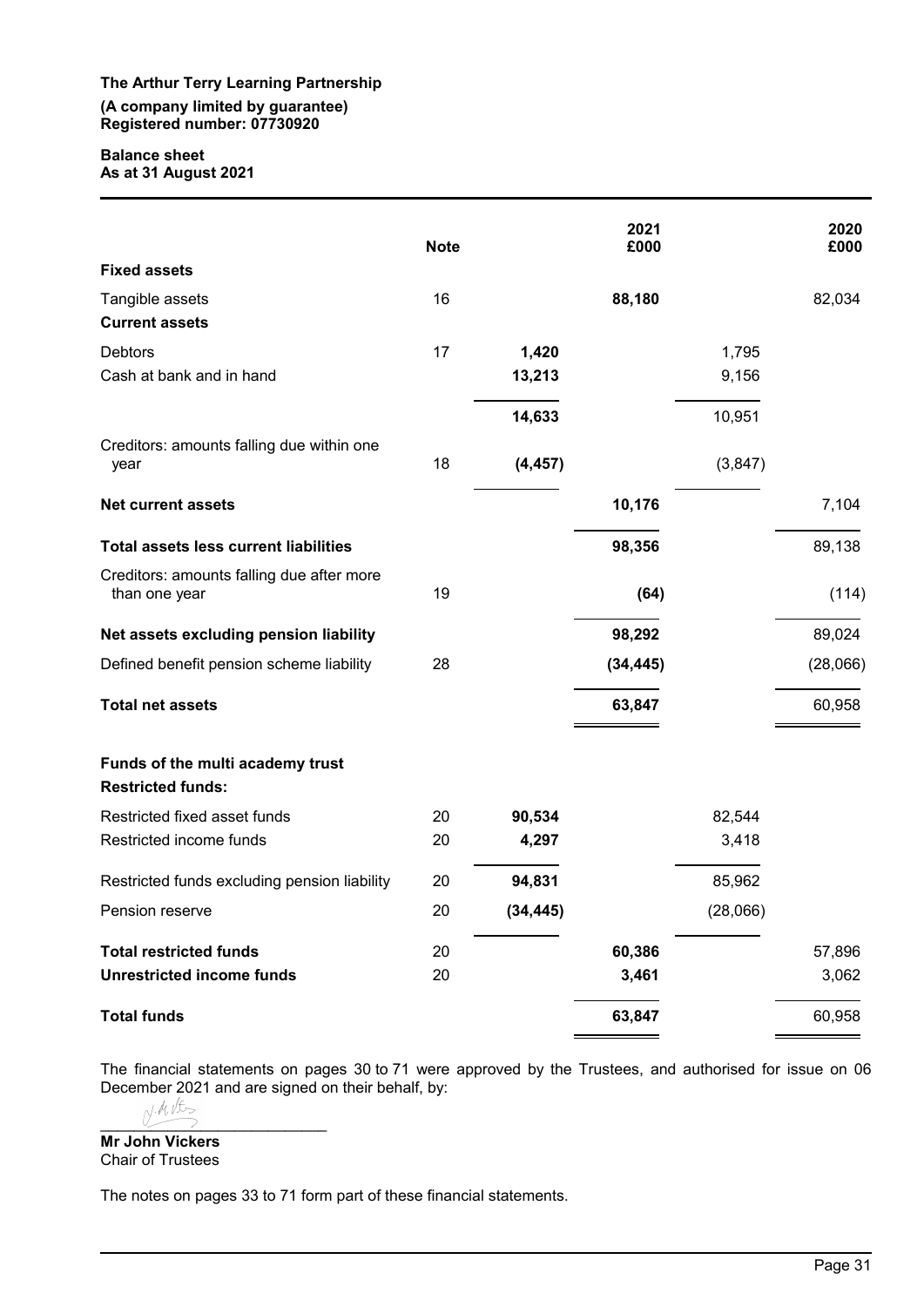## **Statement of cash flows for the year ended 31 August 2021**

| Cash flows from operating activities                   | <b>Note</b> | 2021<br>£000 | 2020<br>£000 |
|--------------------------------------------------------|-------------|--------------|--------------|
| Net cash provided by operating activities              | 22          | 3,562        | 1,573        |
| Cash flows from investing activities                   | 24          | 558          | 658          |
| <b>Cash flows from financing activities</b>            | 23          | (63)         | (70)         |
| Change in cash and cash equivalents in the year        |             | 4,057        | 2,161        |
| Cash and cash equivalents at the beginning of the year |             | 9,156        | 6,995        |
| Cash and cash equivalents at the end of the year       | 25, 26      | 13,213       | 9,156        |

The notes on pages 33 to 71 form part of these financial statements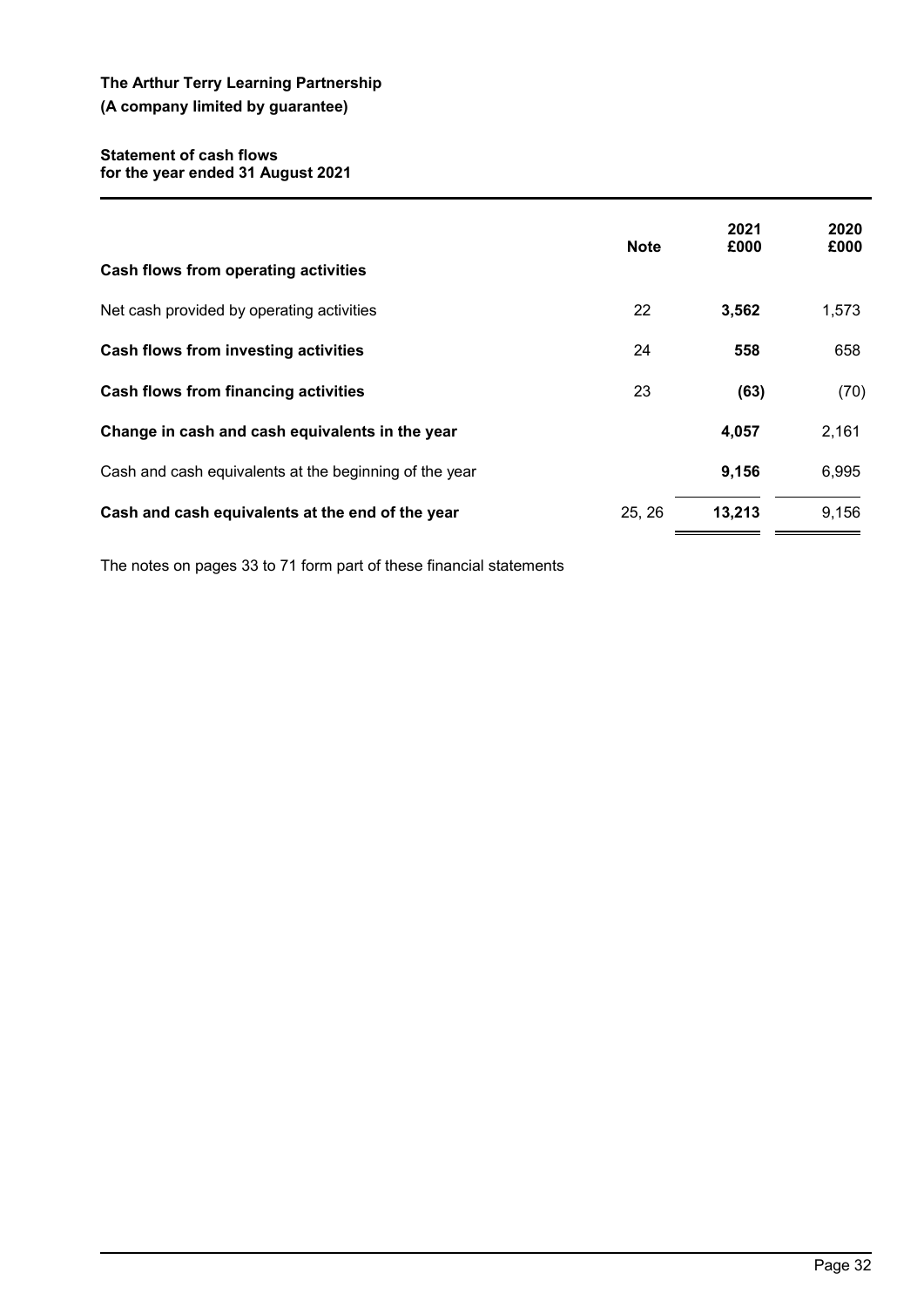**Notes to the financial statements for the year ended 31 August 2021**

### **1. General information**

The Arthur Terry Learning Partnership is a company limited by guarantee incorporated in England and Wales. The registered number of the company is 07730920 and its registered office is Kittoe Road, Sutton Coldfiled, West Midlands, B74 4RZ. The principal activity of the trust is given in the Trustees Report.

A summary of the principal accounting policies adopted (which have been applied consistently, except where noted), judgements and key sources of estimation uncertainty, are set out below.

## **2. Accounting policies**

A summary of the principal accounting policies adopted (which have been applied consistently, except where noted), judgements and key sources of estimation uncertainty, is set out below.

### **2.1 Basis of preparation of financial statements**

The financial statements of the multi academy trust, which is a public benefit entity under FRS 102, have been prepared under the historic cost convention in accordance with the Financial Reporting Standard Applicable in the UK and Republic of Ireland (FRS 102), the Accounting and Reporting by Charities: Statement of Recommended Practice applicable to charities preparing their accounts in accordance with the Financial Reporting Standard applicable in the UK and Republic of Ireland (FRS 102) (Charities SORP (FRS 102)), the Academies Accounts Direction 2020 to 2021 issued by ESFA, the Charities Act 2011 and the Companies Act 2006.

The Arthur Terry Learning Partnership meets the definition of a public benefit entity under FRS 102.

## **2.2 Going concern**

The Trustees assess whether the use of going concern is appropriate i.e. whether there are any material uncertainties related to events or conditions that may cast significant doubt on the ability of the multi academy trust to continue as a going concern. The Trustees make this assessment in respect of a period of at least one year from the date of authorisation for issue of the financial statements and have concluded that the multi academy trust has adequate resources to continue in operational existence for the foreseeable future and there are no material uncertainties about the multi academy trust's ability to continue as a going concern, thus they continue to adopt the going concern basis of accounting in preparing the financial statements.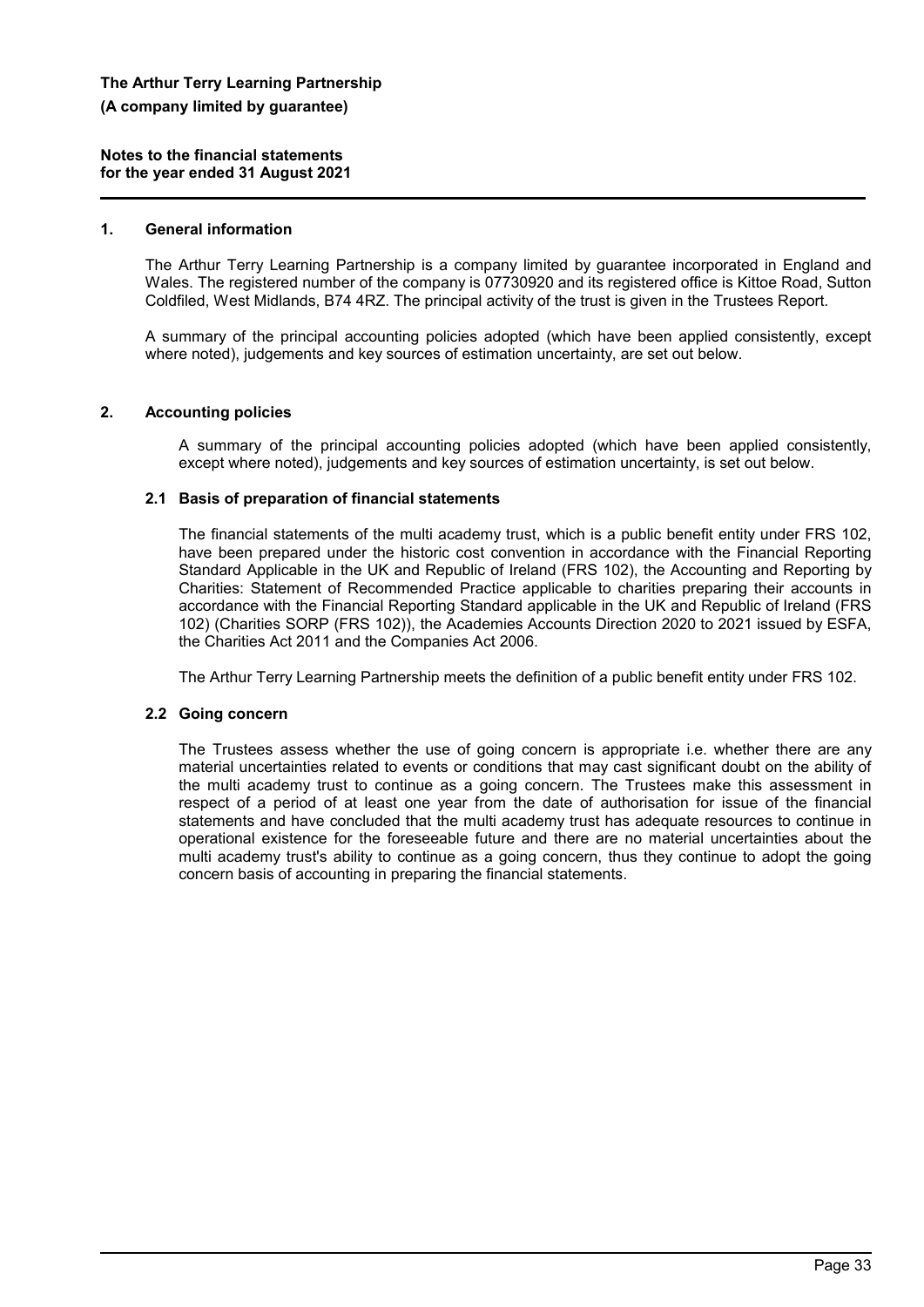**Notes to the financial statements for the year ended 31 August 2021**

## **2. Accounting policies (continued)**

#### **2.3 Income**

All incoming resources are recognised when the multi academy trust has entitlement to the funds, the receipt is probable and the amount can be measured reliably.

### **Grants**

Grants are included in the statement of Financial Activities on a receivable basis. The balance of income received for specific purposes but not expended during the period is shown in the relevant funds on the balance sheet. Where income is received in advance of meeting any performancerelated conditions, there is not unconditional entitlement to the income and its recognition is deferred and included in creditors as deferred income until the performance-related conditions are met. Where entitlement occurs before income is received, the income is accrued.

General Annual Grant is recognised in full in the statement of Financial Activities in the year for which it is receivable and any abatement in respect of the year is deducted from income and recognised as a liability.

Capital grants are recognised in full when there is an unconditional entitlement to the grant. Unspent amounts of capital grants are reflected in the balance sheet in the restricted fixed asset fund. Capital grants are recognised when there is entitlement and are not deferred over the life of the asset on which they are expended.

#### **Sponsorship income**

Sponsorship income provided to the multi academy trust which amounts to a donation is recognised in the statement of Financial Activities in the year in which it is receivable (where there are no performance-related conditions) where receipt is probable and it can be measured reliably.

#### **Donations**

Donations are recognised on a receivable basis (where there are no performance-related conditions) where the receipt is probable and the amount can be reliably measured.

### **Other income**

Other income, including the hire of facilities, is recognised in the year it is receivable and to the extent the multi academy trust has provided the goods or services.

#### **Donated goods, facilities and services**

Goods donated for resale are included at fair value, being the expected proceeds from sale less the expected costs of sale. If it is practical to assess the fair value at receipt, it is recognised in 'Stocks' and 'Income from Other Trading Activities'. Upon sale, the value of the stock is charged against 'Income from Other Trading Activities' and the proceeds are recognised as 'Income from Other Trading Activities'. Where it is impractical to fair value the items due to the volume of low value items they are not recognised in the financial statements until they are sold. This income is recognised within 'Income from Other Trading Activities'.

### **Transfer on conversion**

Where assets and liabilities are received by the multi academy trust on conversion to an academy, the transferred assets are measured at fair value and recognised in the balance sheet at the point when the risks and rewards of ownership pass to the multi academy trust. An equal amount of income is recognised as a transfer on conversion within 'Income from Donations and Capital Grants' to the net assets received.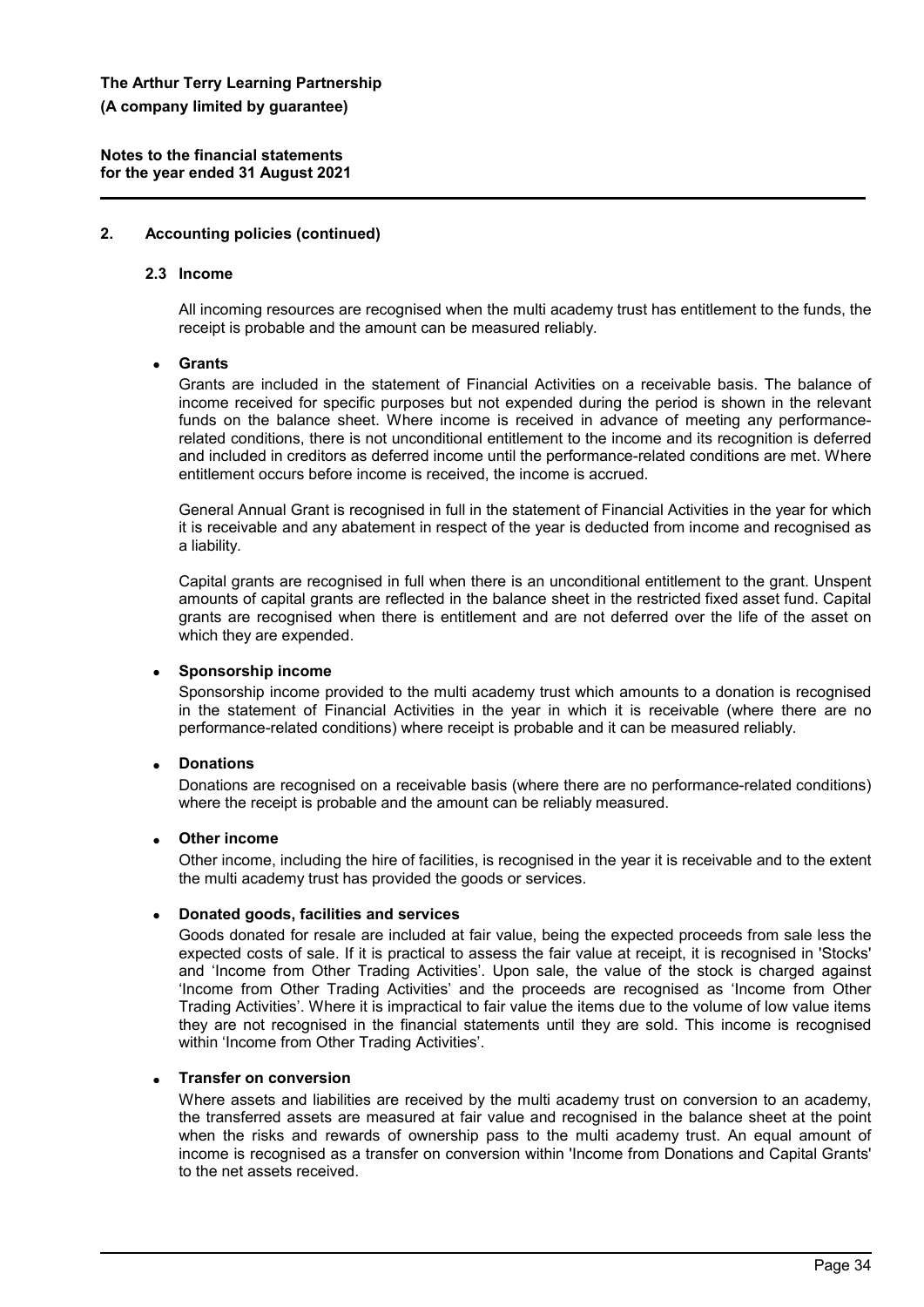**Notes to the financial statements for the year ended 31 August 2021**

## **2. Accounting policies (continued)**

## **2.3 Income (continued)**

 **Donated fixed assets (excluding transfers on conversion or into the multi academy trust)** Where the donated good is a fixed asset it is measured at fair value, unless it is impractical to measure this reliably, in which case the cost of the item to the donor should be used. The gain is recognised as 'Income from Donations and Capital Grants' and a corresponding amount is included in the appropriate fixed asset category and depreciated over the useful economic life in accordance with the multi academy trust's accounting policies.

## **2.4 Expenditure**

Expenditure is recognised once there is a legal or constructive obligation to transfer economic benefit to a third party, it is probable that a transfer of economic benefits will be required in settlement and the amount of the obligation can be measured reliably. Expenditure is classified by activity. The costs of each activity are made up of the total of direct costs and shared costs, including support costs involved in undertaking each activity. Direct costs attributable to a single activity are allocated directly to that activity. Shared costs which contribute to more than one activity and support costs which are not attributable to a single activity are apportioned between those activities on a basis consistent with the use of resources. Central staff costs are allocated on the basis of time spent, and depreciation charges allocated on the portion of the asset's use.

## **Charitable activities**

These are costs incurred on the multi academy trust's educational operations, including support costs and costs relating to the governance of the multi academy trust apportioned to charitable activities.

All resources expended are inclusive of irrecoverable VAT.

## **2.5 Interest receivable**

Interest on funds held on deposit is included when receivable and the amount can be measured reliably by the multi academy trust; this is normally upon notification of the interest paid or payable by the institution with whom the funds are deposited.

## **2.6 Taxation**

The multi academy trust is considered to pass the tests set out in Paragraph 1 Schedule 6 of the Finance Act 2010 and therefore it meets the definition of a charitable company for UK corporation tax purposes.

Accordingly, the multi academy trust is potentially exempt from taxation in respect of income or capital gains received within categories covered by Part 11, chapter 3 of the Corporation Tax Act 2010 or Section 256 of the Taxation of Chargeable Gains Act 1992, to the extent that such income or gains are applied exclusively to charitable purposes.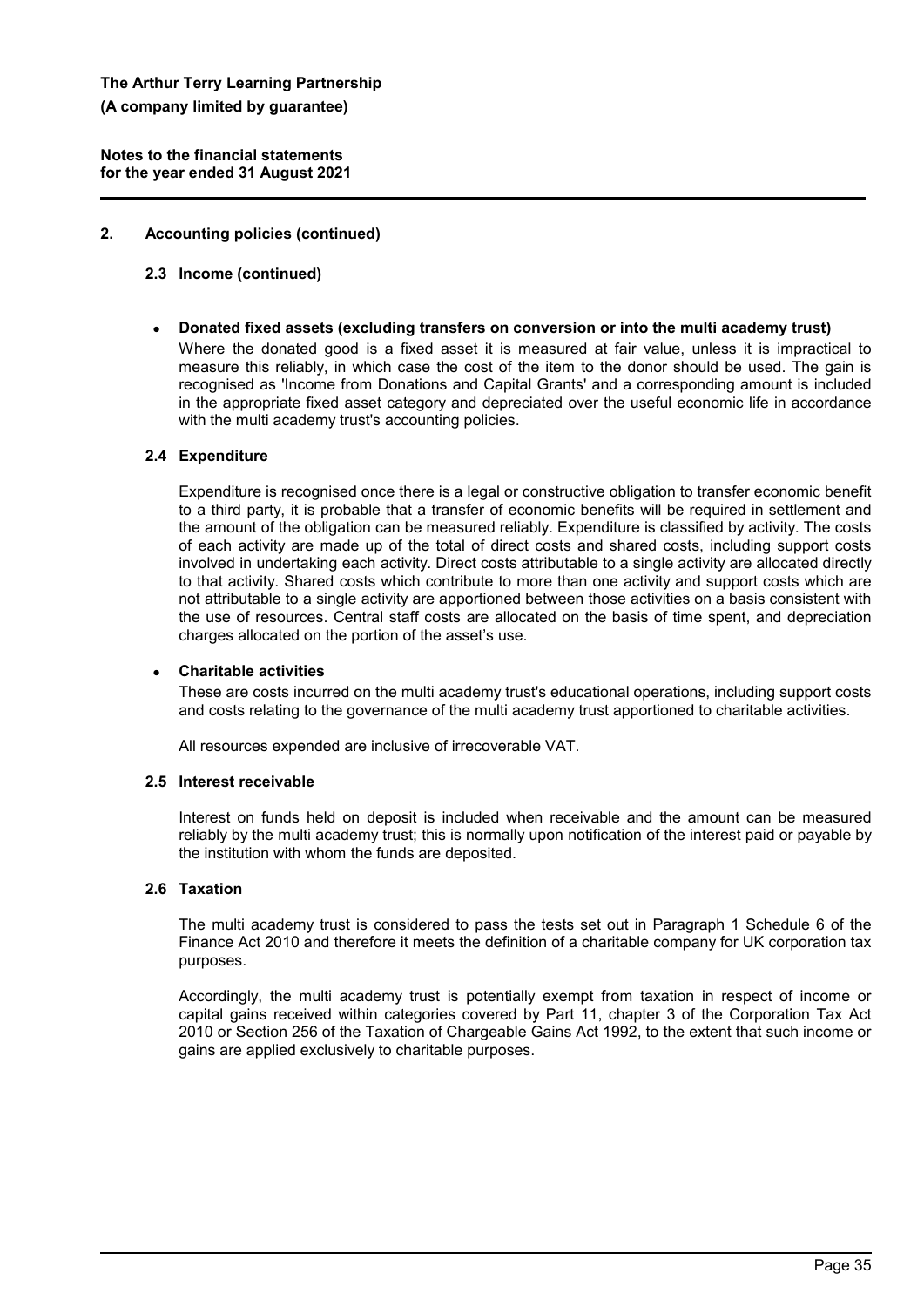## **2. Accounting policies (continued)**

#### **2.7 Tangible fixed assets**

Assets costing £1,000 or more are capitalised as tangible fixed assets and are carried at cost, net of depreciation and any provision for impairment.

Where tangible fixed assets have been acquired with the aid of specific grants, either from the government or from the private sector, they are included in the balance sheet at cost and depreciated over their expected useful economic life. Where there are specific conditions attached to the funding requiring the continued use of the asset, the related grants are credited to a restricted fixed asset fund in the statement of Financial Activities and carried forward in the balance sheet. Depreciation on the relevant assets is charged directly to the restricted fixed asset fund in the statement of Financial Activities. Where tangible fixed assets have been acquired with unrestricted funds, depreciation on such assets is charged to the unrestricted fund.

Depreciation is provided on all tangible fixed assets other than freehold land and assets under construction, at rates calculated to write off the cost of each asset on a straight-line basis over its expected useful life, as follows:

Depreciation is provided on the following bases:

| Longterm leasehold land     | - over the life of the lease |
|-----------------------------|------------------------------|
| Longterm leasehold property | - 2% Straight line           |
| Fixture and fittings        | - 10% Straight line          |
| Computer equipment          | - 30% Straight line          |
| Motor vehicles              | - 25% Straight line          |
|                             |                              |

Assets in the course of construction are included at cost. Depreciation on these assets is not charged until they are brought into use and reclassified to freehold or leasehold land and buildings.

A review for impairment of a fixed asset is carried out if events or changes in circumstances indicate that the carrying value of any fixed asset may not be recoverable. Shortfalls between the carrying value of fixed assets and their recoverable amounts are recognised as impairments. Impairment losses are recognised in the statement of Financial Activities.

#### **2.8 Debtors**

Trade and other debtors are recognised at the settlement amount after any trade discount offered. Prepayments are valued at the amount prepaid net of any trade discounts due.

#### **2.9 Cash at bank and in hand**

Cash at bank and in hand includes cash and short-term highly liquid investments with a short maturity of three months or less from the date of acquisition or opening of the deposit or similar account.

### **2.10 Liabilities**

Liabilities are recognised when there is an obligation at the balance sheet date as a result of a past event, it is probable that a transfer of economic benefit will be required in settlement, and the amount of the settlement can be estimated reliably. Liabilities are recognised at the amount that the multi academy trust anticipates it will pay to settle the debt or the amount it has received as advanced payments for the goods or services it must provide.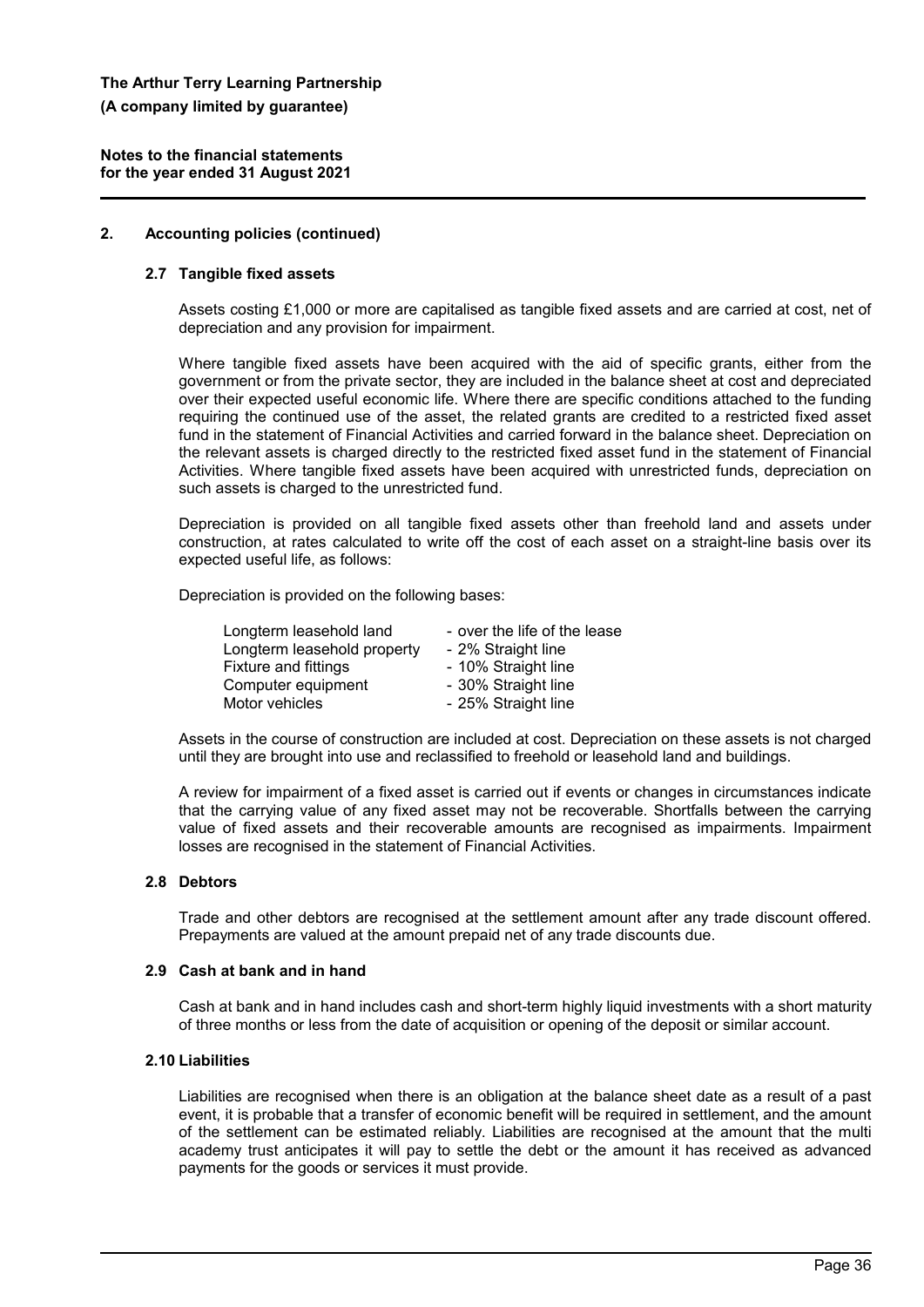## **2. Accounting policies (continued)**

#### **2.11 Provisions**

Provisions are recognised when the multi academy trust has an obligation at the reporting date as a result of a past event which it is probable will result in the transfer of economic benefits and the obligation can be estimated reliably.

Provisions are measured at the best estimate of the amounts required to settle the obligation. Where the effect of the time value of money is material, the provision is based on the present value of those amounts, discounted at the pre-tax discount rate that reflects the risks specific to the liability. The unwinding of the discount is recognised within interest payable and similar charges.

### **2.12 Financial instruments**

The multi academy trust only holds basic financial instruments as defined in FRS 102. The financial assets and financial liabilities of the multi academy trust and their measurement bases are as follows:

*Financial assets* - trade and other debtors are basic financial instruments and are debt instruments measured at amortised cost as detailed in note 17. Prepayments are not financial instruments.

Cash at bank is classified as a basic financial instrument and is measured at face value.

*Financial liabilities* - trade creditors, accruals and other creditors are financial instruments, and are measured at amortised cost as detailed in notes 18 and 19. Taxation and social security are not included in the financial instruments disclosure definition. Deferred income is not deemed to be a financial liability, as the cash settlement has already taken place and there is an obligation to deliver services rather than cash or another financial instrument.

### **2.13 Leased assets**

Rentals under operating leases are charged on a straight line basis over the lease term.

#### **2.14 Conversion to an academy trust**

The conversion from a state maintained school to a multi academy trust involved the transfer of identifiable assets and liabilities and the operation of the school for £NIL consideration. The substance of the transfer is that of a gift and it has been accounted for on that basis as set out below.

The assets and liabilities transferred on conversion from Greybrookes Primary School and Osborne Primary School to the multi academy trust have been valued at their fair value. The fair value has been derived based on that of equivalent items. The amounts have been recognised under the appropriate balance sheet categories, with a corresponding amount recognised in Income from Donations and Capital Grants in the Statement of Financial Activities and analysed under unrestricted funds, restricted general funds and restricted fixed asset funds.

Further details of the transactions are set out in note 27.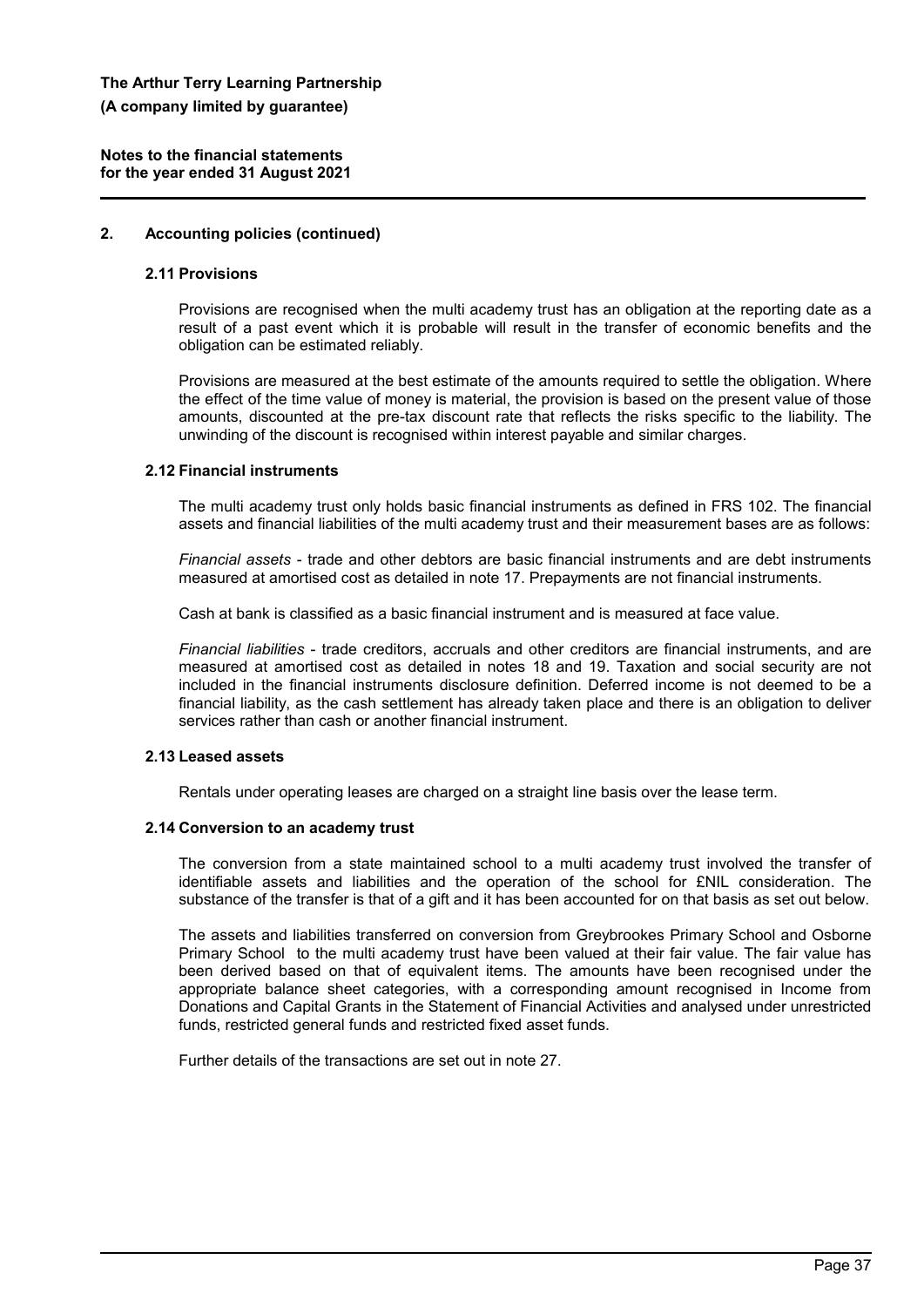## **2. Accounting policies (continued)**

#### **2.15 Pensions**

Retirement benefits to employees of the multi academy trust are provided by the Teachers' Pension Scheme ("TPS") and the Local Government Pension Scheme ("LGPS"). These are defined benefit schemes.

The TPS is an unfunded scheme and contributions are calculated so as to spread the cost of pensions over employees' working lives with the multi academy trust in such a way that the pension cost is a substantially level percentage of current and future pensionable payroll. The contributions are determined by the Government Actuary on the basis of quadrennial valuations using a prospective unit credit method. TPS is an unfunded multi-employer scheme with no underlying assets to assign between employers. Consequently, the TPS is treated as a defined contribution scheme for accounting purposes and the contributions recognised in the period to which they relate.

The LGPS is a funded multi-employer scheme and the assets are held separately from those of the multi academy trust in separate trustee administered funds. Pension scheme assets are measured at fair value and liabilities are measured on an actuarial basis using the projected unit credit method and discounted at a rate equivalent to the current rate of return on a high quality corporate bond of equivalent term and currency to the liabilities. The actuarial valuations are obtained at least triennially and are updated at each balance sheet date. The amounts charged to operating surplus are the current service costs and the costs of scheme introductions, benefit changes, settlements and curtailments. They are included as part of staff costs as incurred. Net interest on the net defined benefit liability/asset is also recognised in the statement of Financial Activities and comprises the interest cost on the defined benefit obligation and interest income on the scheme assets, calculated by multiplying the fair value of the scheme assets at the beginning of the period by the rate used to discount the benefit obligations. The difference between the interest income on the scheme assets and the actual return on the scheme assets is recognised in other recognised gains and losses.

Actuarial gains and losses are recognised immediately in other recognised gains and losses.

#### **2.16 Agency arrangements**

The academy trust acts as an agent in distributing 16-19 bursary funds from ESFA. Payments received from ESFA and subsequent disbursements to students are excluded from the statement of financial activities as the academy trust does not have control over the charitable application of the funds. The funds received and paid and any balances held are disclosed in note 32.

#### **2.17 Fund accounting**

Unrestricted income funds represent those resources which may be used towards meeting any of the charitable objects of the multi academy trust at the discretion of the Trustees.

Designated funds comprise unrestricted funds that have been set aside by the Trustees for particular purposes. The aim and use of each designated fund is set out in the notes to the financial statements.

Restricted fixed asset funds are resources which are to be applied to specific capital purposes imposed by the funders where the asset acquired or created is held for a specific purpose.

Restricted general funds comprise all other restricted funds received with restrictions imposed by the funder/donor and include grants from the Department for Education Group.

Investment income, gains and losses are allocated to the appropriate fund.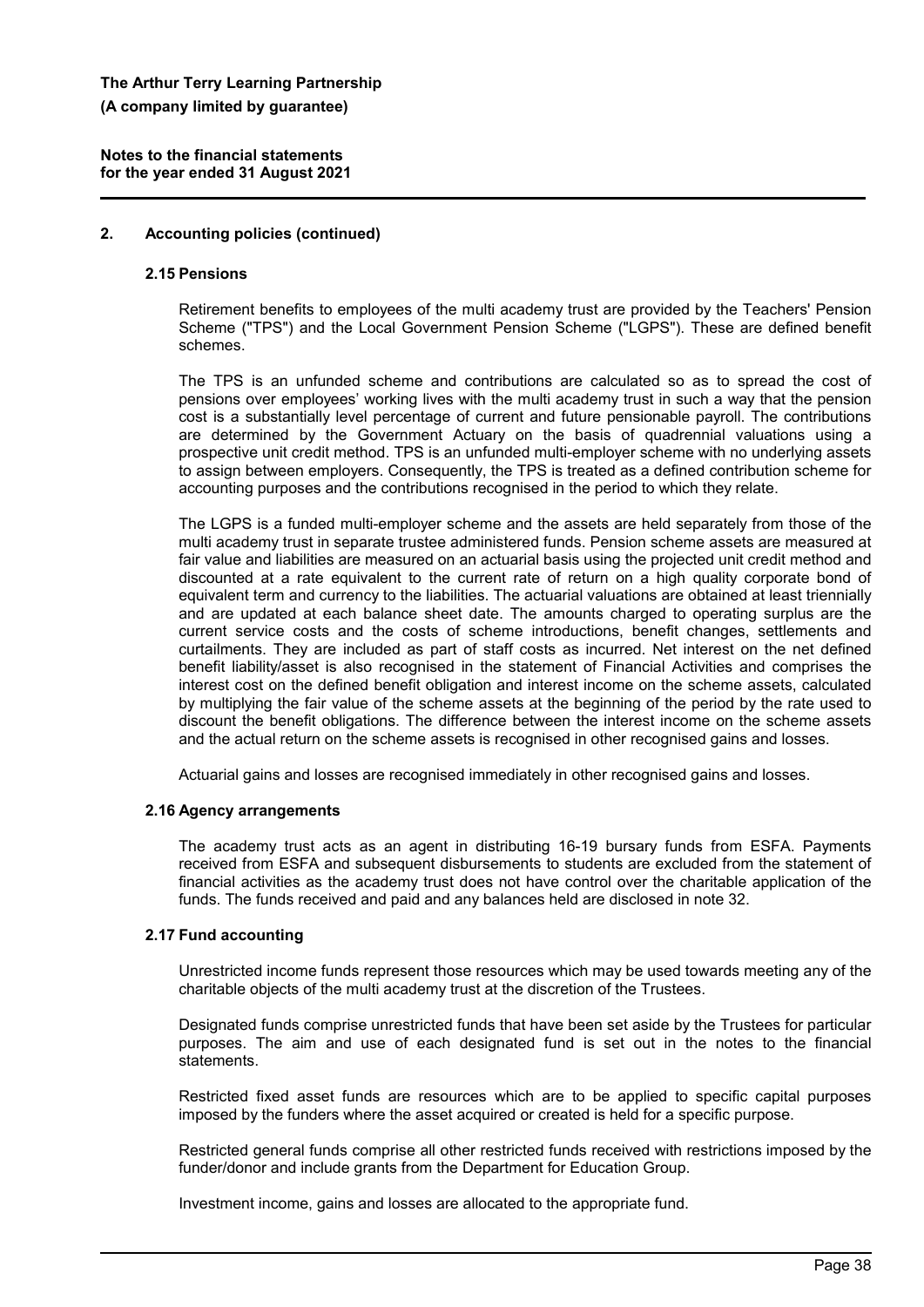#### **3. Critical accounting estimates and areas of judgement**

Estimates and judgements are continually evaluated and are based on historical experience and other factors, including expectations of future events that are believed to be reasonable under the circumstances.

### **Critical accounting estimates and assumptions:**

The multi academy trust trust makes estimates and assumptions concerning the future. The resulting accounting estimates and assumptions will, by definition, seldom equal the related actual results. The estimates and assumptions that have a significant risk of causing a material adjustment to the carrying amounts of assets and liabilities within the next financial year are discussed below.

The present value of the Local Government Pension Scheme defined benefit liability depends on a number of factors that are determined on an actuarial basis using a variety of assumptions. The assumptions used in determining the net cost or income for pensions include the discount rate. Any changes in these assumptions, which are disclosed in note 28, will impact the carrying amount of the pension liability. Furthermore a roll forward approach which projects results from the latest full actuarial valuation performed at 31 March 2019 has been used by the actuary in valuing the pensions liability at 31 August 2021. Any differences between the figures derived from the roll forward approach and a full actuarial valuation would impact on the carrying amount of the pension liability.

### **Critical areas of judgement:**

The preparation of the financial statements in conformity with generally accepted accounting principals requires the Trustees to make estimates and assumptions that affect the reported amount of assets and liabilities and disclosure of contingent assets and liabilities at the date of the financial statements and the reported amounts of revenues and expenses during the reporting period. Actual results in the future could differ from those estimates. In this regard, the Trustees believe that the critical accounting policies where judgements or estimating are necessarily applied are summarised below.

#### **Depreciation and residual values**

The Trustees have reviewed the asset lives and associated residual values of all fixed asset classes and have concluded that asset lives and residual values are appropriate.

## **4. Donations and capital grants**

|                                             | <b>Unrestricted</b><br>funds<br>2021<br>£000 | <b>Restricted</b><br>funds<br>2021<br>£000 | <b>Restricted</b><br>fixed asset<br>funds<br>2021<br>£000 | <b>Total</b><br>funds<br>2021<br>£000 |
|---------------------------------------------|----------------------------------------------|--------------------------------------------|-----------------------------------------------------------|---------------------------------------|
| Donations                                   | 107                                          | -                                          | 276                                                       | 383                                   |
| <b>Capital Grants</b>                       | -                                            | -                                          | 1,988                                                     | 1,988                                 |
| Transfer from local authority on conversion | 192                                          | (88)                                       | 6,617                                                     | 6,721                                 |
|                                             | 299                                          | (88)                                       | 8,881                                                     | 9,092                                 |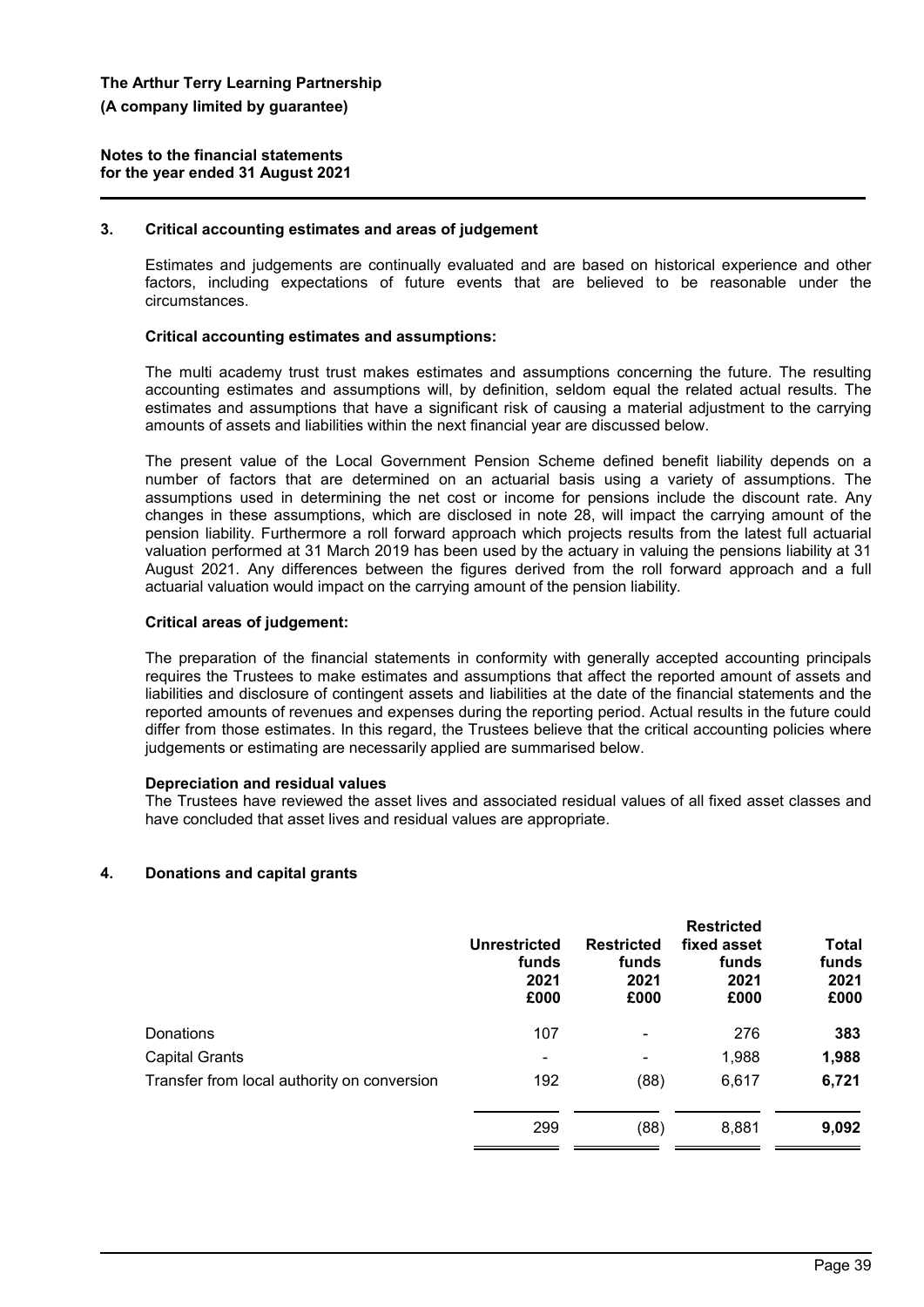# **4. Donations and capital grants (continued)**

|                                             | <b>Unrestricted</b><br>funds<br>2020<br>£000 | <b>Restricted</b><br>funds<br>2020<br>£000 | <b>Restricted</b><br>fixed asset<br>funds<br>2020<br>£000 | <b>Total</b><br>funds<br>2020<br>£000 |
|---------------------------------------------|----------------------------------------------|--------------------------------------------|-----------------------------------------------------------|---------------------------------------|
| Donations                                   | 212                                          | ۰                                          | $\blacksquare$                                            | 212                                   |
| <b>Capital Grants</b>                       |                                              |                                            | 1,605                                                     | 1,605                                 |
| Transfer from local authority on conversion | 198                                          | (544)                                      | 24                                                        | (322)                                 |
|                                             | 410                                          | (544)                                      | 1,629                                                     | 1,495                                 |

# **5. Funding for the multi academy trust's educational operations**

|                                                                       | <b>Unrestricted</b><br>funds<br>2021<br>£000 | <b>Restricted</b><br>funds<br>2021<br>£000 | <b>Total</b><br>funds<br>2021<br>£000 |
|-----------------------------------------------------------------------|----------------------------------------------|--------------------------------------------|---------------------------------------|
| DfE/ESFA grants                                                       |                                              |                                            |                                       |
| General Annual Grant (GAG)                                            |                                              | 41,012                                     | 41,012                                |
| Other DfE/ESFA grants                                                 |                                              |                                            |                                       |
| <b>Pupil Premium</b>                                                  |                                              | 2,265                                      | 2,265                                 |
| <b>UNIFSM</b>                                                         |                                              | 444                                        | 444                                   |
| Start up grant                                                        |                                              | 24                                         | 24                                    |
| Rates relief                                                          |                                              | 169                                        | 169                                   |
| Teachers' pay and Teachers' pension grants                            |                                              | 1,892                                      | 1,892                                 |
| Others DfE /ESFA grants                                               |                                              | 211                                        | 211                                   |
|                                                                       |                                              | 46,017                                     | 46,017                                |
| <b>Other Government grants</b>                                        |                                              |                                            |                                       |
| Local authority grants                                                |                                              | 1,371                                      | 1,371                                 |
|                                                                       |                                              | 1,371                                      | 1,371                                 |
| Other income from the multi academy trust's educational<br>operations | 56                                           | 585                                        | 641                                   |
| <b>COVID-19 additional funding (DfE/ESFA)</b>                         |                                              |                                            |                                       |
| Catch-up premium                                                      |                                              | 601                                        | 601                                   |
| Other DfE/ESFA COVID-19 funding                                       |                                              | 181                                        | 181                                   |
|                                                                       |                                              | 782                                        | 782                                   |
|                                                                       | 56                                           | 48,755                                     | 48,811                                |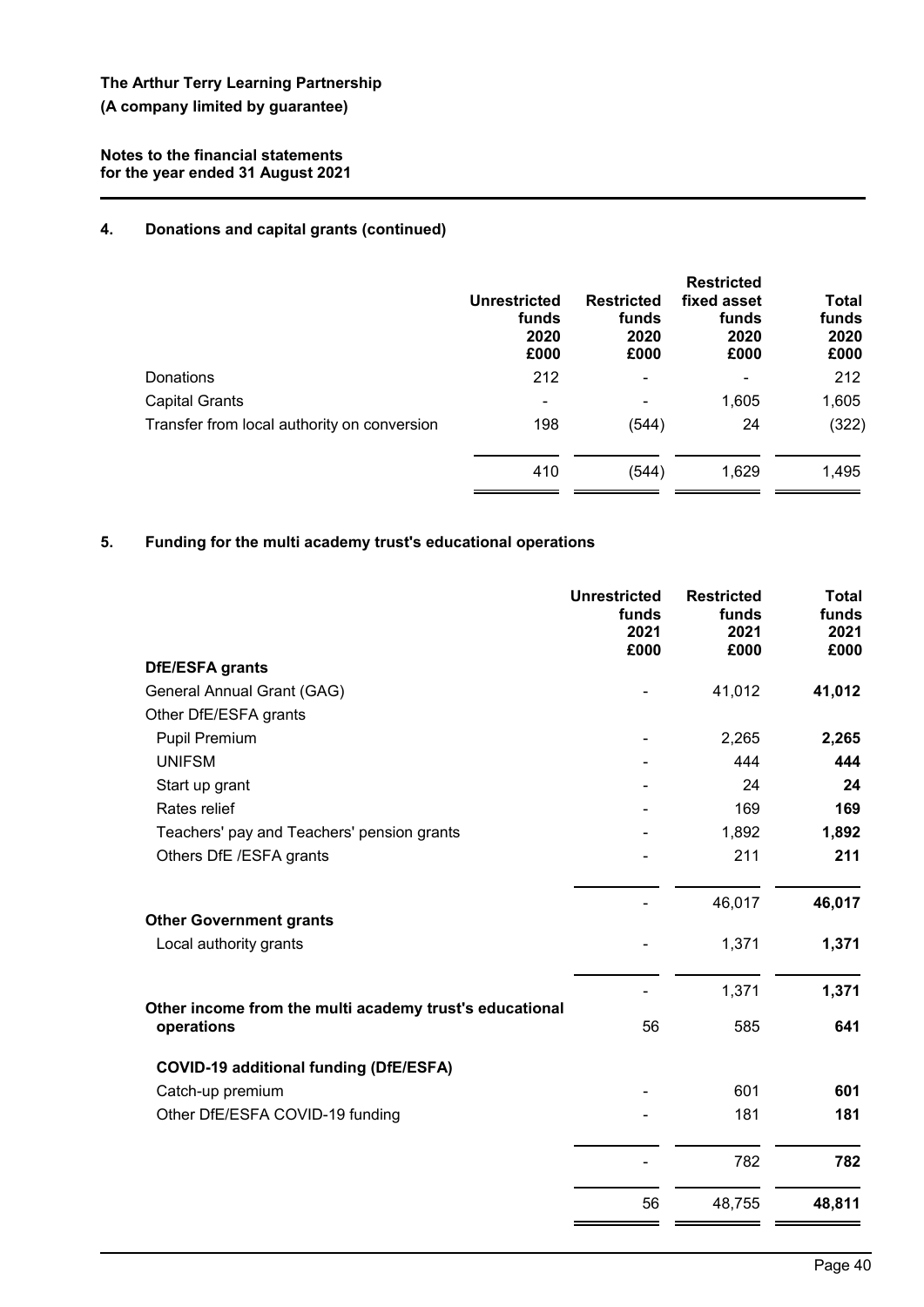## **5. Funding for the multi academy trust's educational operations (continued)**

|                                                                       | <b>Unrestricted</b><br>funds<br>2020<br>£000 | <b>Restricted</b><br>funds<br>2020<br>£000 | Total<br>funds<br>2020<br>£000 |
|-----------------------------------------------------------------------|----------------------------------------------|--------------------------------------------|--------------------------------|
| DfE/ESFA grants                                                       |                                              |                                            |                                |
| General Annual Grant (GAG)                                            |                                              | 37,574                                     | 37,574                         |
| Other DfE/ESFA grants                                                 |                                              |                                            |                                |
| <b>Pupil Premium</b>                                                  |                                              | 2,009                                      | 2,009                          |
| Teaching schools                                                      |                                              | 325                                        | 325                            |
| Start up grant                                                        |                                              | 144                                        | 144                            |
| Rates relief                                                          |                                              | 174                                        | 174                            |
| Teachers' pay and Teachers' pension grants                            |                                              | 1,935                                      | 1,935                          |
|                                                                       |                                              | 42,161                                     | 42,161                         |
| <b>Other Government grants</b>                                        |                                              |                                            |                                |
| Local authority grants                                                |                                              | 840                                        | 840                            |
|                                                                       |                                              | 840                                        | 840                            |
| Other income from the multi academy trust's educational<br>operations | 559                                          | 608                                        | 1,167                          |
|                                                                       | 559                                          | 43,609                                     | 44,168                         |

Following the reclassification in the Academies Accounts Direction 2020/21 of some grants received from the Department of Education and ESFA, the multi academy trust's funding for Universal Infant Free School Meals and Pupil Premium is no longer reported under the Other DfE Group grants heading, but as separate lines under the Other DfE/ESFA grants heading. The prior year numbers have been reclassified.

- The multi academy trust received £601,000 of funding for catch-up premium and costs incurred in respect of this funding totalling £369,000, with the remaing £232,000 to be spent in 2021/22.

Other income from the multi acacdemy trust's educational operations include school trips income, school meals income and other income.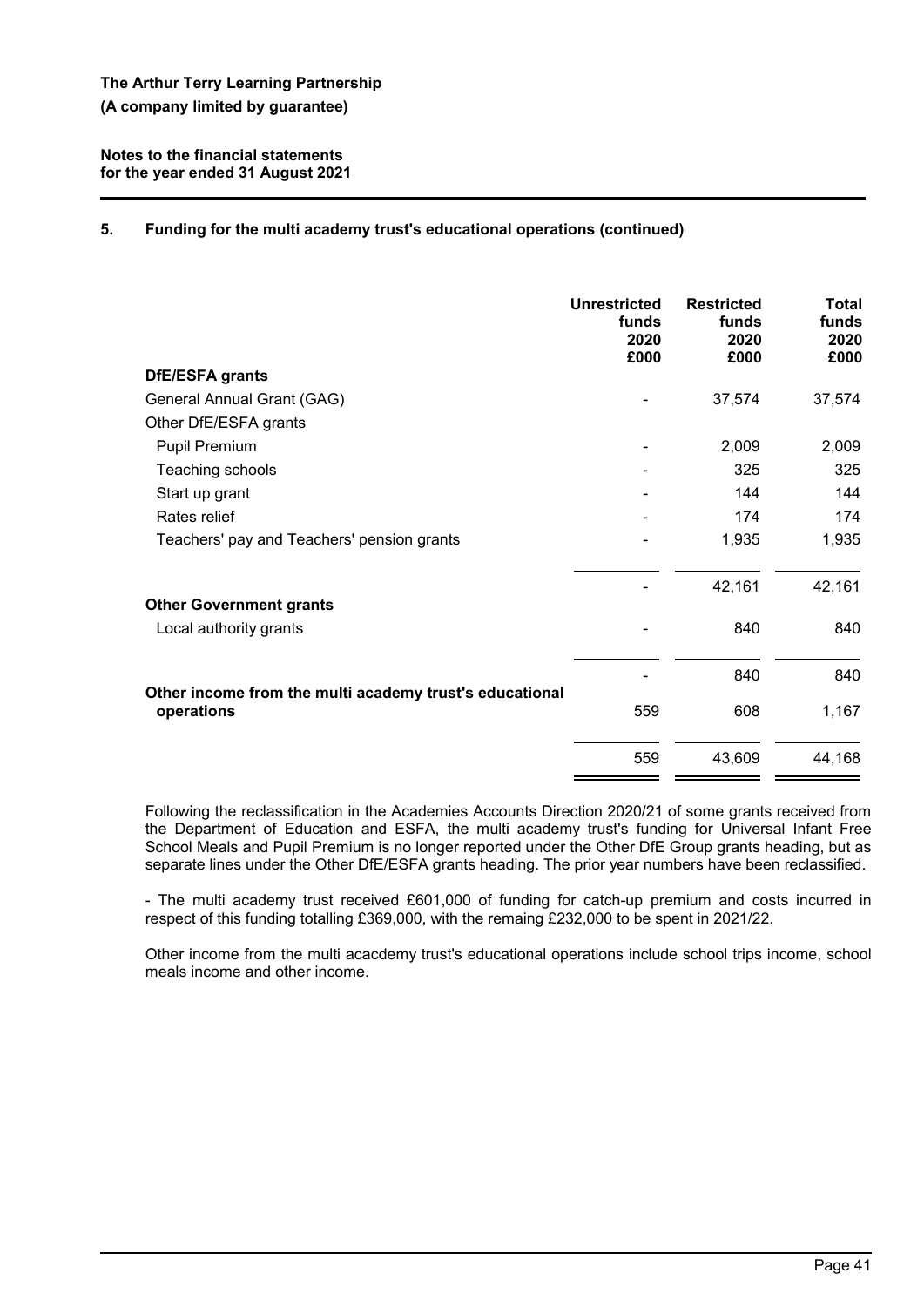## **6. Other trading activities**

|                                  | <b>Unrestricted</b><br>funds<br>2021<br>£000 | <b>Total</b><br>funds<br>2021<br>£000 |
|----------------------------------|----------------------------------------------|---------------------------------------|
| Letting income                   | 55                                           | 55                                    |
| Salary and expenditure recharges | 56                                           | 56                                    |
| Other income                     | 60                                           | 60                                    |
|                                  | 171                                          | 171                                   |

|                                  | <b>Unrestricted</b><br>funds<br>2020<br>£000 | <b>Total</b><br>funds<br>2020<br>£000 |
|----------------------------------|----------------------------------------------|---------------------------------------|
| Letting income                   | 107                                          | 107                                   |
| Salary and expenditure recharges | 122                                          | 122                                   |
| Academy consultancy income       | 46                                           | 46                                    |
| Other income                     | 132                                          | 132                                   |
|                                  | 407                                          | 407                                   |

## **7. Investment income**

|                      | <b>Unrestricted</b><br>funds<br>2021<br>£000 | <b>Total</b><br>funds<br>2021<br>£000 |
|----------------------|----------------------------------------------|---------------------------------------|
| <b>Bank interest</b> | 1                                            | 1                                     |
|                      | <b>Unrestricted</b><br>funds<br>2020<br>£000 | <b>Total</b><br>funds<br>2020<br>£000 |
| <b>Bank interest</b> | 6                                            | 6                                     |

 $\overline{\phantom{0}}$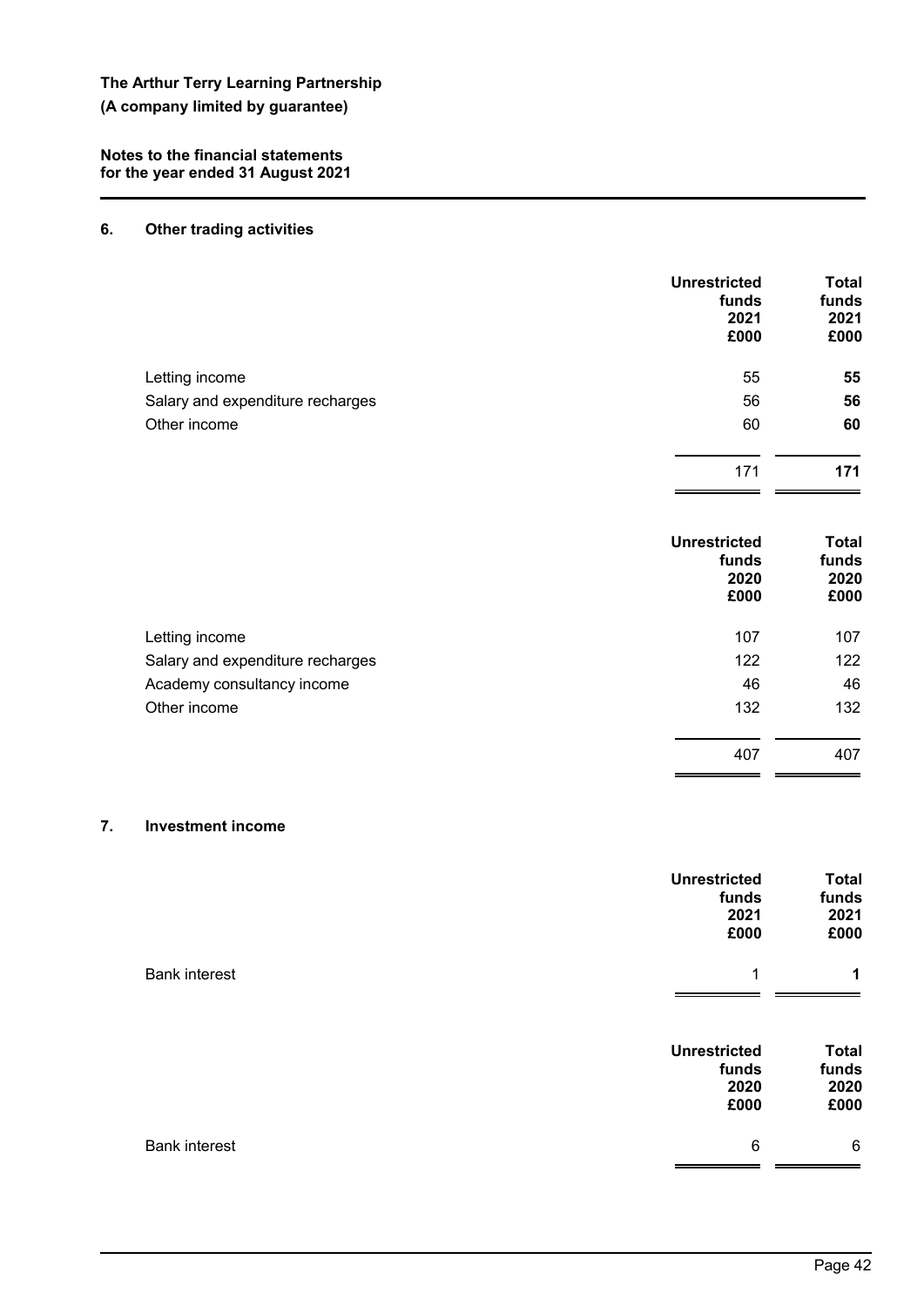**Notes to the financial statements for the year ended 31 August 2021**

## **8. Expenditure**

| <b>Staff Costs</b><br>2021<br>£000 | <b>Premises</b><br>2021<br>£000 | <b>Other</b><br>2021<br>£000 | <b>Total</b><br>2021<br>£000 |
|------------------------------------|---------------------------------|------------------------------|------------------------------|
|                                    |                                 |                              |                              |
| 34,883                             | 198                             | 3,417                        | 38,498                       |
| 5,497                              | 4,561                           | 2,728                        | 12,786                       |
|                                    |                                 |                              |                              |
| 469                                |                                 | 1,104                        | 1,573                        |
| 40,849                             | 4,759                           | 7,249                        | 52,857                       |
| <b>Staff Costs</b><br>2020<br>£000 | <b>Premises</b><br>2020<br>£000 | <b>Other</b><br>2020<br>£000 | <b>Total</b><br>2020<br>£000 |
|                                    |                                 |                              |                              |
| 32,114                             | 190                             | 4,364                        | 36,668                       |
| 4,901                              | 4,420                           | 2,347                        | 11,668                       |
| $\overline{2}$                     |                                 |                              | $\overline{2}$               |
| 301                                |                                 | 1,297                        | 1,598                        |
| 37,619                             | 4,610                           | 7,707                        | 49,936                       |
|                                    |                                 |                              |                              |

# **9. Analysis of expenditure by activities**

| <b>Activities</b><br>undertaken<br>directly<br>2021<br>£000 | <b>Support</b><br>costs<br>2021<br>£000 | <b>Total</b><br>funds<br>2021<br>£000 |
|-------------------------------------------------------------|-----------------------------------------|---------------------------------------|
| 38,498                                                      | 12,786                                  | 51,284                                |
|                                                             |                                         |                                       |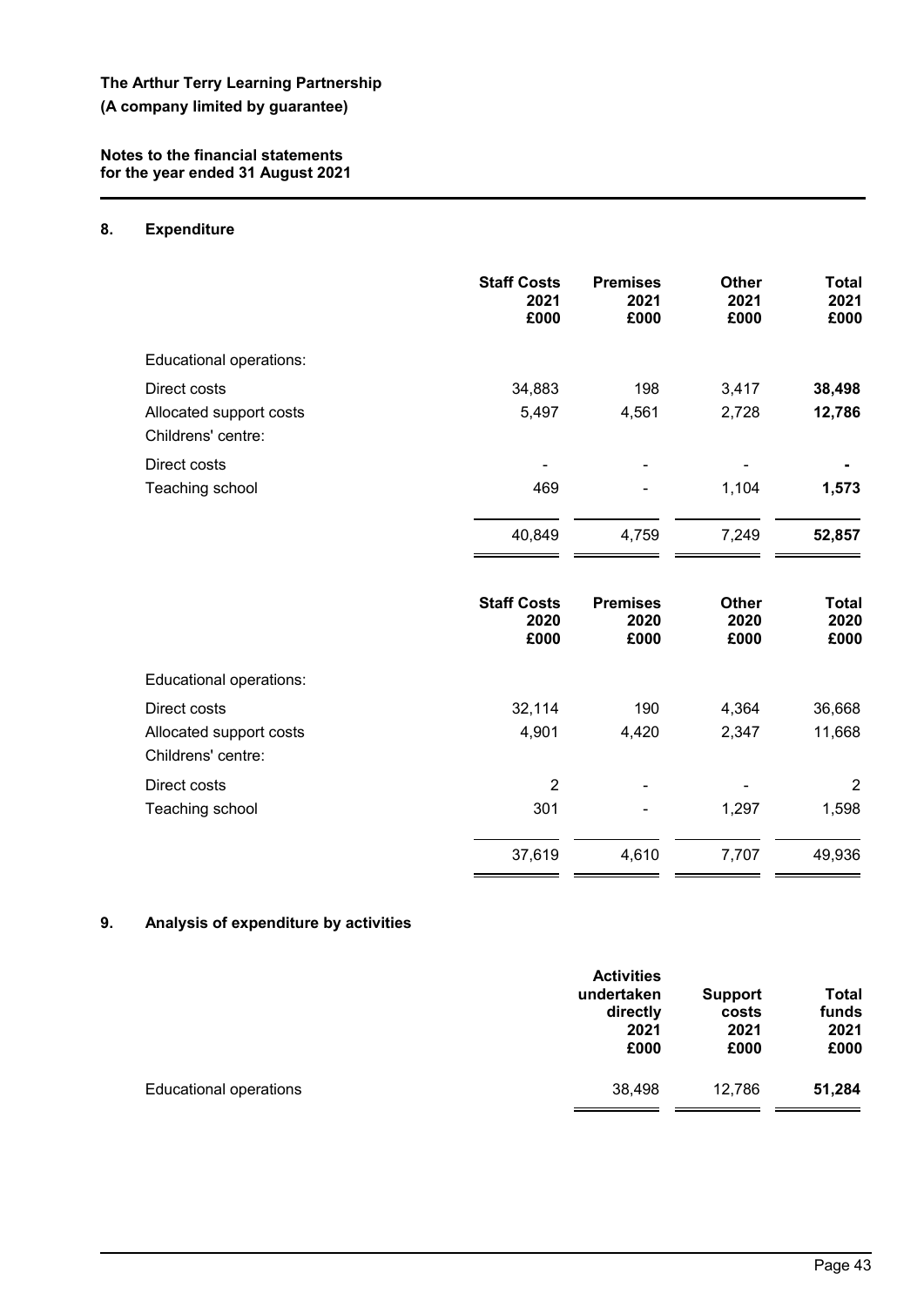**Notes to the financial statements for the year ended 31 August 2021**

## **9. Analysis of expenditure by activities (continued)**

|                               | <b>Activities</b><br>undertaken<br>directly<br>2020<br>£000 | <b>Support</b><br>costs<br>2020<br>£000 | <b>Total</b><br>funds<br>2020<br>£000 |
|-------------------------------|-------------------------------------------------------------|-----------------------------------------|---------------------------------------|
| <b>Educational operations</b> | 36,668                                                      | 11,668                                  | 48,336                                |
| Childrens' centre             | 2                                                           | ۰                                       | $\overline{2}$                        |
|                               | 36,670                                                      | 11,668                                  | 48,338                                |
|                               |                                                             |                                         |                                       |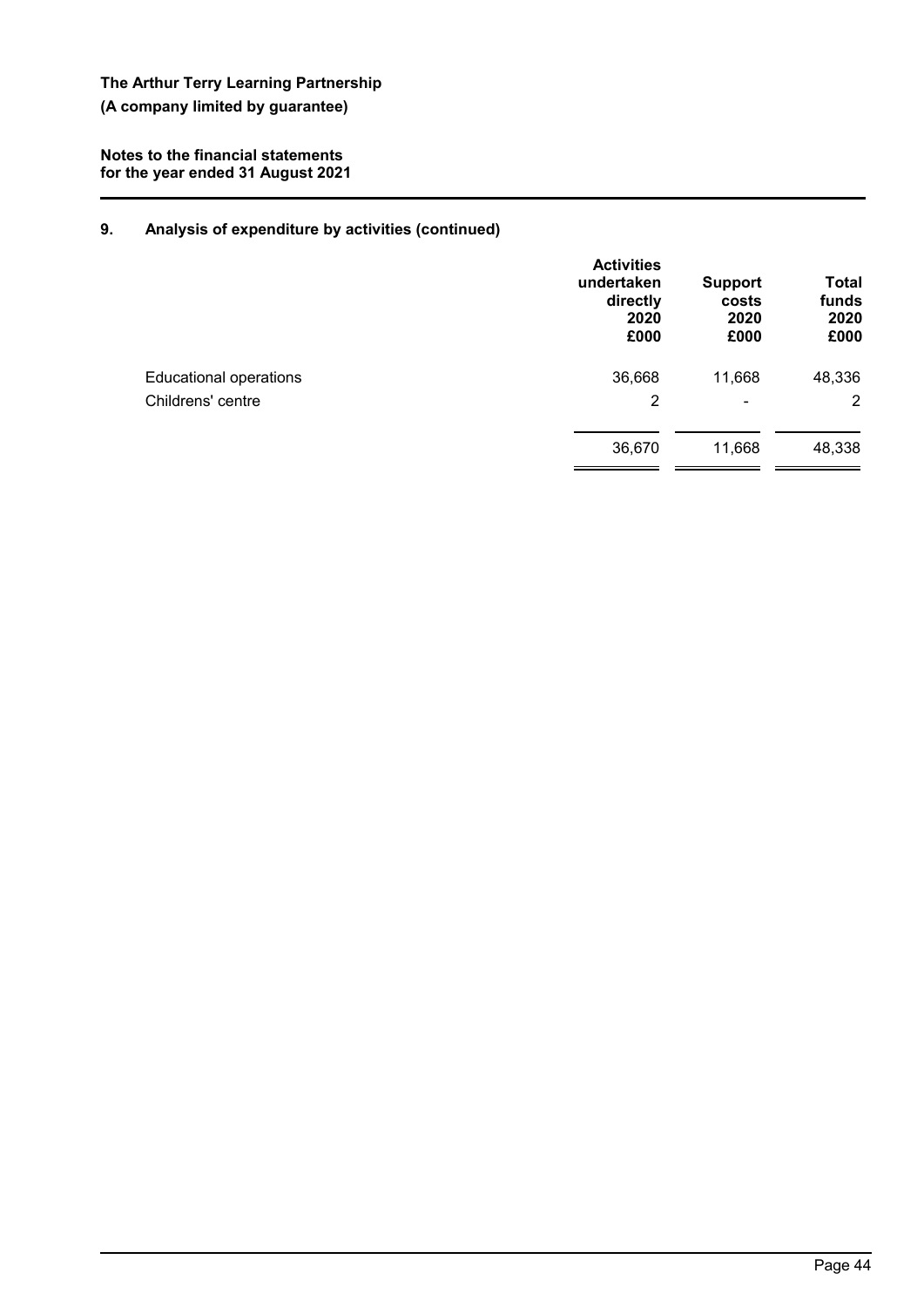### **Notes to the financial statements for the year ended 31 August 2021**

## **9. Analysis of expenditure by activities (continued)**

# **Analysis of direct costs**

|                                   | <b>Educational</b><br>operations<br>2021<br>£000 | <b>Childrens'</b><br>centre<br>2021<br>£000 | Total<br>funds<br>2021<br>£000 |
|-----------------------------------|--------------------------------------------------|---------------------------------------------|--------------------------------|
| Pension finance costs             | 452                                              | ٠                                           | 452                            |
| Staff costs                       | 33,923                                           | -                                           | 33,923                         |
| <b>Educational supplies</b>       | 2,296                                            | ٠                                           | 2,296                          |
| <b>Examination fees</b>           | 388                                              | ٠                                           | 388                            |
| Staff development and recruitment | 89                                               | $\blacksquare$                              | 89                             |
| Educational consultancy           | 202                                              |                                             | 202                            |
| Insurance                         | 198                                              | ۰                                           | 198                            |
| Agency staff                      | 950                                              | -                                           | 950                            |
|                                   | 38,498                                           |                                             | 38,498                         |

|                                   | <b>Educational</b><br>operations<br>2020<br>£000 | Childrens'<br>centre<br>2020<br>£000 | <b>Total</b><br>funds<br>2020<br>£000 |
|-----------------------------------|--------------------------------------------------|--------------------------------------|---------------------------------------|
| Pension finance costs             | 397                                              | ۰                                    | 397                                   |
| Staff costs                       | 31,344                                           | 2                                    | 31,346                                |
| <b>Educational supplies</b>       | 2,531                                            | -                                    | 2,531                                 |
| Examination fees                  | 474                                              | ۰                                    | 474                                   |
| Staff development and recruitment | 156                                              |                                      | 156                                   |
| Educational consultancy           | 546                                              | -                                    | 546                                   |
| Insurance                         | 190                                              | -                                    | 190                                   |
| Agency staff                      | 1,030                                            | ۰                                    | 1,030                                 |
|                                   | 36,668                                           | 2                                    | 36,670                                |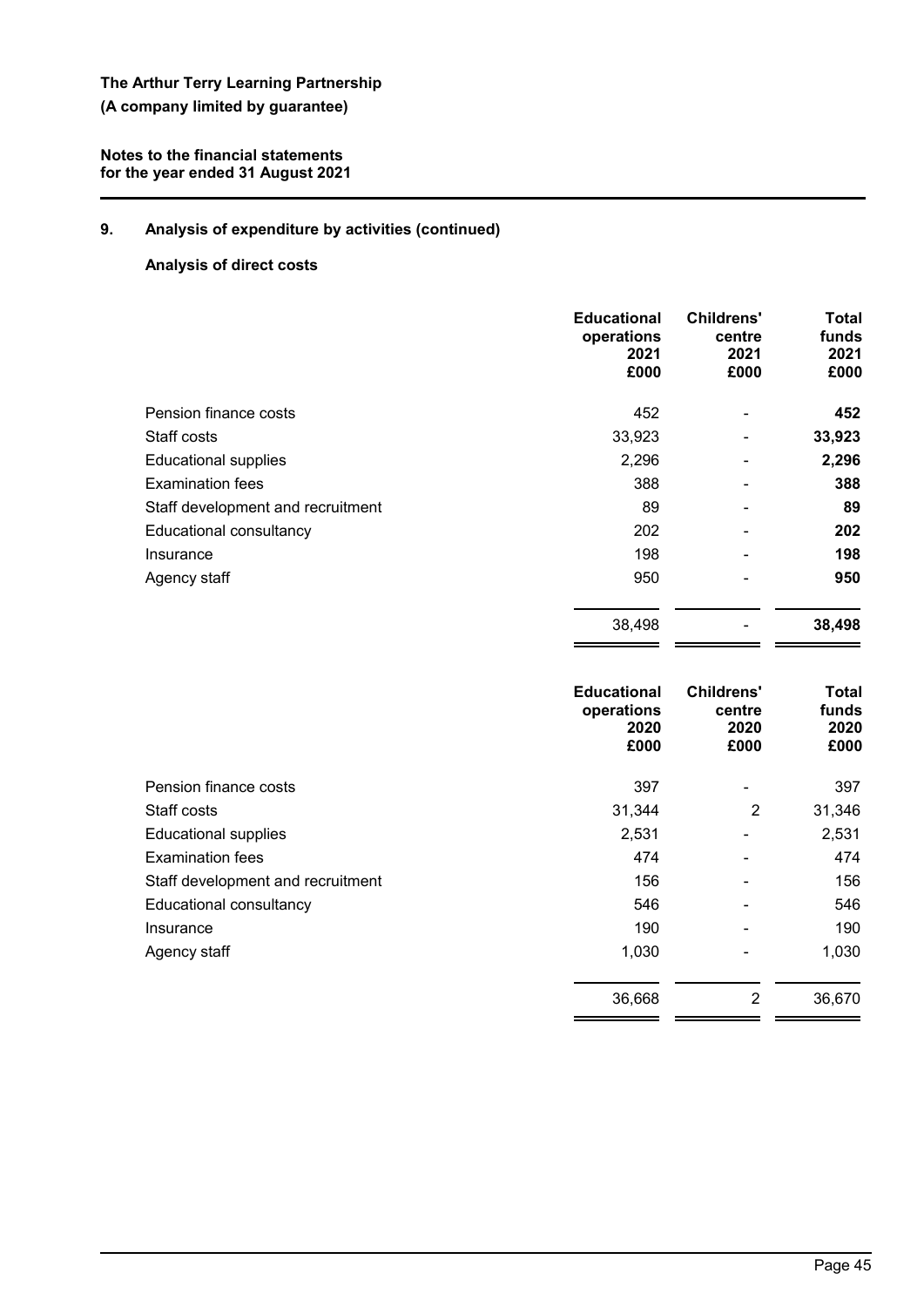### **Notes to the financial statements for the year ended 31 August 2021**

## **9. Analysis of expenditure by activities (continued)**

# **Analysis of support costs**

|                                       | <b>Educational</b><br>operations<br>2021<br>£000 | Total<br>funds<br>2021<br>£000 |
|---------------------------------------|--------------------------------------------------|--------------------------------|
| Staff costs                           | 5,497                                            | 5,497                          |
| Depreciation                          | 2,162                                            | 2,162                          |
| Maintenance of premises and equipment | 2,356                                            | 2,356                          |
| Rent and rates                        | 295                                              | 295                            |
| Heat and light                        | 784                                              | 784                            |
| Travel                                | 50                                               | 50                             |
| Catering                              | 852                                              | 852                            |
| Technology costs                      | 344                                              | 344                            |
| Office expenses                       | 391                                              | 391                            |
| Governance                            | 55                                               | 55                             |
|                                       | 12,786                                           | 12,786                         |

|                                       | <b>Educational</b><br>operations<br>2020<br>£000 | <b>Total</b><br>funds<br>2020<br>£000 |
|---------------------------------------|--------------------------------------------------|---------------------------------------|
| Staff costs                           | 4,901                                            | 4,901                                 |
| Depreciation                          | 2,046                                            | 2,046                                 |
| Maintenance of premises and equipment | 2,260                                            | 2,260                                 |
| Rent and rates                        | 337                                              | 337                                   |
| Heat and light                        | 669                                              | 669                                   |
| Travel                                | 54                                               | 54                                    |
| Catering                              | 596                                              | 596                                   |
| Technology costs                      | 375                                              | 375                                   |
| Office expenses                       | 386                                              | 386                                   |
| Governance                            | 44                                               | 44                                    |
|                                       | 11,668                                           | 11,668                                |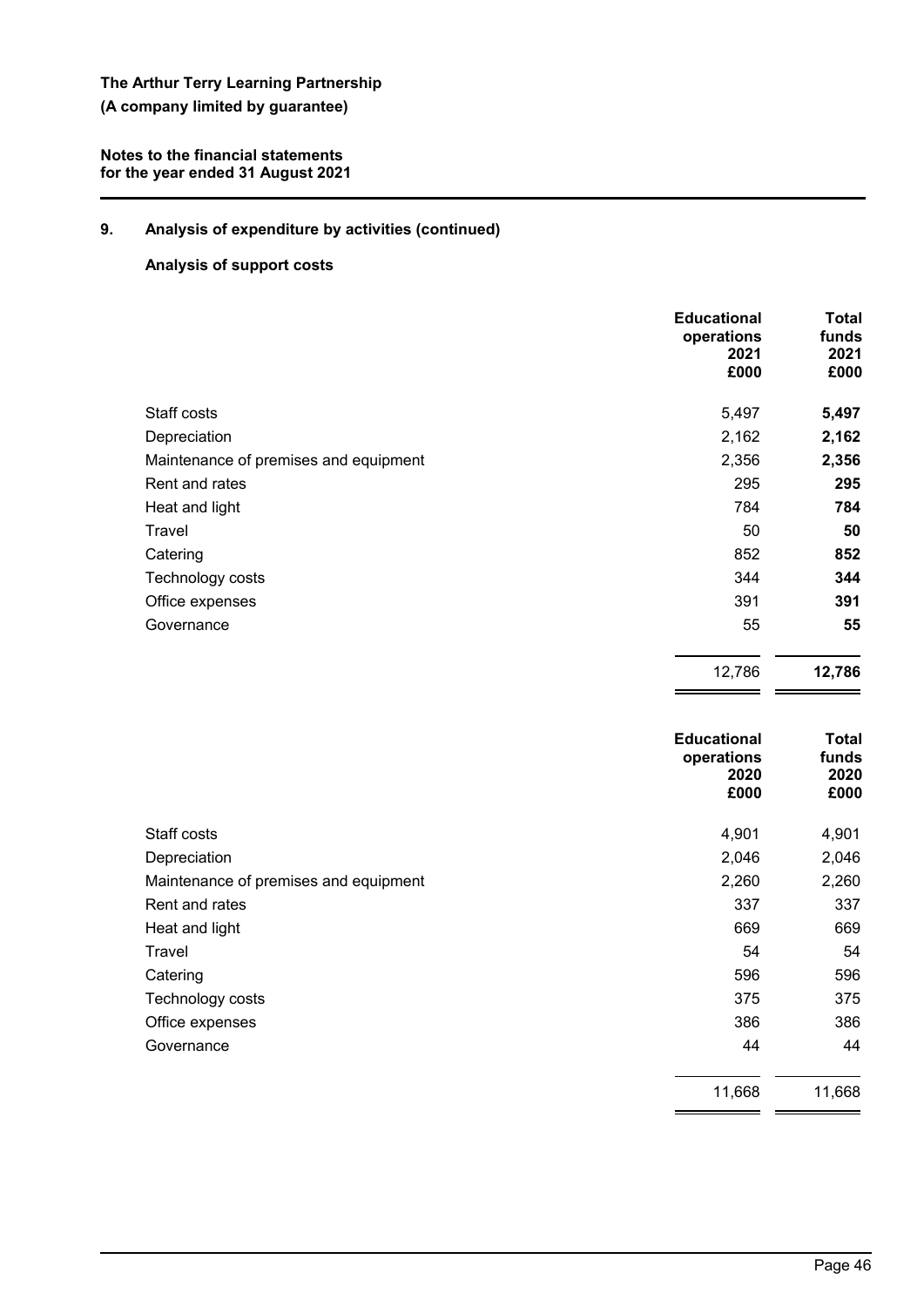### **10. Net income/(expenditure)**

Net income/(expenditure) for the year includes:

| 2020  |
|-------|
| £000  |
| 49    |
| 1.989 |
|       |

## **11. Auditor's remuneration**

|                                                                                                                             | 2021<br>£000 | 2020<br>£000   |
|-----------------------------------------------------------------------------------------------------------------------------|--------------|----------------|
| Fees payable to the multi academy trust's Auditor for the audit of the multi<br>academy trust's annual financial statements | 41           | 36             |
| Fees payable to the multi academy trust's auditor in respect of:                                                            |              |                |
| Taxation compliance services                                                                                                |              |                |
| Other services                                                                                                              | 22           | $\overline{4}$ |

## **12. Staff**

### **a. Staff costs**

Staff costs during the year were as follows:

|                           | 2021<br>£000 | 2020<br>£000 |
|---------------------------|--------------|--------------|
| Wages and salaries        | 28,185       | 26,270       |
| Social security costs     | 2,890        | 2,622        |
| Pension costs             | 8,814        | 7,656        |
|                           | 39,889       | 36,548       |
| Agency staff costs        | 960          | 1,030        |
| Staff restructuring costs | ٠            | 41           |
|                           | 40,849       | 37,619       |
|                           |              |              |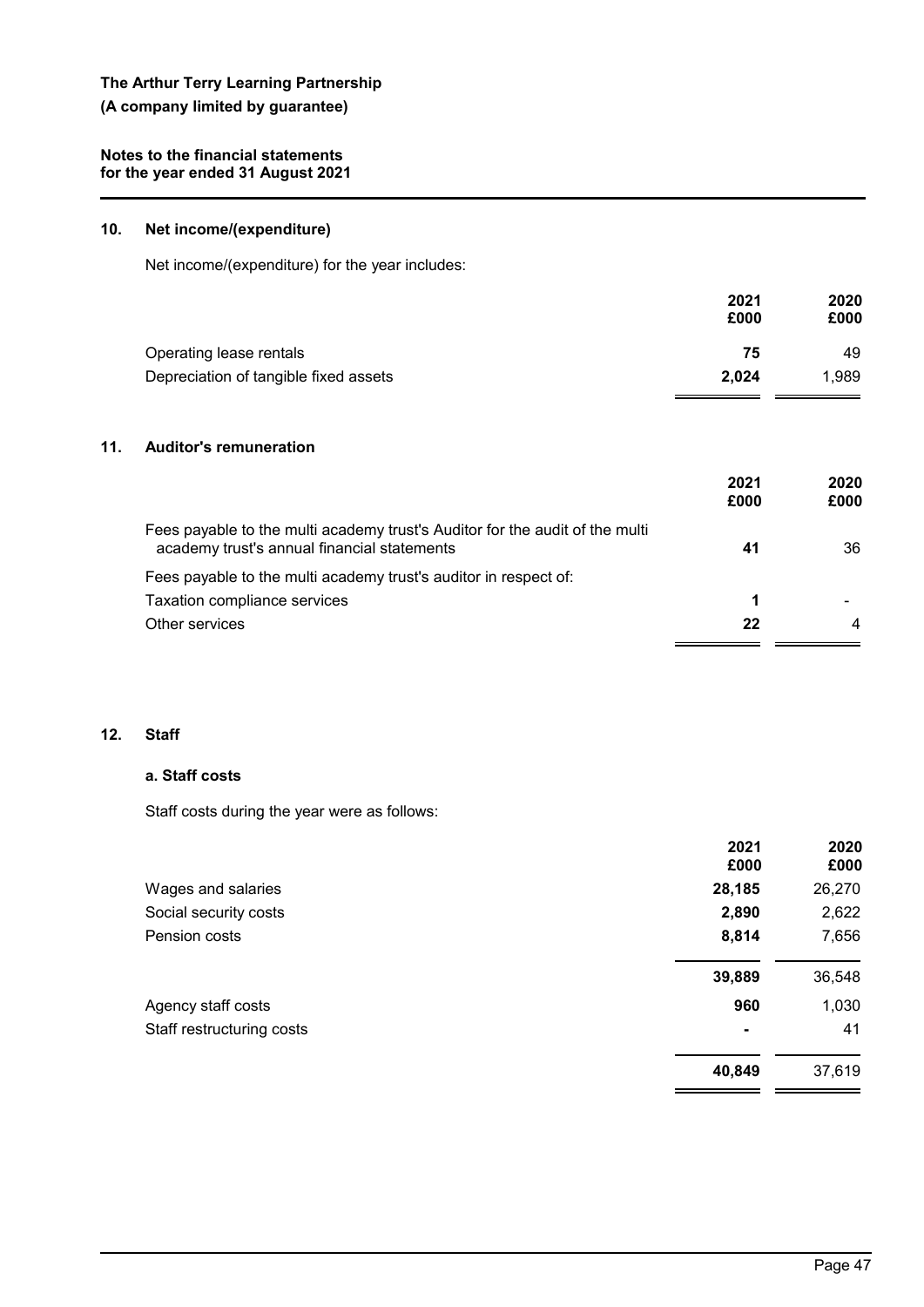**Notes to the financial statements for the year ended 31 August 2021**

## **12. Staff (continued)**

## **a. Staff costs (continued)**

Staff restructuring costs comprise:

|                     | 2021<br>£000   | 2020<br>£000 |
|---------------------|----------------|--------------|
| Redundancy payments | $\blacksquare$ | 16           |
| Severance payments  | $\blacksquare$ | 25           |
|                     | $\blacksquare$ | 41           |

## **b. Staff numbers**

The average number of persons employed by the multi academy trust during the year was as follows:

|                 | 2021<br>No. | 2020<br>No. |
|-----------------|-------------|-------------|
| <b>Teachers</b> | 560         | 560         |
| Support staff   | 587         | 613         |
| Management      | 11          | 11          |
|                 | 1,158       | 1,184       |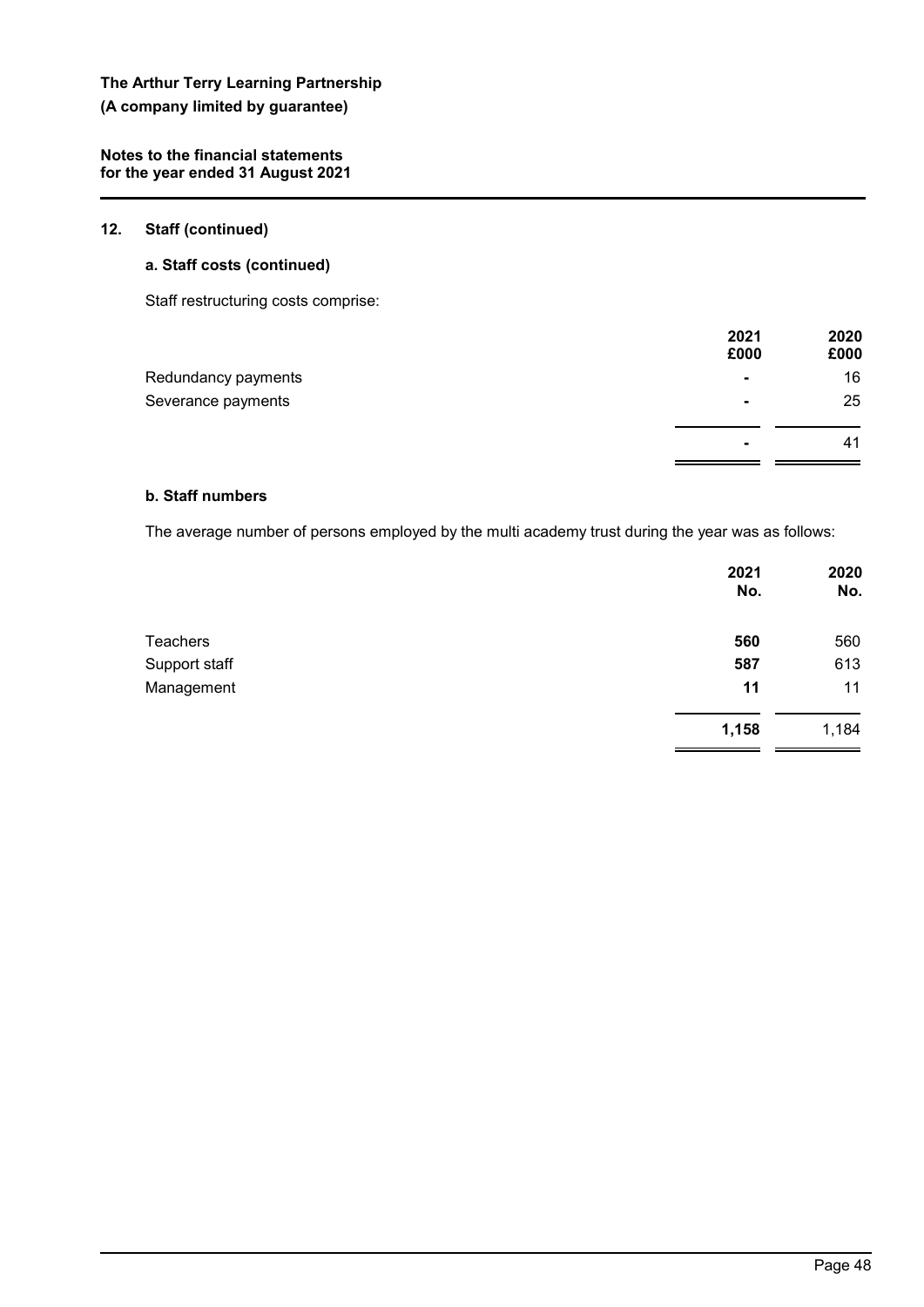**Notes to the financial statements for the year ended 31 August 2021**

### **12. Staff (continued)**

## **c. Higher paid staff**

The number of employees whose employee benefits (excluding employer pension costs) exceeded £60,000 was:

|                                 | 2021<br>No. | 2020<br>No. |
|---------------------------------|-------------|-------------|
| In the band £60,001 - £70,000   | 19          | 17          |
| In the band £70,001 - £80,000   | 11          | 11          |
| In the band £80,001 - £90,000   | 2           | 5           |
| In the band £90,001 - £100,000  | 3           |             |
| In the band £110,001 - £120,000 | 2           | 3           |
| In the band £120,001 - £130,000 | 3           |             |
| In the band £130,001 - £140,000 |             | 1           |

#### **d. Key management personnel**

The key management personnel of the multi academy trust comprise the Trustees and the senior management team as listed on page 1. The total amount of employee benefits (including employer pension contributions and employer national insurance contributions) received by key management personnel for their services to the multi academy trust was £724,000 (2020 - £804.000).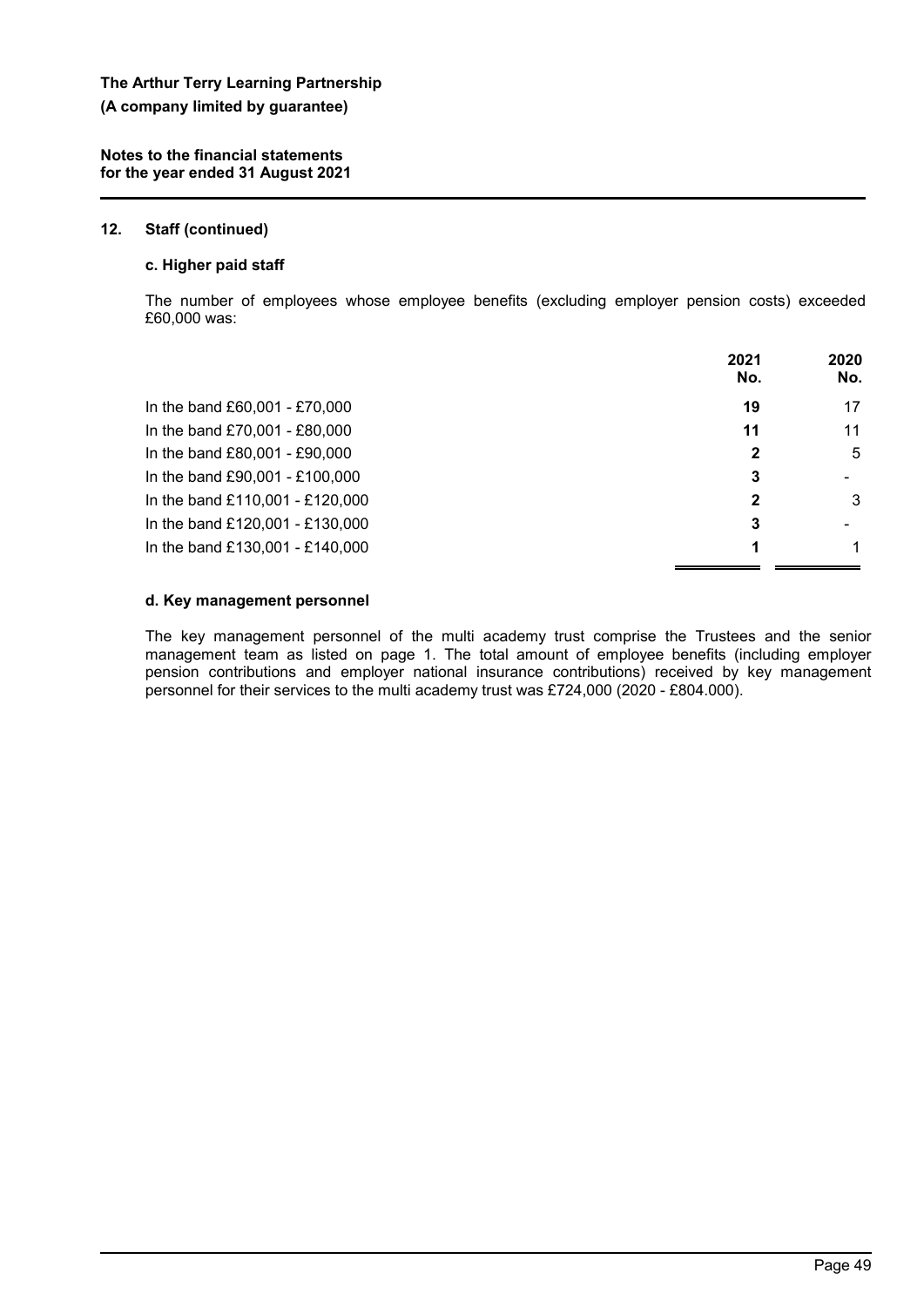## **Notes to the financial statements for the year ended 31 August 2021**

## **13. Central services**

The multi academy trust has provided the following central services to its academies during the year:

- Human resources
- Educational services
- Financial services
- Operations
- Legal and Governance
- Others as arising

The multi academy trust charges for these services on the following basis:

Flat percentage of General Annual Grant (4.5%).

The actual amounts charged during the year were as follows:

|                                   | 2021<br>£000 | 2020<br>£000 |
|-----------------------------------|--------------|--------------|
| <b>Arthur Terry School</b>        | 386          | 366          |
| <b>Stockland Green School</b>     | 208          | 205          |
| Slade Primary School              | 88           | 86           |
| <b>Brookvale Primary School</b>   | 42           | 43           |
| Hill West Primary School          | 74           | 72           |
| Mere Green Primary School         | 103          | 94           |
| The Coleshill School              | 273          | 256          |
| Scotch Orchard Primary School     | 33           | 33           |
| Two Gates Primary School          | 55           | 54           |
| <b>Curdworth Primary School</b>   | 22           | 22           |
| William MacGregor Primary School  | 38           | 37           |
| <b>Nether Stowe School</b>        | 156          | 153          |
| John Wilmott School               | 247          | 238          |
| <b>Coton Green Primary School</b> | 53           | 22           |
| Greysbrookes Primary School       | 16           |              |
| <b>Osborne Primary School</b>     | 34           |              |
| <b>Total</b>                      | 1,828        | 1,681        |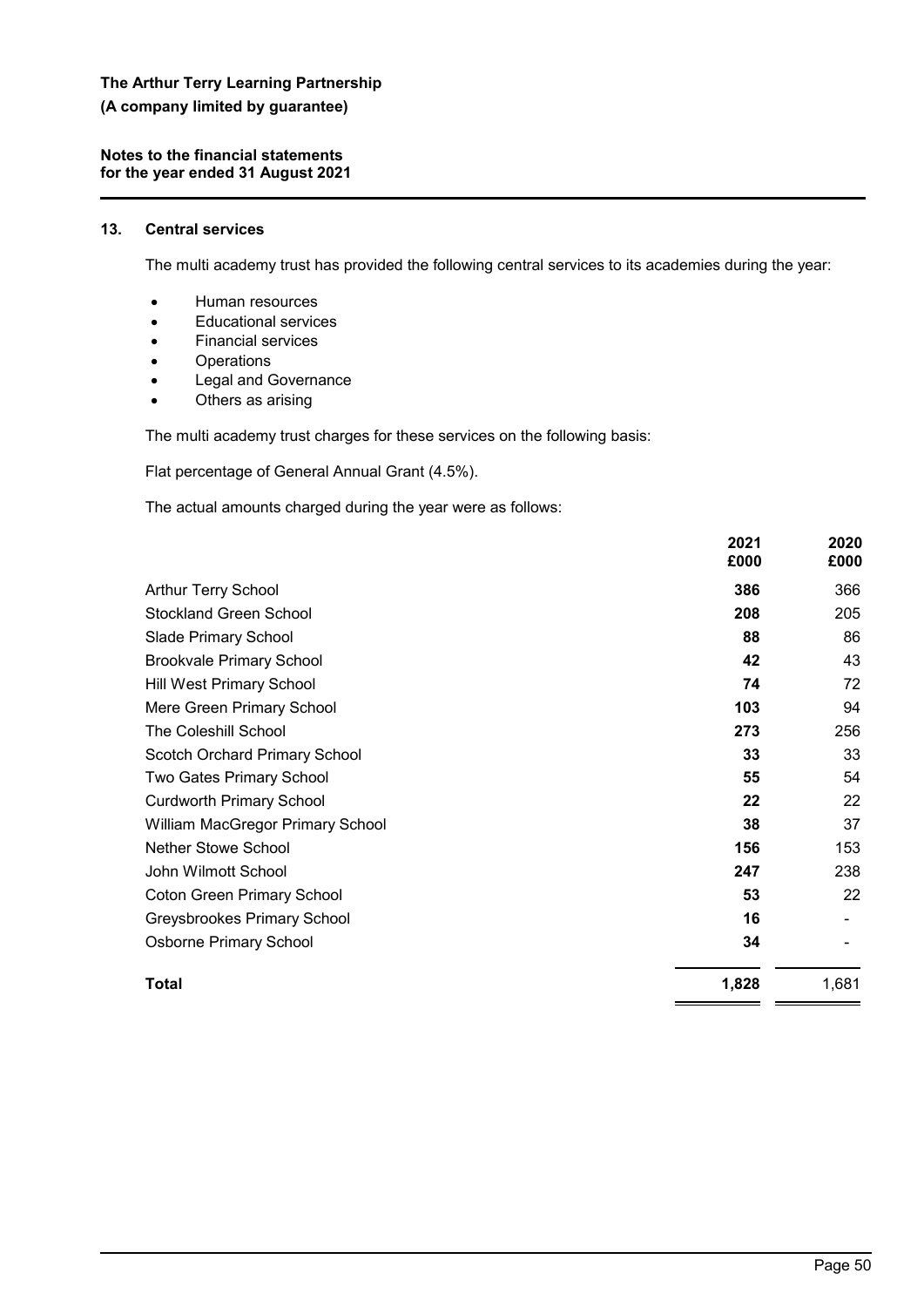### **14. Related party transaction - Trustees' remuneration and expenses**

One or more Trustees has been paid remuneration or has received other benefits from an employment with the multi academy trust. The principal and other staff Trustees only receive remuneration in respect of services they provide undertaking the roles of principal and staff members under their contracts of employment. The value of Trustees' remuneration and other benefits was as follows:

|                                           |                            | 2021      | 2020      |
|-------------------------------------------|----------------------------|-----------|-----------|
|                                           |                            | £000      | £000      |
| Mr Richard Gill, CEO & Accounting Officer | Remuneration               | 135 - 140 | 135 - 140 |
|                                           | Pension contributions paid | 30 - 35   | $30 - 35$ |

During the year ended 31 August 2021, travel and subsistence expenses totalling £NIL were reimbursed or paid directly to no Trustees (2020 - £NIL).

## **15. Trustees' and Officers' insurance**

In accordance with normal commercial practice, the multi academy trust has purchased insurance to protect Trustees and officers from claims arising from negligent acts, errors or omissions occurring whilst on academy business. The insurance provides cover up to £5,000,000 on any one claim and the cost for the year ended 31 August 2021 was £424 *(*2020 *-* £1,505*)*. The cost of this insurance is included in the total insurance cost.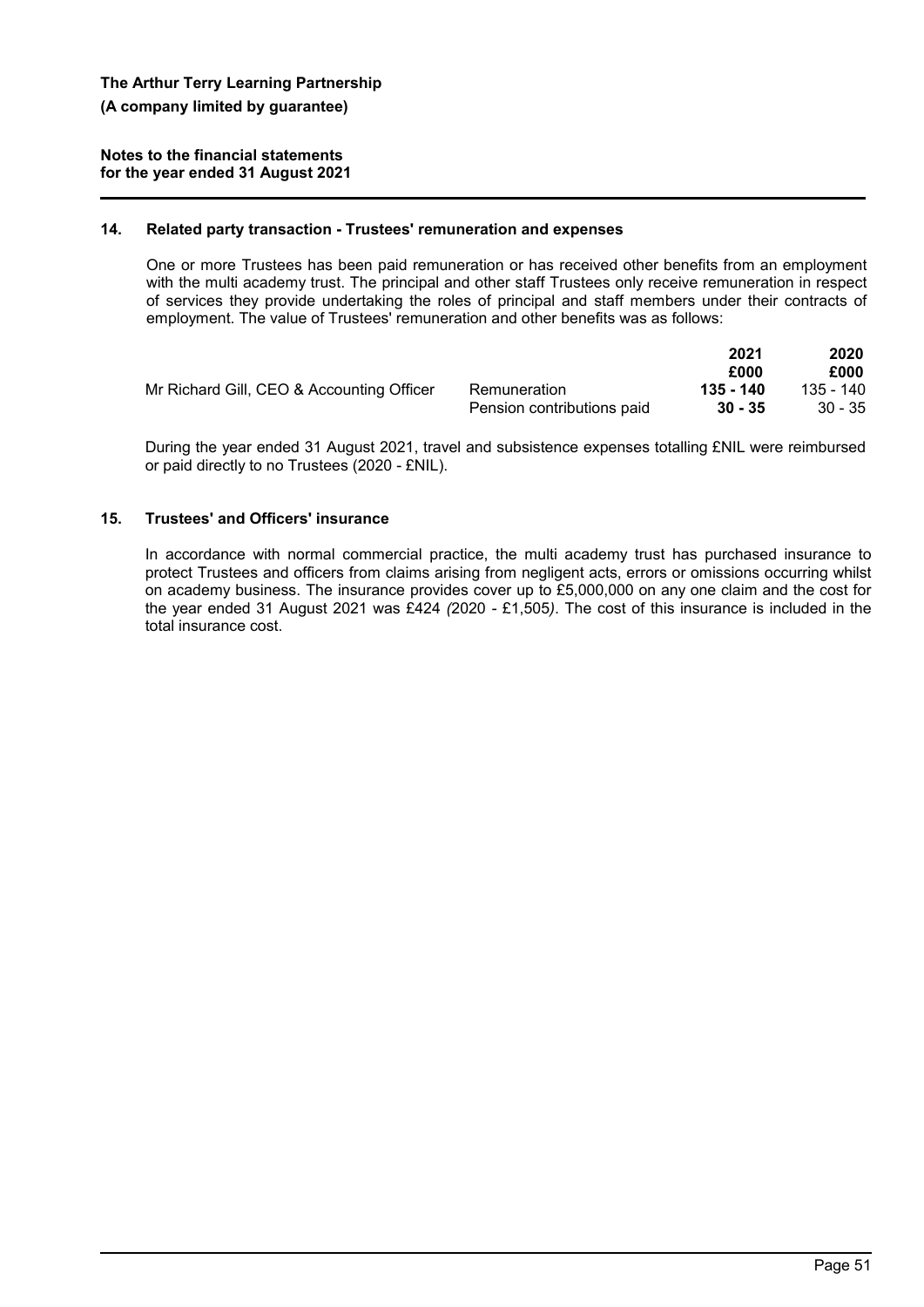### **Notes to the financial statements for the year ended 31 August 2021**

## **16. Tangible fixed assets**

|                          | <b>Land and</b><br>buildings<br>£000 | <b>Fixture and</b><br>fittings<br>£000 | Computer<br>equipment<br>£000 | <b>Motor</b><br>vehicles<br>£000 | <b>Total</b><br>£000 |
|--------------------------|--------------------------------------|----------------------------------------|-------------------------------|----------------------------------|----------------------|
| <b>Cost or valuation</b> |                                      |                                        |                               |                                  |                      |
| At 1 September 2020      | 88,464                               | 2,261                                  | 1,725                         | 36                               | 92,486               |
| <b>Additions</b>         | 16                                   | 887                                    | 803                           |                                  | 1,706                |
| Acquired on conversion   | 6,603                                |                                        |                               |                                  | 6,603                |
| Disposals                |                                      | $\blacksquare$                         | (1)                           |                                  | (1)                  |
| At 31 August 2021        | 95,083                               | 3,148                                  | 2,527                         | 36                               | 100,794              |
| <b>Depreciation</b>      |                                      |                                        |                               |                                  |                      |
| At 1 September 2020      | 8,535                                | 667                                    | 1,220                         | 30                               | 10,452               |
| Charge for the year      | 1,608                                | 234                                    | 319                           | $\mathbf{2}$                     | 2,163                |
| On disposals             |                                      |                                        | (1)                           |                                  | (1)                  |
| At 31 August 2021        | 10,143                               | 901                                    | 1,538                         | 32                               | 12,614               |
| Net book value           |                                      |                                        |                               |                                  |                      |
| At 31 August 2021        | 84,940                               | 2,247                                  | 989                           | 4                                | 88,180               |
| At 31 August 2020        | 79,929                               | 1,594                                  | 505                           | $6\phantom{1}$                   | 82,034               |

Included in land and buildings are £5,136,000 of freehold land and builings. The remaining of £79,805,000 are leasehold land and buildings.

## **17. Debtors**

|                                | 2021<br>£000 | 2020<br>£000 |
|--------------------------------|--------------|--------------|
| Due within one year            |              |              |
| Trade debtors                  | 137          | 115          |
| VAT recoverable                | 239          | 187          |
| Prepayments and accrued income | 1,044        | 1,493        |
|                                | 1,420        | 1,795        |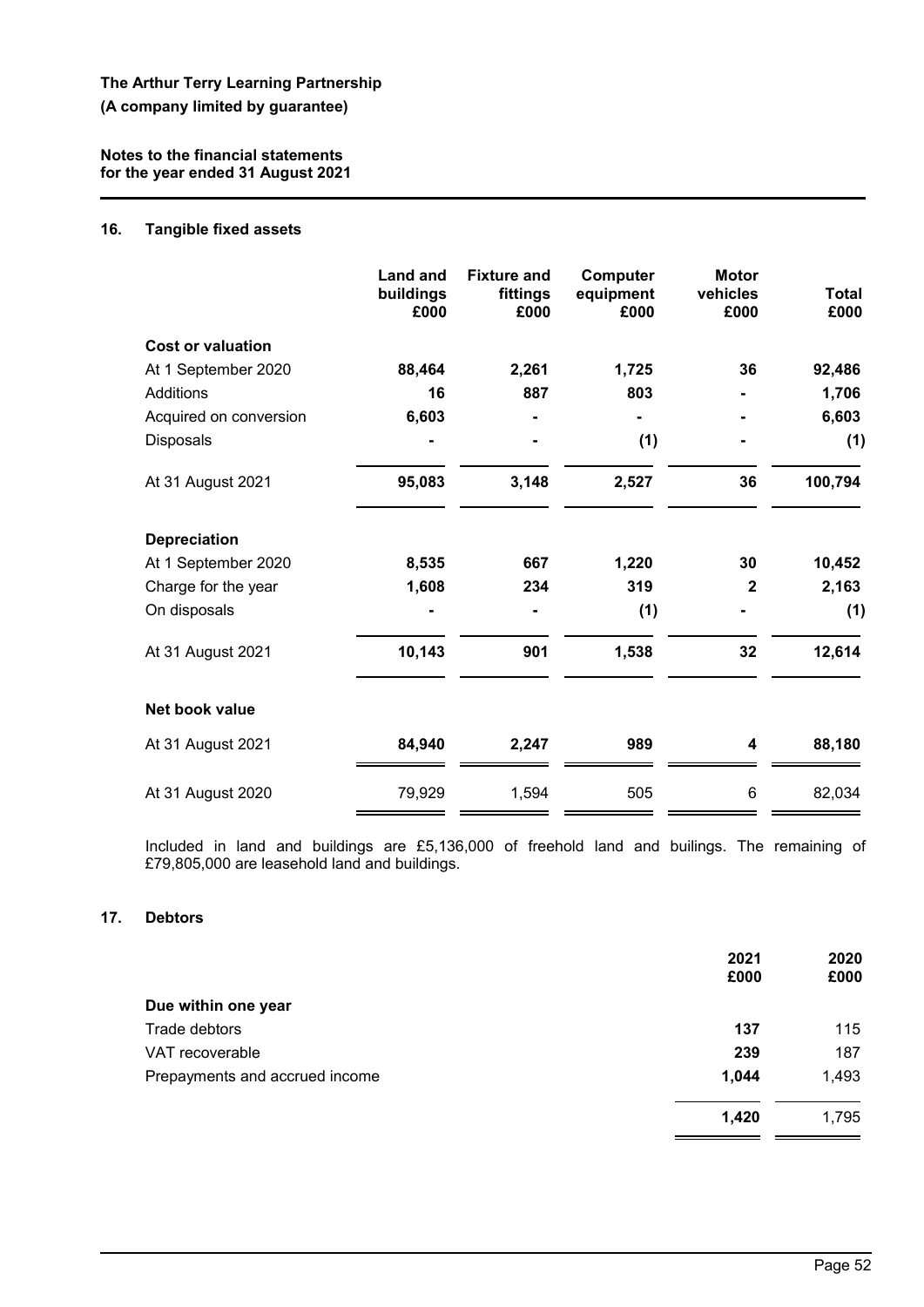## **18. Creditors: Amounts falling due within one year**

|                                        | 2021<br>£000 | 2020<br>£000 |
|----------------------------------------|--------------|--------------|
| Other loans                            | 50           | 63           |
| Trade creditors                        | 1,643        | 989          |
| Other taxation and social security     | 729          | 619          |
| Other creditors                        | 767          | 704          |
| Accruals and deferred income           | 1,268        | 1,472        |
|                                        | 4,457        | 3,847        |
|                                        | 2021<br>£000 | 2020<br>£000 |
| Deferred income at 1 September 2020    | 499          | 851          |
| Resources deferred during the year     | 364          | 499          |
| Amounts released from previous periods | (499)        | (851)        |
|                                        | 364          | 499          |
|                                        |              |              |

At the balance sheet date the multi-academy trust was holding funds received in advance for educational grants, rates relief grants and trips booked for the year ending 31 August 2022.

Other loans is made up of interest free "Salix" loans from the ESFA and loans with local authorities which were inherited with schools converting into the trust. These loans are repayable in either quarterly or half yearly installments until 2024.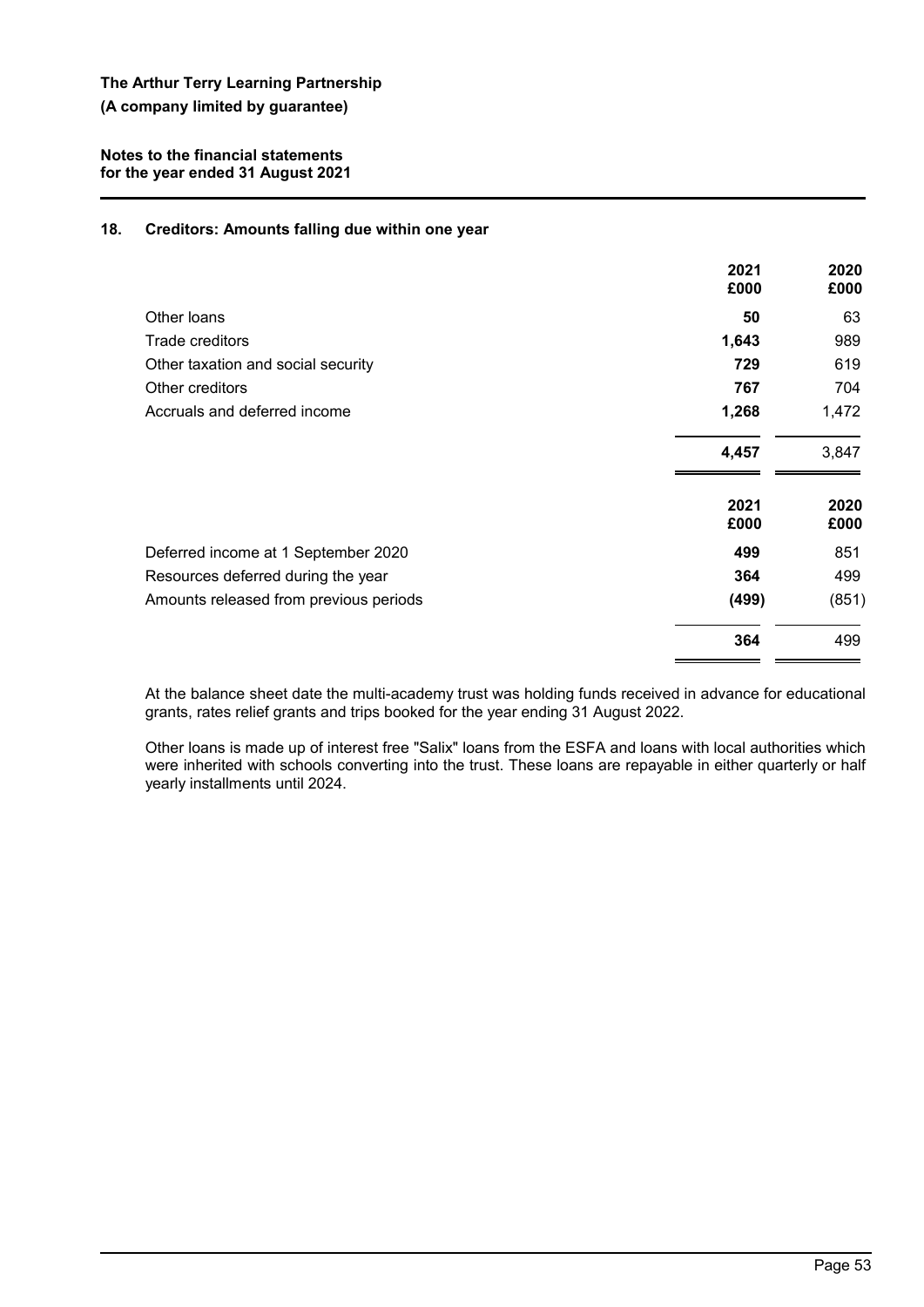## **19. Creditors: Amounts falling due after more than one year**

|             | 2021<br>£000 | 2020<br>£000 |
|-------------|--------------|--------------|
| Other loans | 64           | 114          |

Other loans is made up of interest free "Salix" loans from the ESFA and loans with local authorities which were inherited with schools converting into the trust. These loans are repayable in either quarterly or half yearly installments until 2024.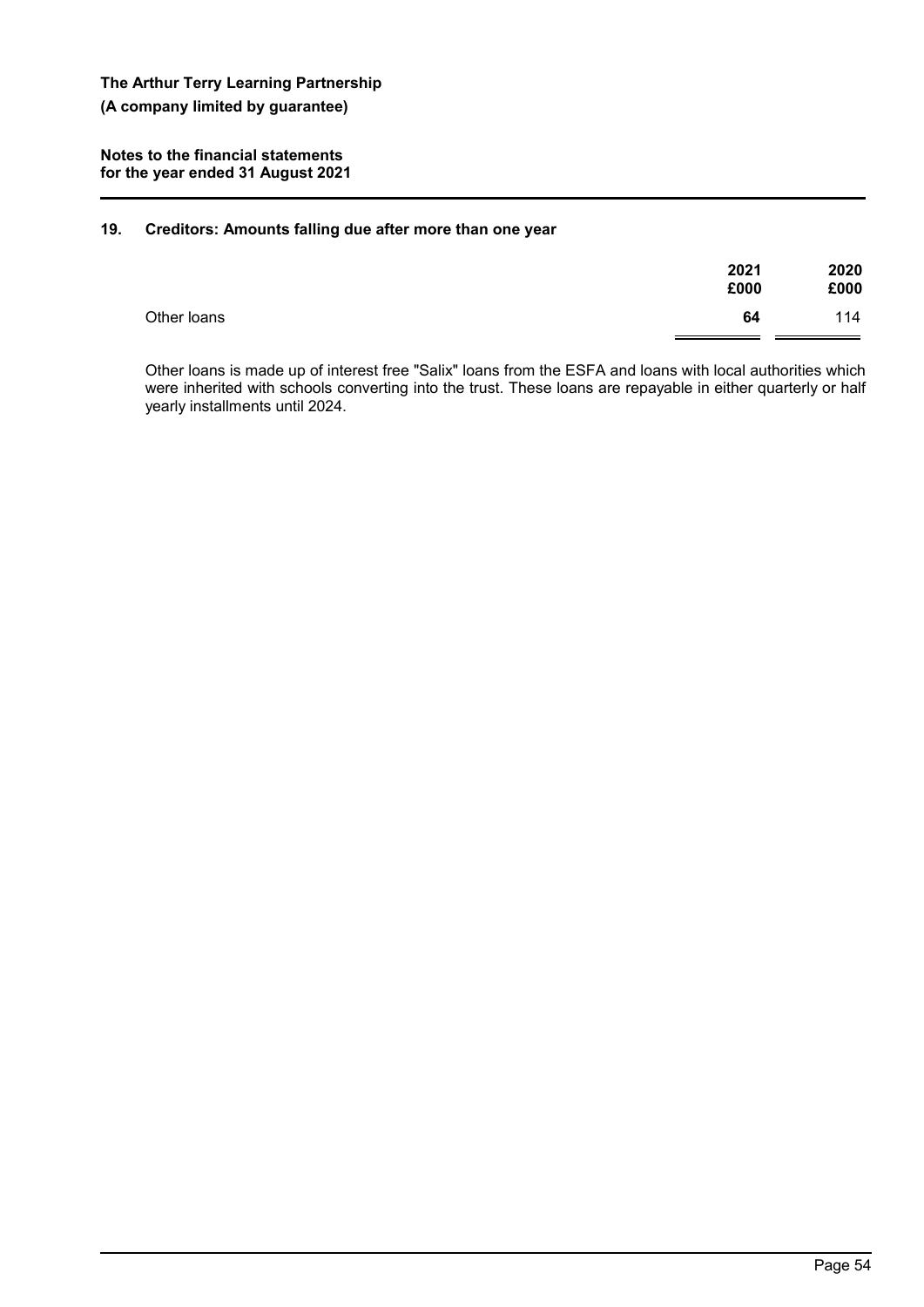## **Notes to the financial statements for the year ended 31 August 2021**

## **20. Statement of funds**

| <b>Balance at 1</b><br><b>September</b><br>2020<br>£000 | £000            | £000                          | <b>Transfer</b><br>s in/out<br>£000                             | Gains/<br>(Losses)<br>£000 | <b>Balance at</b><br>31 August<br>2021<br>£000 |
|---------------------------------------------------------|-----------------|-------------------------------|-----------------------------------------------------------------|----------------------------|------------------------------------------------|
|                                                         |                 |                               |                                                                 |                            |                                                |
|                                                         |                 |                               |                                                                 |                            |                                                |
| 1,263                                                   |                 |                               | 380                                                             |                            | 1,643                                          |
|                                                         |                 |                               |                                                                 |                            |                                                |
| 1,799                                                   | 527             | (128)                         | (380)                                                           |                            | 1,818                                          |
| 3,062                                                   | 527             | (128)                         |                                                                 |                            | 3,461                                          |
|                                                         |                 |                               |                                                                 |                            |                                                |
| 2,865                                                   | 41,012          | (38, 979)                     | (1, 549)                                                        |                            | 3,349                                          |
|                                                         | 444             | (444)                         |                                                                 |                            |                                                |
|                                                         | 2,265           | (2, 265)                      |                                                                 |                            |                                                |
|                                                         | 601             | (369)                         |                                                                 |                            | 232                                            |
|                                                         | 181             | (181)                         |                                                                 |                            |                                                |
| Teachers Pay & Pension grant                            | 1,892           | (1,892)                       |                                                                 |                            |                                                |
|                                                         |                 |                               |                                                                 |                            |                                                |
|                                                         |                 |                               |                                                                 |                            |                                                |
|                                                         |                 |                               |                                                                 |                            | 716                                            |
|                                                         |                 |                               |                                                                 |                            | (34, 445)                                      |
| (24, 648)                                               | 50,403          | (50, 290)                     | (1, 549)                                                        | (4,064)                    | (30, 148)                                      |
|                                                         |                 |                               |                                                                 |                            |                                                |
| 935                                                     | 1,654           | (92)                          | (241)                                                           |                            | 2,256                                          |
| 81,609                                                  | 7,227           | (2, 348)                      | 1,790                                                           |                            | 88,278                                         |
| 82,544                                                  | 8,881           | (2, 440)                      | 1,549                                                           |                            | 90,534                                         |
| 57,896                                                  | 59,284          | (52, 730)                     |                                                                 | (4,064)                    | 60,386                                         |
| 60,958                                                  | 59,811          | (52, 858)                     |                                                                 | (4,064)                    | 63,847                                         |
|                                                         | 553<br>(28,066) | 403<br>1,957<br>1,736<br>(88) | Income Expenditure<br>(403)<br>(1, 957)<br>(1, 573)<br>(2, 227) |                            | (4,064)                                        |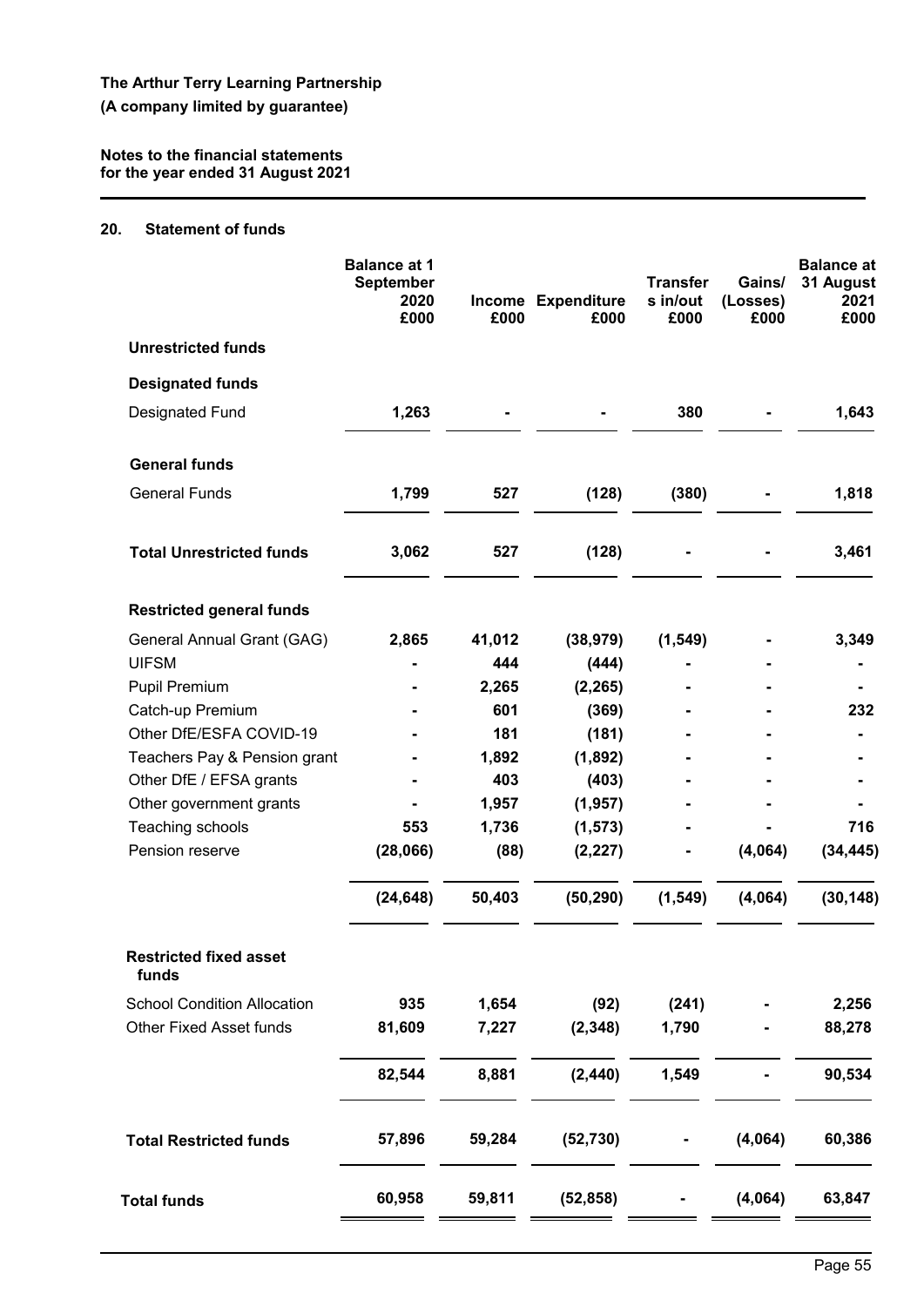**Notes to the financial statements for the year ended 31 August 2021**

## **20. Statement of funds (continued)**

The specific purposes for which the funds are to be applied are as follows:

#### **Designated funds**

This fund represents funds which the Trustees have earmarked for future projects.

### **Restricted general funds**

This fund represents grants and other income received for the multi academy trust's operational activities and development.

### **Pension reserve**

The pension reserve included within restricted general funds represents the multi academy trust's share of the pension liability arising on the LGPS pension fund.

### **Restricted fixed asset funds**

This fund represents grants and other income received to carry out works of a capital nature.

## **Transfers between funds**

Transfers between funds relate to purchases of a capital nature expenditure being funded by GAG, other DfE/ESFA grants and other funding.

Under the funding agreement with the Secretary of State, the multi academy trust was not subject to a limit on the amount of GAG it could carry forward at 31 August 2021.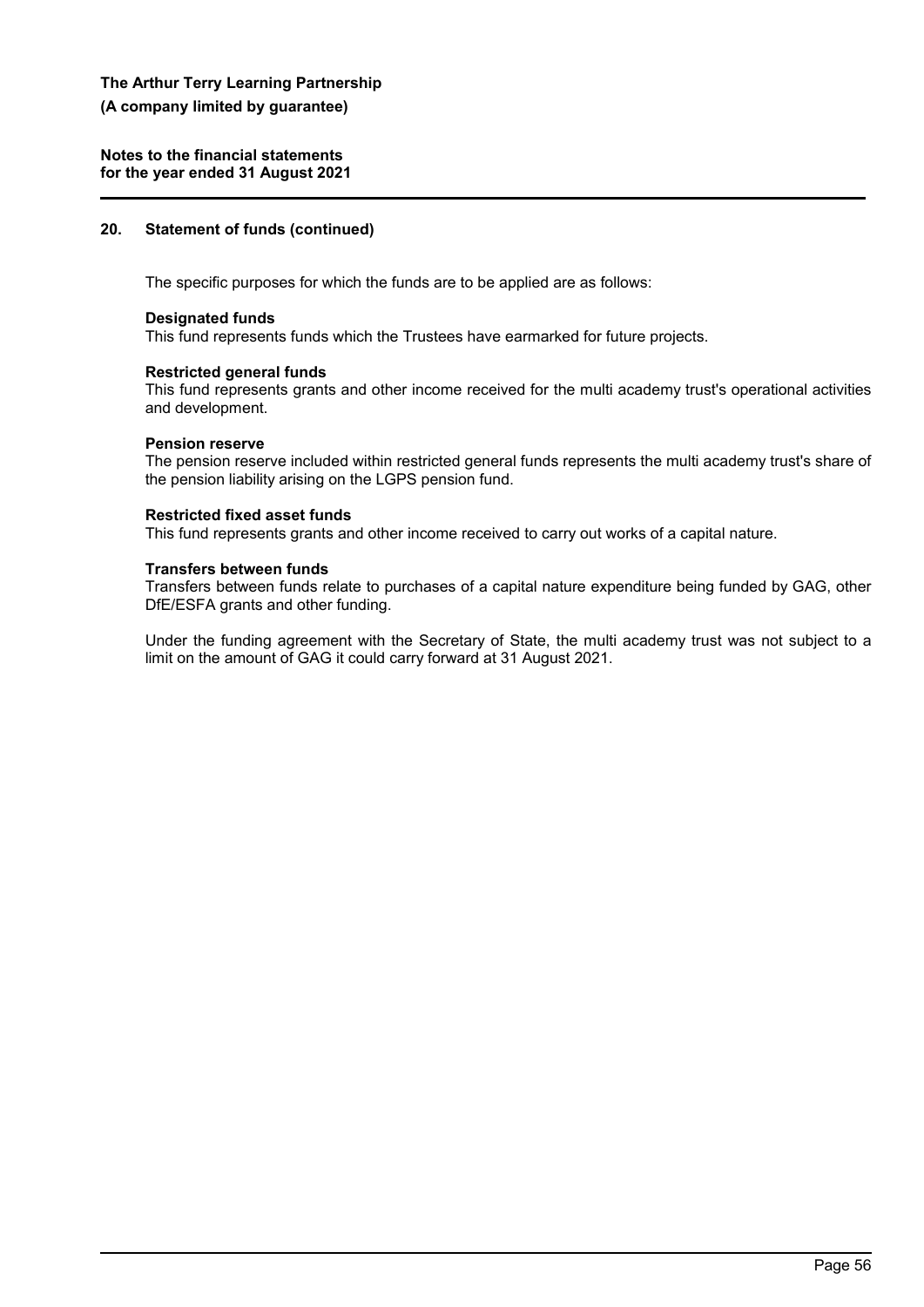## **20. Statement of funds (continued)**

Comparative information in respect of the preceding year is as follows:

|                                     | <b>Balance at</b><br>1 September<br>2019<br>£000 | £000         | Income Expenditure<br>£000 | <b>Transfer</b><br>£000 | Gains/<br>s in/out (Losses)<br>£000 | <b>Balance at</b><br>31 August<br>2020<br>£000 |
|-------------------------------------|--------------------------------------------------|--------------|----------------------------|-------------------------|-------------------------------------|------------------------------------------------|
| <b>Unrestricted funds</b>           |                                                  |              |                            |                         |                                     |                                                |
| <b>Designated funds</b>             |                                                  |              |                            |                         |                                     |                                                |
| <b>Designated Fund</b>              | 1,778                                            |              |                            | (515)                   |                                     | 1,263                                          |
| <b>General funds</b>                |                                                  |              |                            |                         |                                     |                                                |
| <b>General Funds</b>                | 866                                              | 1,382        | (964)                      | 515                     |                                     | 1,799                                          |
| <b>Total Unrestricted funds</b>     | 2,644                                            | 1,382        | (964)                      |                         |                                     | 3,062                                          |
| <b>Restricted general funds</b>     |                                                  |              |                            |                         |                                     |                                                |
| General Annual Grant (GAG)          | 2,065                                            | 37,808       | (36, 975)                  | (33)                    |                                     | 2,865                                          |
| <b>Children's Centre</b>            | 15                                               | ä,           | (2)                        | (13)                    |                                     |                                                |
| Other DfE/EFSA grants               |                                                  | 4,352        | (4, 352)                   |                         |                                     |                                                |
| Other government grants             |                                                  | 840          | (840)                      |                         |                                     |                                                |
| Teaching schools                    | 587                                              | 1,564        | (1,598)                    |                         |                                     | 553                                            |
| Other income<br>Pension reserve     | 44<br>(20, 979)                                  | 608<br>(544) | (652)<br>(2,096)           |                         | (4, 447)                            | (28,066)                                       |
|                                     | (18, 268)                                        | 44,628       | (46, 515)                  | (46)                    | (4, 447)                            | (24, 648)                                      |
| <b>Restricted fixed asset funds</b> |                                                  |              |                            |                         |                                     |                                                |
| <b>School Condition Allocation</b>  | 413                                              | 1,384        | (265)                      | (597)                   |                                     | 935                                            |
| <b>Other Fixed Asset funds</b>      | 82,913                                           | 245          | (2, 192)                   | 643                     |                                     | 81,609                                         |
|                                     | 83,326                                           | 1,629        | (2, 457)                   | 46                      |                                     | 82,544                                         |
| <b>Total Restricted funds</b>       | 65,058                                           | 46,257       | (48, 972)                  |                         | (4, 447)                            | 57,896                                         |
| <b>Total funds</b>                  | 67,702                                           | 47,639       | (49, 936)                  |                         | (4, 447)                            | 60,958                                         |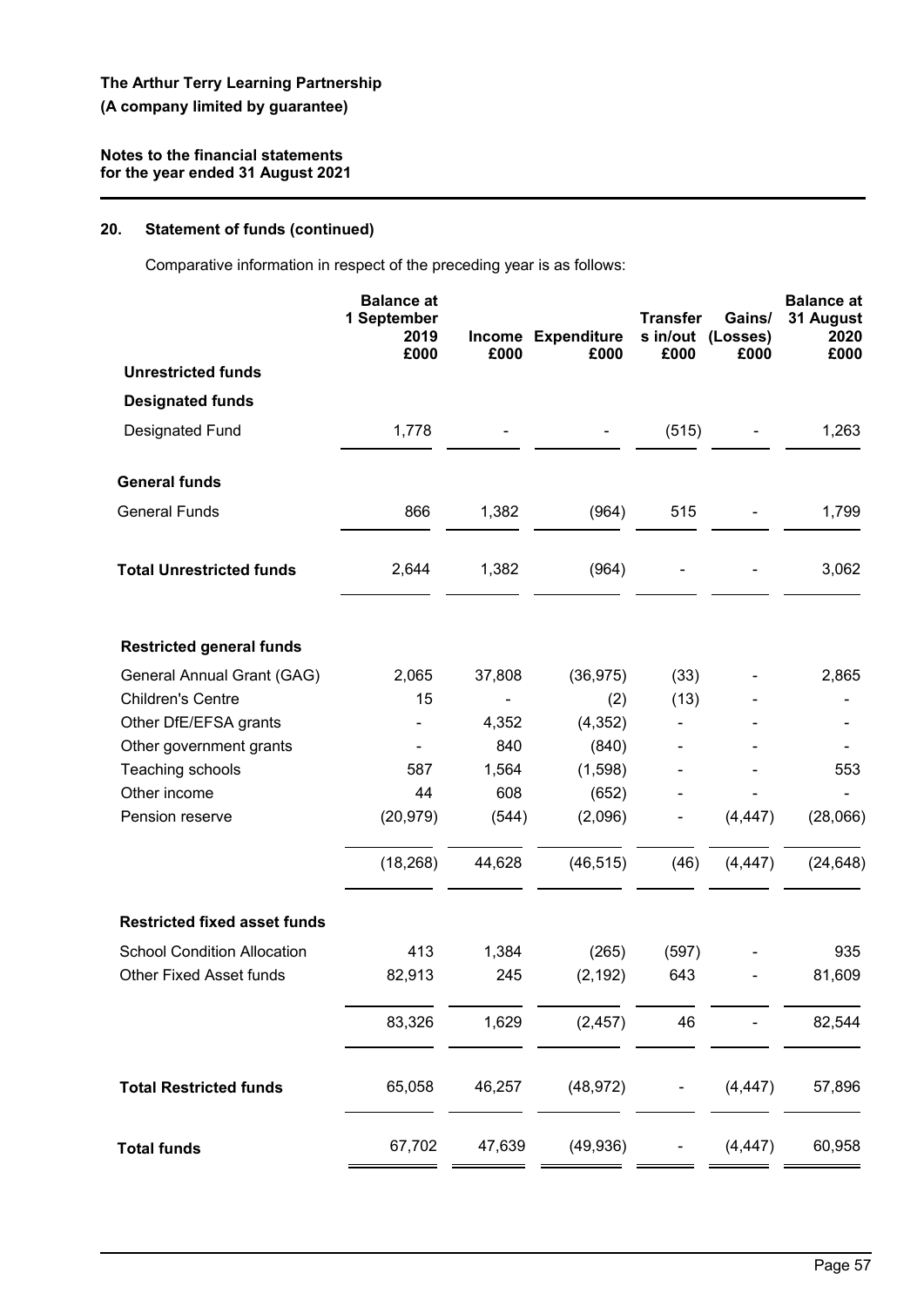## **Notes to the financial statements for the year ended 31 August 2021**

## **20. Statement of funds (continued)**

## **Total funds analysis by academy**

Fund balances at 31 August 2021 were allocated as follows:

|                                                    | 2021<br>£000 | 2020<br>£000 |
|----------------------------------------------------|--------------|--------------|
| Arthur Terry Learning Partnership                  | 2,363        | 2,389        |
| <b>Arthur Terry School</b>                         | 111          | 63           |
| <b>Stockland Green School</b>                      | 1,445        | 1,119        |
| Slade Primary School                               | 690          | 508          |
| <b>Brookvale Primary School</b>                    | 211          | 176          |
| <b>Hill West Primary School</b>                    | 151          | 57           |
| Mere Green School                                  | 870          | 711          |
| <b>The Coleshill School</b>                        | (2)          | 70           |
| Scotch Orchard School                              | 132          | 72           |
| <b>Nether Stowe School</b>                         | 115          | 214          |
| <b>Curdworth Primary School</b>                    | 66           | 35           |
| <b>Two Gates Primary School</b>                    | 317          | 259          |
| William MacGregor Primary School                   | 83           | 70           |
| John Willmott School                               | 532          | 465          |
| <b>Coton Green Primary School</b>                  | 334          | 272          |
| <b>Osborne Primary School</b>                      | 107          |              |
| Greysbrooke Primary School                         | 233          |              |
| Total before fixed asset funds and pension reserve | 7,758        | 6,480        |
| Restricted fixed asset fund                        | 90,534       | 82,544       |
| Pension reserve                                    | (34, 445)    | (28,066)     |
| <b>Total</b>                                       | 63,847       | 60,958       |

The following academy is carrying a net deficit on its portion of the funds as follows:

|                      | <b>Deficit</b><br>£000 |
|----------------------|------------------------|
| The Coleshill School | (2)                    |

The Coleshill School entered into a small cumulative deficit during 2020/2

The multi academy trust is taking the following action to return the academy to surplus: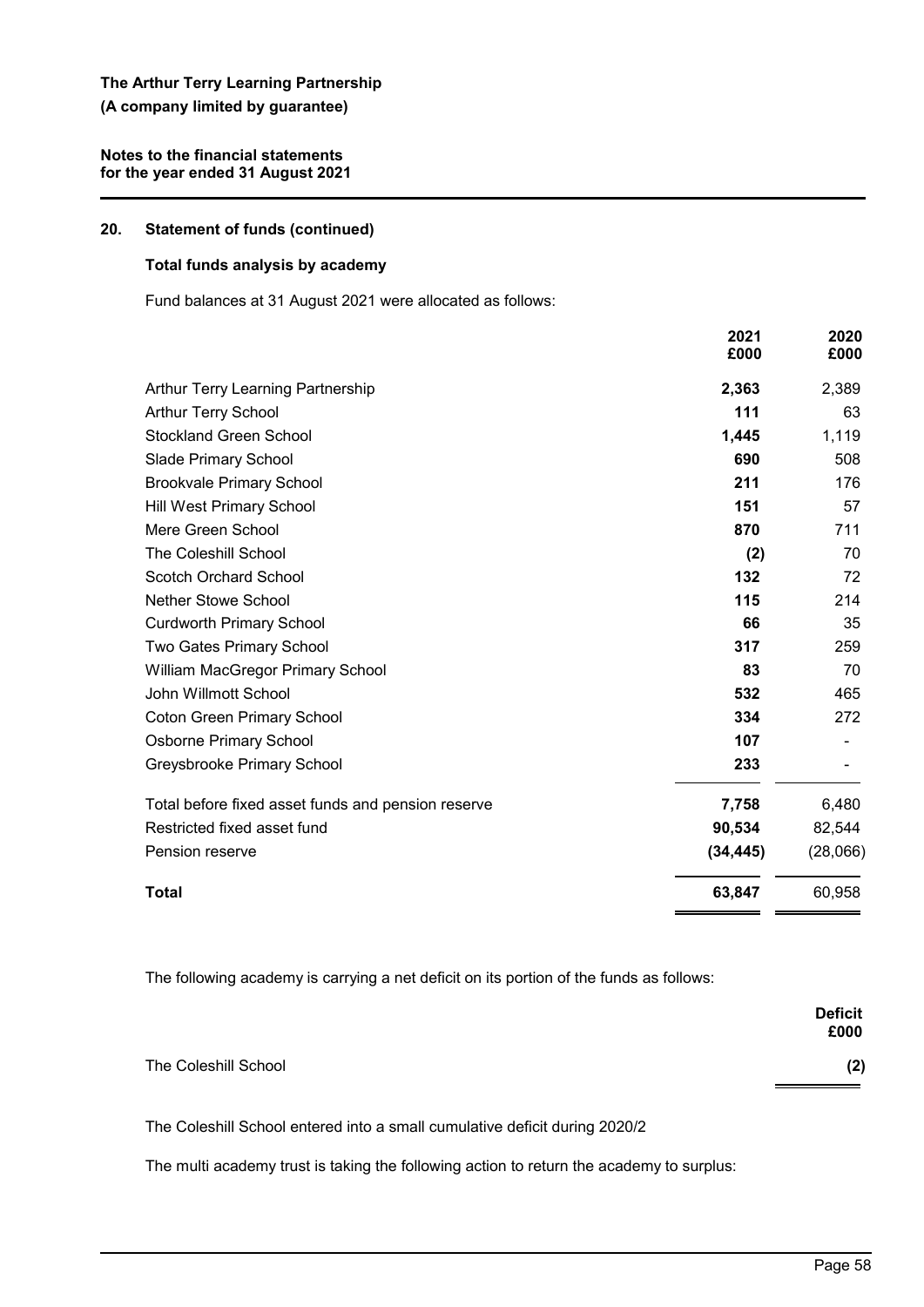## **20. Statement of funds (continued)**

The Coleshill School have taken action which will bring the school back into surplus in 2021/22 through increasing income.

### **Total cost analysis by academy**

Expenditure incurred by each academy during the year was as follows:

| <b>Teaching</b><br>and<br>educational<br>support<br>staff costs<br>£000 | <b>Other</b><br>support<br>staff costs<br>£000 | <b>Educational</b><br>supplies<br>£000 | <b>Other costs</b><br>excluding<br>depreciation<br>£000 | Total<br>2021<br>£000             |
|-------------------------------------------------------------------------|------------------------------------------------|----------------------------------------|---------------------------------------------------------|-----------------------------------|
|                                                                         |                                                |                                        |                                                         |                                   |
|                                                                         |                                                |                                        |                                                         | 2,458                             |
|                                                                         |                                                |                                        |                                                         | 10,462                            |
|                                                                         |                                                |                                        |                                                         | 5,018                             |
|                                                                         |                                                |                                        |                                                         | 2,191                             |
|                                                                         |                                                |                                        |                                                         | 1,062                             |
| 1,439                                                                   | 90                                             | 64                                     | 303                                                     | 1,896                             |
| 1,808                                                                   | 184                                            | 77                                     | 385                                                     | 2,454                             |
| 4,876                                                                   | 581                                            | 702                                    | 317                                                     | 6,476                             |
| 654                                                                     | 52                                             | 10                                     | 142                                                     | 858                               |
| 2,903                                                                   | 400                                            | 187                                    | 519                                                     | 4,009                             |
| 430                                                                     | 32                                             | 28                                     | 92                                                      | 582                               |
| 1,079                                                                   | 98                                             | 86                                     | 202                                                     | 1,465                             |
| 709                                                                     | 82                                             | 69                                     | 183                                                     | 1,043                             |
| 4,143                                                                   | 409                                            | 376                                    | 1,078                                                   | 6,006                             |
| 982                                                                     | 125                                            | 39                                     | 215                                                     | 1,361                             |
| 599                                                                     | 47                                             | 37                                     | 72                                                      | 755                               |
| 268                                                                     | 22                                             | 32                                     | 50                                                      | 372                               |
| 32,616                                                                  | 5,498                                          | 2,686                                  | 7,668                                                   | 48,468                            |
|                                                                         | (284)<br>7,165<br>3,567<br>1,564<br>714        | 2,157<br>674<br>312<br>133<br>100      | 124<br>403<br>258<br>144<br>50                          | 461<br>2,220<br>881<br>350<br>198 |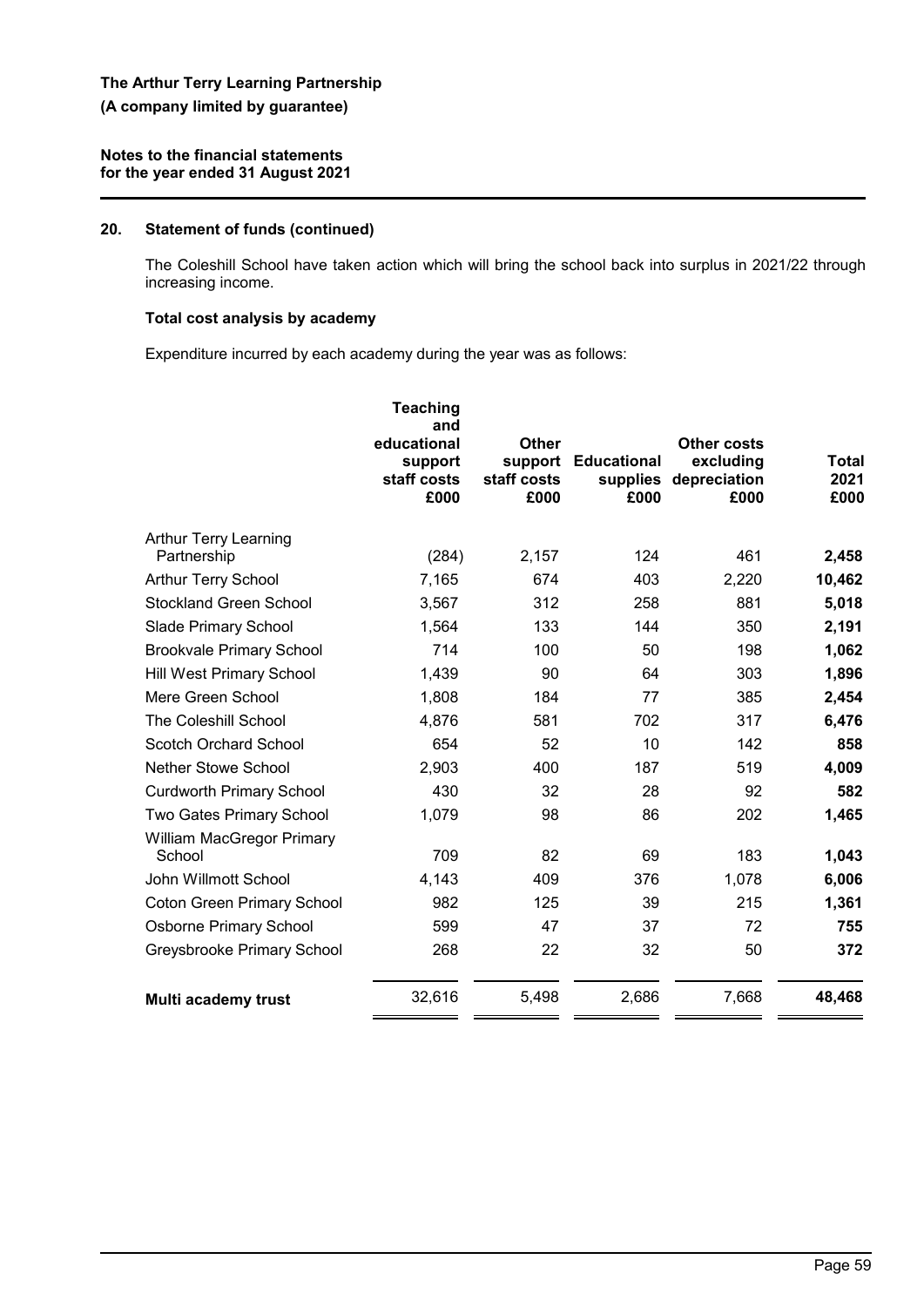## **Notes to the financial statements for the year ended 31 August 2021**

# **20. Statement of funds (continued)**

Comparative information in respect of the preceding year is as follows:

|                                            | Teaching<br>and<br>educational<br>support<br>staff costs<br>£000 | <b>Other</b><br>support<br>staff costs<br>£000 | <b>Educational</b><br>supplies<br>£000 | Other costs<br>excluding<br>depreciation<br>£000 | Total<br>2020<br>£000 |
|--------------------------------------------|------------------------------------------------------------------|------------------------------------------------|----------------------------------------|--------------------------------------------------|-----------------------|
| <b>Arthur Terry Learning</b>               |                                                                  |                                                |                                        |                                                  |                       |
| Partnership                                | 736                                                              | 712                                            | 541                                    | 58                                               | 2,047                 |
| <b>Arthur Terry School</b>                 | 7,098                                                            | 600                                            | 553                                    | 2,483                                            | 10,734                |
| <b>Stockland Green School</b>              | 3,415                                                            | 314                                            | 297                                    | 862                                              | 4,888                 |
| Slade Primary School                       | 1,542                                                            | 137                                            | 132                                    | 339                                              | 2,150                 |
| <b>Brookvale Primary School</b>            | 786                                                              | 91                                             | 55                                     | 124                                              | 1,056                 |
| <b>Hill West Primary School</b>            | 1,407                                                            | 85                                             | 78                                     | 299                                              | 1,869                 |
| Mere Green School                          | 1,739                                                            | 159                                            | 144                                    | 412                                              | 2,454                 |
| The Coleshill School                       | 4,559                                                            | 509                                            | 558                                    | 753                                              | 6,379                 |
| Scotch Orchard School                      | 645                                                              | 49                                             | 79                                     | 161                                              | 934                   |
| <b>Nether Stowe School</b>                 | 2,850                                                            | 365                                            | 218                                    | 497                                              | 3,930                 |
| <b>Curdworth Primary School</b>            | 409                                                              | 27                                             | 36                                     | 83                                               | 555                   |
| Two Gates Primary School                   | 1,150                                                            | 97                                             | 88                                     | 208                                              | 1,543                 |
| <b>William MacGregor Primary</b><br>School | 690                                                              | 76                                             | 84                                     | 161                                              | 1,011                 |
| John Willmott School                       | 3,611                                                            | 552                                            | 500                                    | 1,071                                            | 5,734                 |
| <b>Coton Green Primary School</b>          | 391                                                              | 49                                             | 18                                     | 52                                               | 510                   |
| Multi academy trust                        | 31,028                                                           | 3,822                                          | 3,381                                  | 7,563                                            | 45,794                |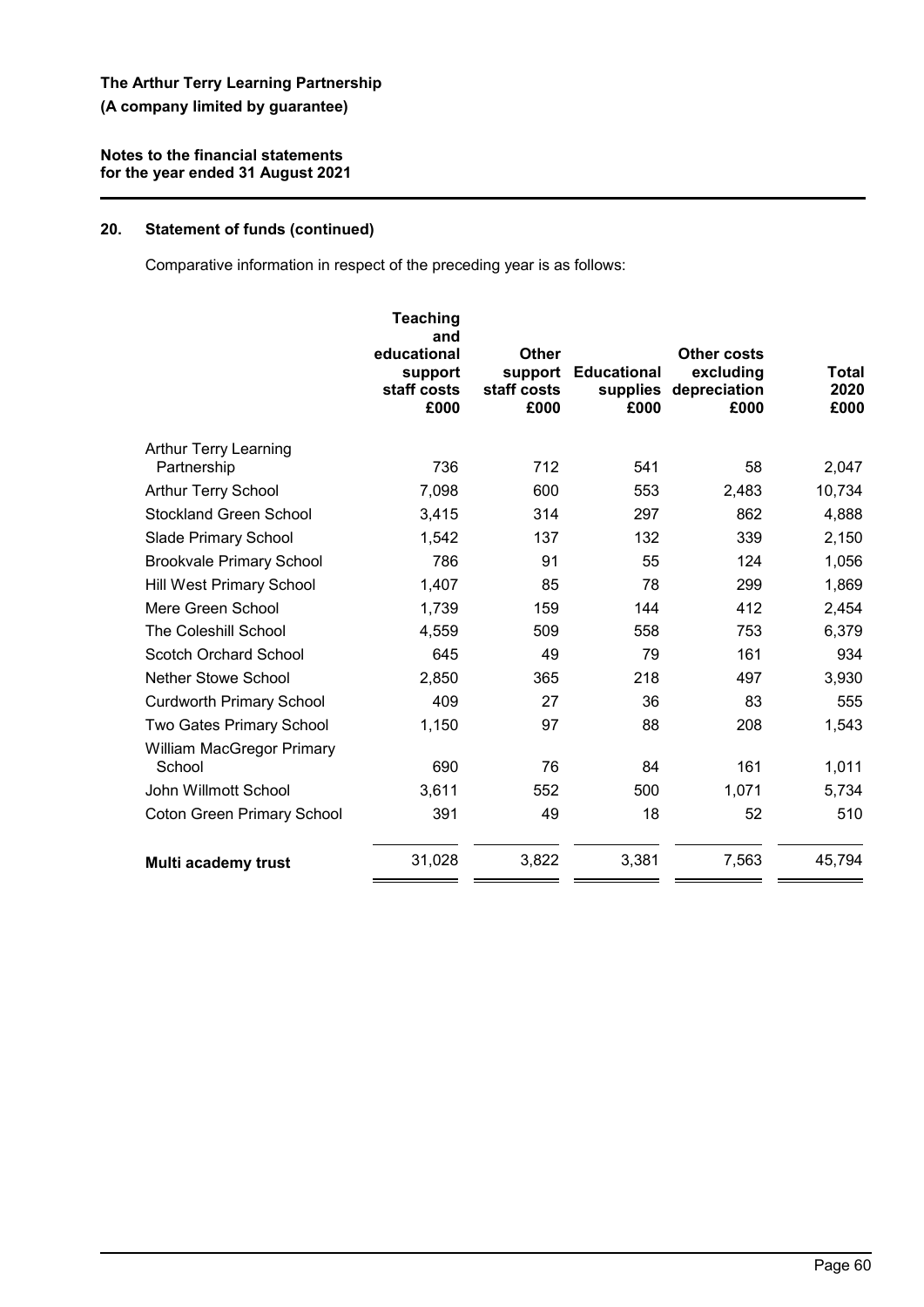## **21. Analysis of net assets between funds**

## **Analysis of net assets between funds - current year**

|                                        | Unrestricted<br>funds<br>2021<br>£000 | <b>Restricted</b><br>funds<br>2021<br>£000 | <b>Restricted</b><br>fixed asset<br>funds<br>2021<br>£000 | <b>Total</b><br>funds<br>2021<br>£000 |
|----------------------------------------|---------------------------------------|--------------------------------------------|-----------------------------------------------------------|---------------------------------------|
| Tangible fixed assets                  |                                       |                                            | 88,180                                                    | 88,180                                |
| Current assets                         | 3.461                                 | 8,704                                      | 2,468                                                     | 14,633                                |
| Creditors due within one year          | ۰                                     | (4, 407)                                   | (50)                                                      | (4, 457)                              |
| Creditors due in more than one year    | -                                     |                                            | (64)                                                      | (64)                                  |
| Provisions for liabilities and charges |                                       | (34,445)                                   | -                                                         | (34, 445)                             |
| <b>Total</b>                           | 3,461                                 | (30,148)                                   | 90,534                                                    | 63,847                                |
|                                        |                                       |                                            |                                                           |                                       |

## **Analysis of net assets between funds - prior year**

|                                        | <b>Unrestricted</b><br>funds<br>2020<br>£000 | <b>Restricted</b><br>funds<br>2020<br>£000 | <b>Restricted</b><br>fixed asset<br>funds<br>2020<br>£000 | Total<br>funds<br>2020<br>£000 |
|----------------------------------------|----------------------------------------------|--------------------------------------------|-----------------------------------------------------------|--------------------------------|
| Tangible fixed assets                  |                                              |                                            | 82,034                                                    | 82,034                         |
| <b>Current assets</b>                  | 3,062                                        | 7,095                                      | 794                                                       | 10,951                         |
| Creditors due within one year          |                                              | (3,677)                                    | (170)                                                     | (3, 847)                       |
| Creditors due in more than one year    |                                              |                                            | (114)                                                     | (114)                          |
| Provisions for liabilities and charges |                                              | (28,066)                                   | $\overline{\phantom{a}}$                                  | (28,066)                       |
| Total                                  | 3,062                                        | (24, 648)                                  | 82.544                                                    | 60,958                         |
|                                        |                                              |                                            |                                                           |                                |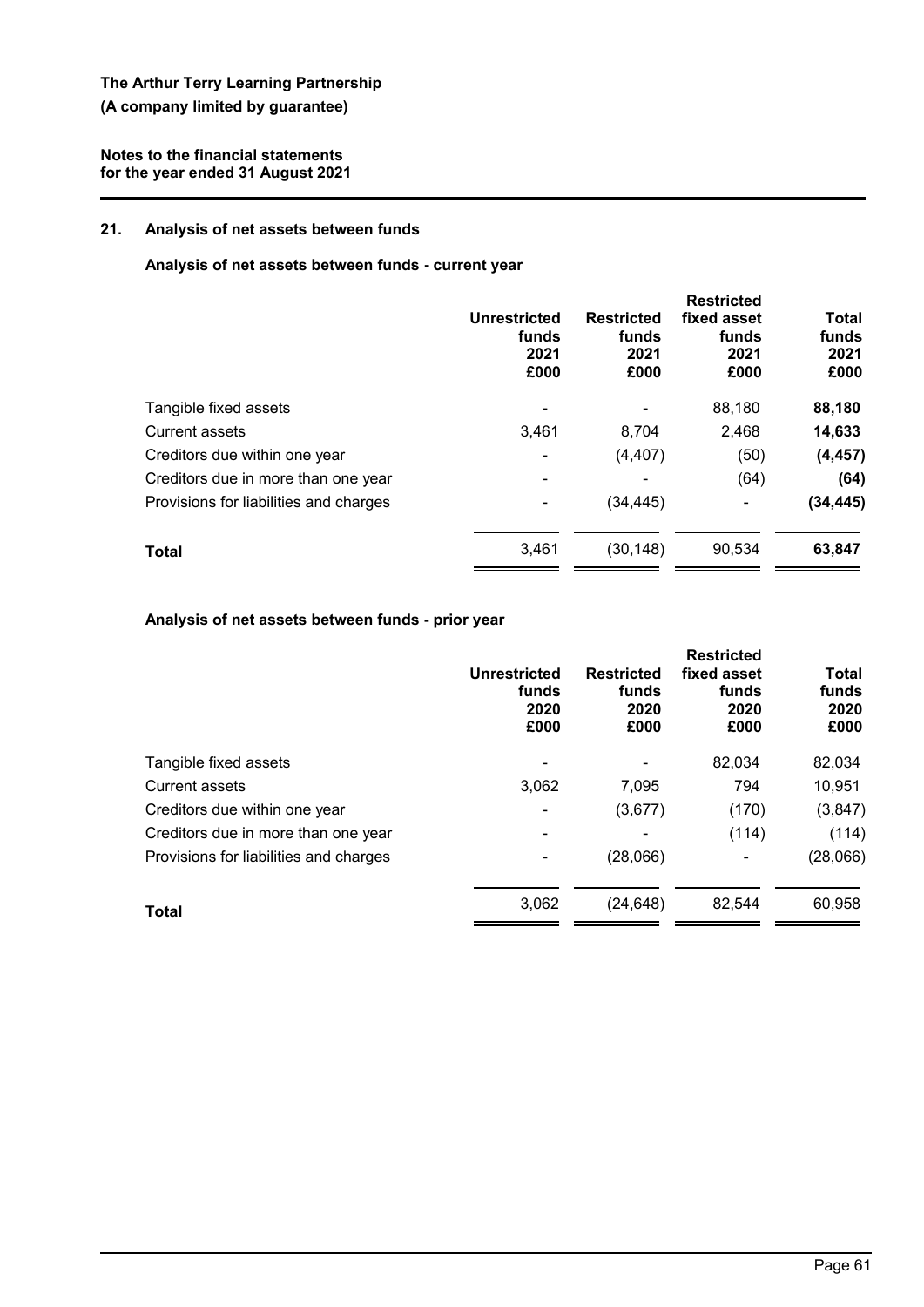# **22. Reconciliation of net income/(expenditure) to net cash flow from operating activities**

|     |                                                                                     | 2021<br>£000 | 2020<br>£000 |
|-----|-------------------------------------------------------------------------------------|--------------|--------------|
|     | Net income/(expenditure) for the year (as per statement of Financial<br>Activities) | 6,954        | (2, 296)     |
|     | <b>Adjustments for:</b>                                                             |              |              |
|     | Depreciation                                                                        | 2,163        | 2,046        |
|     | Interest receivable                                                                 | (1)          | (6)          |
|     | Decrease/(increase) in debtors                                                      | 375          | (694)        |
|     | Increase in creditors                                                               | 622          | 1,488        |
|     | Capital grants from DfE and other capital income                                    | (2, 263)     | (1,605)      |
|     | Defined benefit pension scheme cost less contributions payable                      | 2,227        | 2,096        |
|     | Gift of property on conversion                                                      | (6, 603)     |              |
|     | Defined benefit pension scheme on conversion                                        | 88           | 544          |
|     | Net cash provided by operating activities                                           | 3,562        | 1,573        |
| 23. | <b>Cash flows from financing activities</b>                                         |              |              |
|     |                                                                                     | 2021         | 2020         |
|     |                                                                                     | £000         | £000         |
|     | Repayments of borrowing                                                             | (63)         | (70)         |
|     | Net cash used in financing activities                                               | (63)         | (70)         |
| 24. | <b>Cash flows from investing activities</b>                                         |              |              |
|     |                                                                                     | 2021<br>£000 | 2020<br>£000 |
|     | Dividends, interest and rents from investments                                      | 1            | 6            |
|     | Purchase of tangible fixed assets                                                   | (1,706)      | (953)        |
|     | Capital grants from DfE Group                                                       | 2,263        | 1,605        |
|     | Net cash provided by investing activities                                           | 558          | 658          |
|     |                                                                                     |              |              |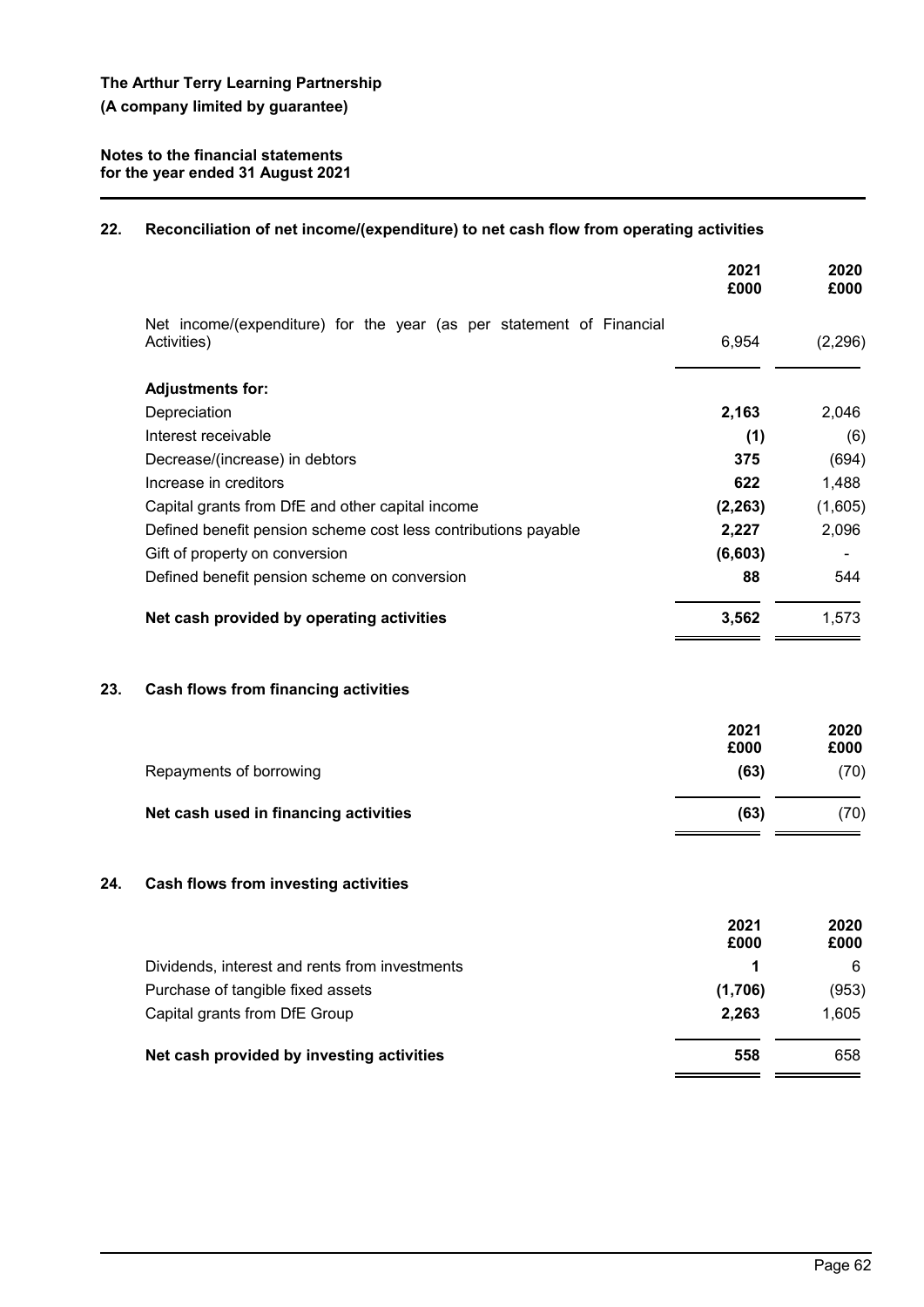## **25. Analysis of cash and cash equivalents**

|                                 | 2021<br>£000 | 2020<br>£000 |
|---------------------------------|--------------|--------------|
| Cash in hand and at bank        | 13.213       | 9,156        |
| Total cash and cash equivalents | 13.213       | 9.156        |

## **26. Analysis of changes in net debt**

|                          | At $1$<br><b>September</b><br>2020<br>£000 | <b>Cash flows</b><br>£000 | Other non-<br>cash<br>£000 | At 31<br>changes August 2021<br>£000 |
|--------------------------|--------------------------------------------|---------------------------|----------------------------|--------------------------------------|
| Cash at bank and in hand | 9,156                                      | 4,057                     | $\blacksquare$             | 13,213                               |
| Debt due within 1 year   | (63)                                       | $\blacksquare$            | 13                         | (50)                                 |
| Debt due after 1 year    | (114)                                      |                           | 50                         | (64)                                 |
|                          | 8,979                                      | 4,057                     | 63                         | 13,099                               |
|                          |                                            |                           |                            |                                      |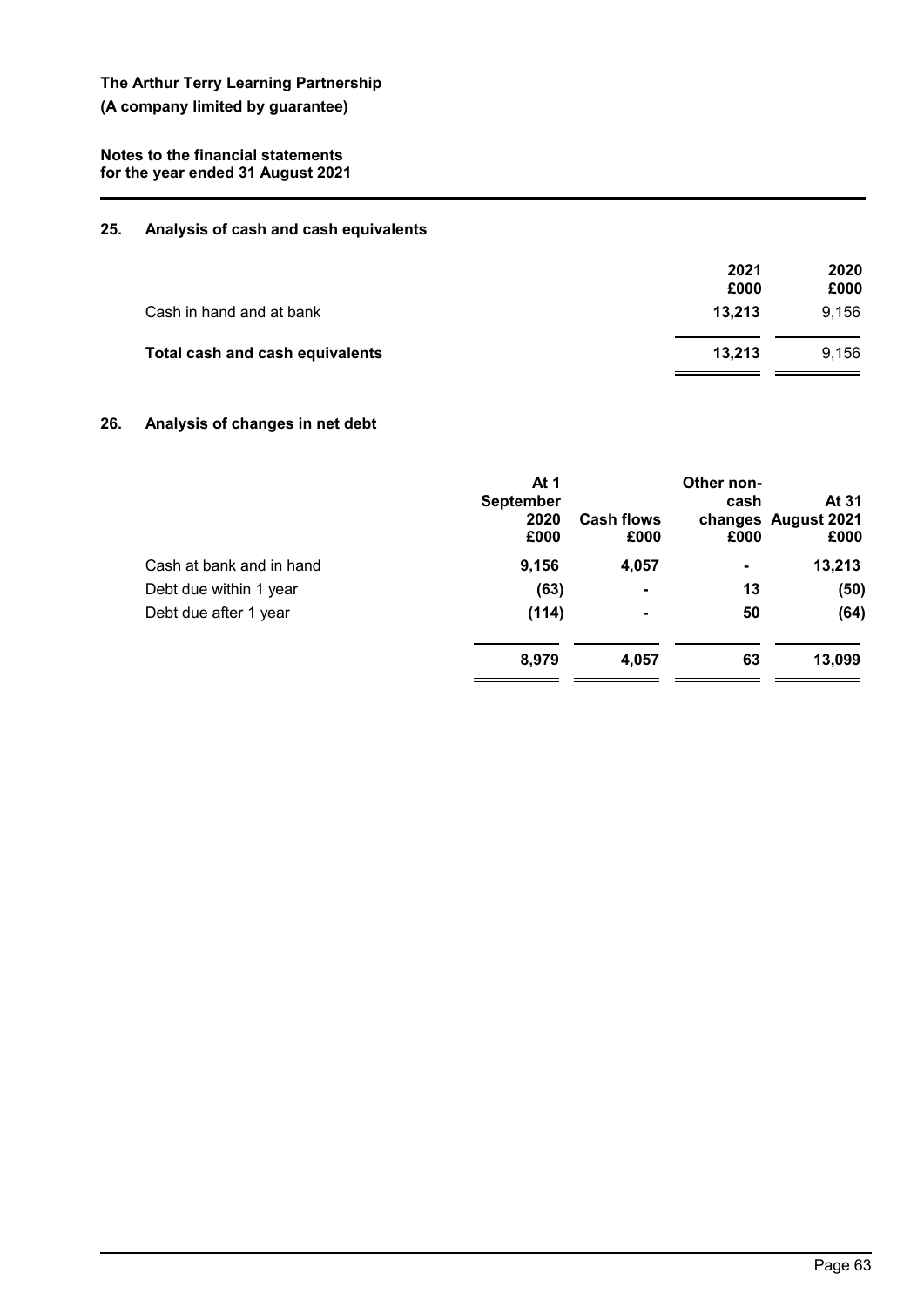## **27. Conversion to an academy trust**

On 1 April 2021 Greysbrooke Primary School converted to academy trust status under the Academies Act 2010 and all the operations and assets and liabilities were transferred to The Arthur Terry Learning Partnership from Staffordshire County Council for £NIL consideration.

The transfer has been accounted for as a combination that is in substance a gift. The assets and liabilities transferred were valued at their fair value and recognised in the balance sheet under the appropriate heading with a corresponding net amount recognised as a net gain in the statement of Financial Activities as Income from Donations and Capital Grants - transfer from local authority on conversion.

The following table sets out the fair values of the identifiable assets and liabilities transferred and an analysis of their recognition in the statement of Financial Activities.

| <b>Tangible fixed assets</b>                              | Unrestricted<br>funds<br>£000 | <b>Restricted</b><br>funds<br>£000 | <b>Restricted</b><br>fixed asset<br>funds<br>£000 | <b>Total</b><br>funds<br>£000 |
|-----------------------------------------------------------|-------------------------------|------------------------------------|---------------------------------------------------|-------------------------------|
| Freehold land and buildings<br><b>Current assets</b>      |                               | 2,394                              | -                                                 | 2,394                         |
| Budget surplus on LA funds<br><b>LGPS Pension decifit</b> | 192                           | -<br>(88)                          | 15<br>$\overline{\phantom{0}}$                    | 207<br>(88)                   |
| <b>Net assets</b>                                         | 192                           | 2,306                              | 15                                                | 2,513                         |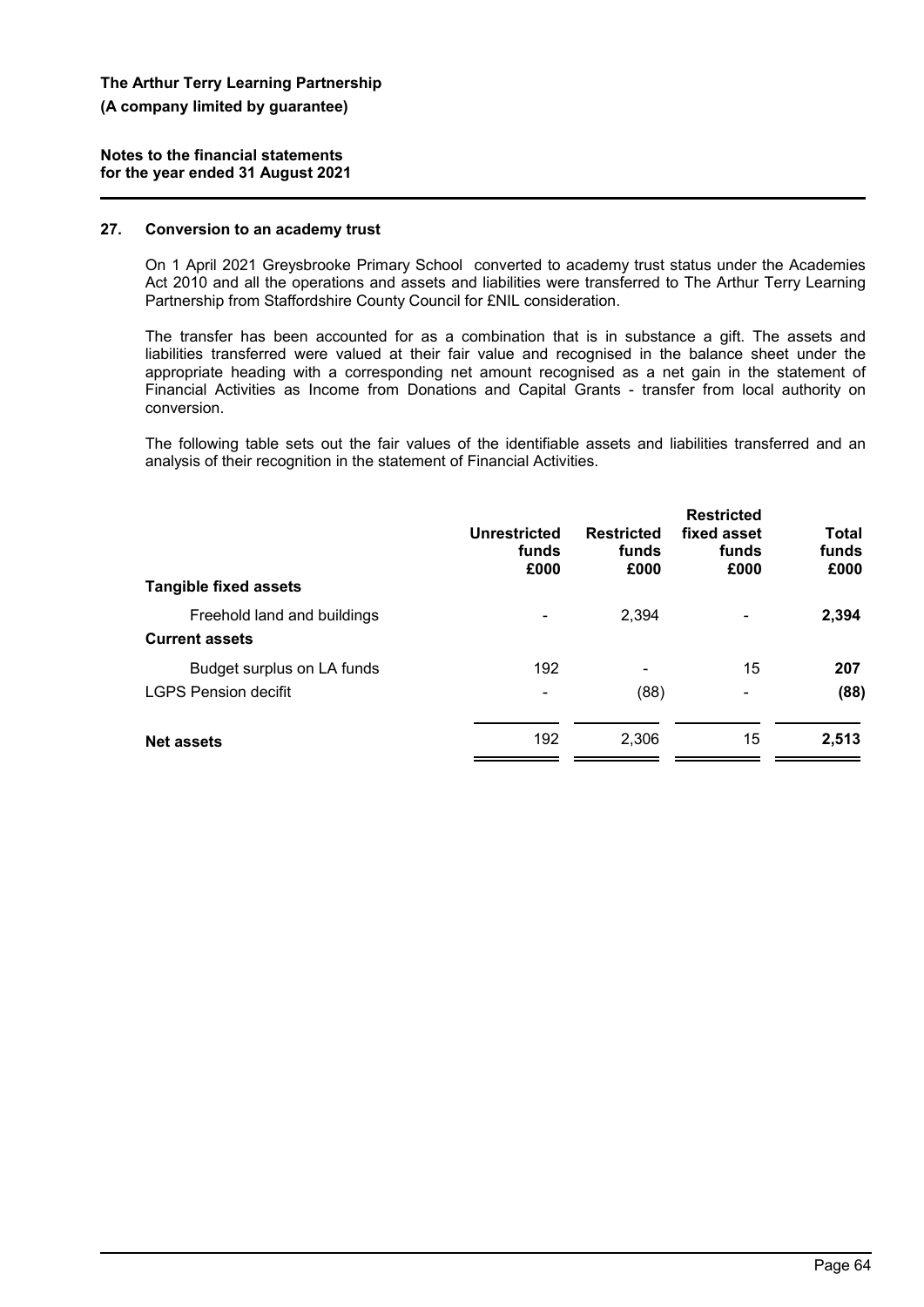## **27. Conversion to an academy trust (continued)**

On 1 April 2021 Osborne Primary School converted to academy trust status under the Academies Act 2010 and all the operations and assets and liabilities were transferred to The Arthur Terry Learning Partnership from Birmingham City Council for £NIL consideration.

The transfer has been accounted for as a combination that is in substance a gift. The assets and liabilities transferred were valued at their fair value and recognised in the balance sheet under the appropriate heading with a corresponding net amount recognised as a net gain in the statement of Financial Activities as Income from Donations and Capital Grants - transfer from local authority on conversion.

The following table sets out the fair values of the identifiable assets and liabilities transferred and an analysis of their recognition in the statement of Financial Activities.

|                              | <b>Restricted</b><br>funds<br>£000 | <b>Total</b><br>funds<br>£000 |
|------------------------------|------------------------------------|-------------------------------|
| <b>Tangible fixed assets</b> |                                    |                               |
| Leasehold land and buildings | 4,209                              | 4,209                         |
| <b>Current assets</b>        |                                    |                               |
| Budget surplus on LA funds   | ۰                                  |                               |
| <b>Net assets</b>            | 4,209                              | 4,209                         |

At the balance sheet date, the LGPS pension deficit had not been formally transferred across to the multi academy trust. This is expected to occur during the year ending 31 August 2022.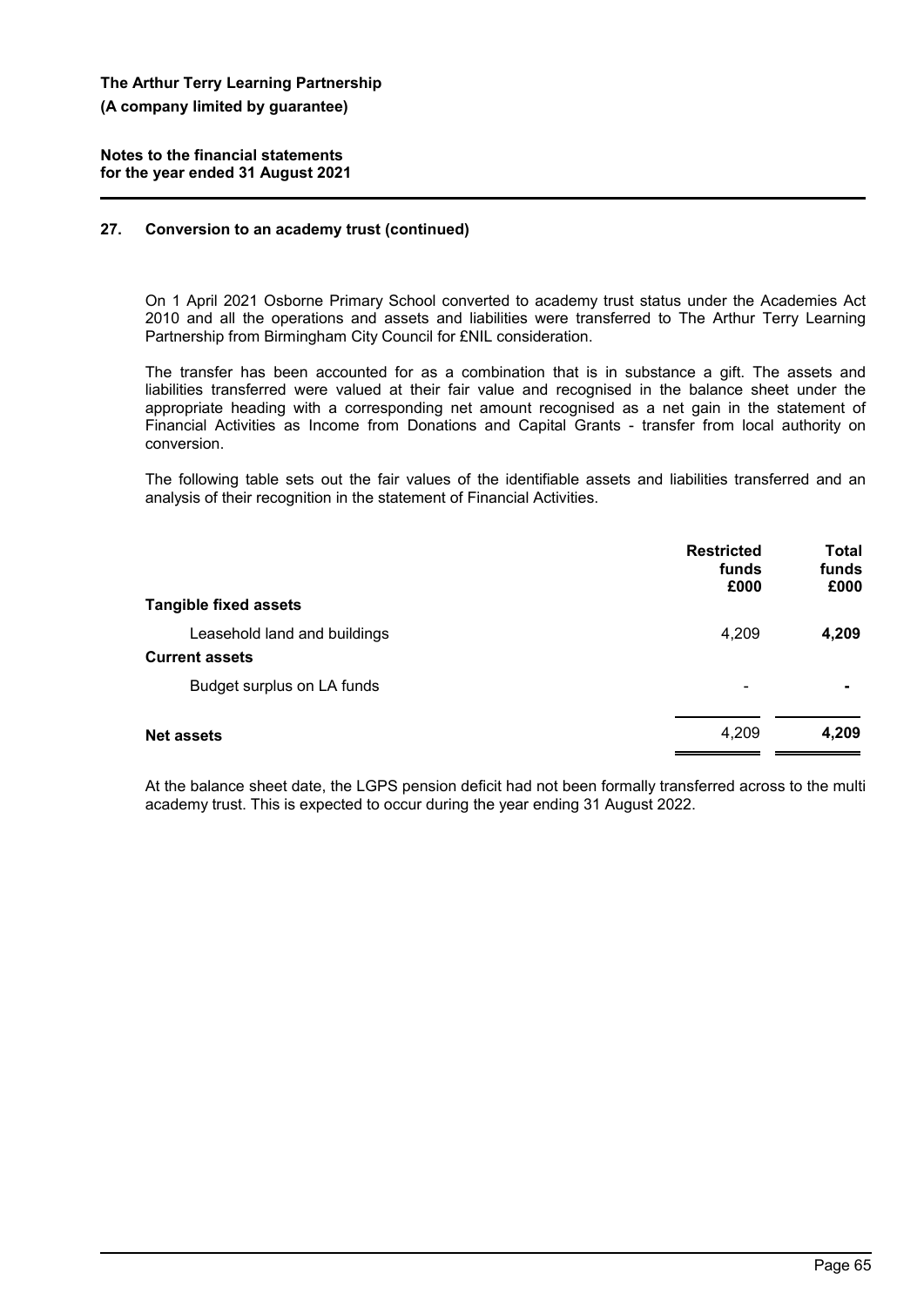#### **28. Pension commitments**

The multi academy trust's employees belong to two principal pension schemes: the Teachers' Pension Scheme England and Wales (TPS) for academic and related staff; and the Local Government Pension Scheme (LGPS) for non-teaching staff, which is managed by West Midlands Pension Fund, Staffordshire County Council and Warwickshire County Council. Both are multi-employer defined benefit schemes.

The latest actuarial valuation of the TPS related to the period ended 31 March 2016 and of the LGPS 31 March 2019.

Contributions amounting to £766,000 were payable to the schemes at 31 August 2021 (2020 - £698,000) and are included within creditors.

#### **Teachers' Pension Scheme**

The Teachers' Pension Scheme (TPS) is a statutory, contributory, defined benefit scheme, governed by the Teachers' Pension Scheme Regulations 2014. Membership is automatic for full-time teachers in academies. All teachers have the option to opt-out of the TPS following enrolment.

The TPS is an unfunded scheme to which both the member and employer makes contributions, as a percentage of salary - these contributions are credited to the Exchequer. Retirement and other pension benefits are paid by public funds provided by Parliament.

#### **The Teachers' Pension Budgeting and Valuation Account**

The Government Actuary, using normal actuarial principles, conducts a formal actuarial review of the TPS in accordance with the Public Service Pensions (Valuations and Employer Cost Cap) Directions 2014 published by HM Treasury every 4 years. The aim of the review is to specify the level of future contributions. Actuarial scheme valuations are dependent on assumptions about the value of future costs, design of benefits and many other factors. The latest actuarial valuation of the TPS was carried out as at 31 March 2016. The valuation report was published by the Department for Education on 5 March 2019. The key elements of the valuation and subsequent consultation are:

- employer contribution rates set at 23.68% of pensionable pay (including a 0.08% administration levy)
- total scheme liabilities (pensions currently in payment and the estimated cost of future benefits) for service to the effective date of £218,100 million and notional assets (estimated future contributions together with the notional investments held at the valuation date) of £196,100 million, giving a notional past service deficit of £22,000 million
- the SCAPE rate, set by HMT, is used to determine the notional investment return. The current SCAPE rate is 2.4% above the rate of CPI, assumed real rate of return is 2.4% in excess of prices and 2% in excess of earnings. The rate of real earnings growth is assumed to be 2.2%. The assumed nominal rate of return including earnings growth is 4.45%.

The next valuation result is due to be implemented from 1 April 2023.

The employer's pension costs paid to TPS in the year amounted to £4,597,000 (2020 - £4,220,000).

A copy of the valuation report and supporting documentation is on the Teachers' Pensions website (https://www.teacherspensions.co.uk/news/employers/2019/04/teachers-pensions-valuation-report.aspx).

Under the definitions set out in FRS 102, the TPS is an unfunded multi-employer pension scheme. The multi academy trust has accounted for its contributions to the scheme as if it were a defined contribution scheme. The multi academy trust has set out above the information available on the scheme.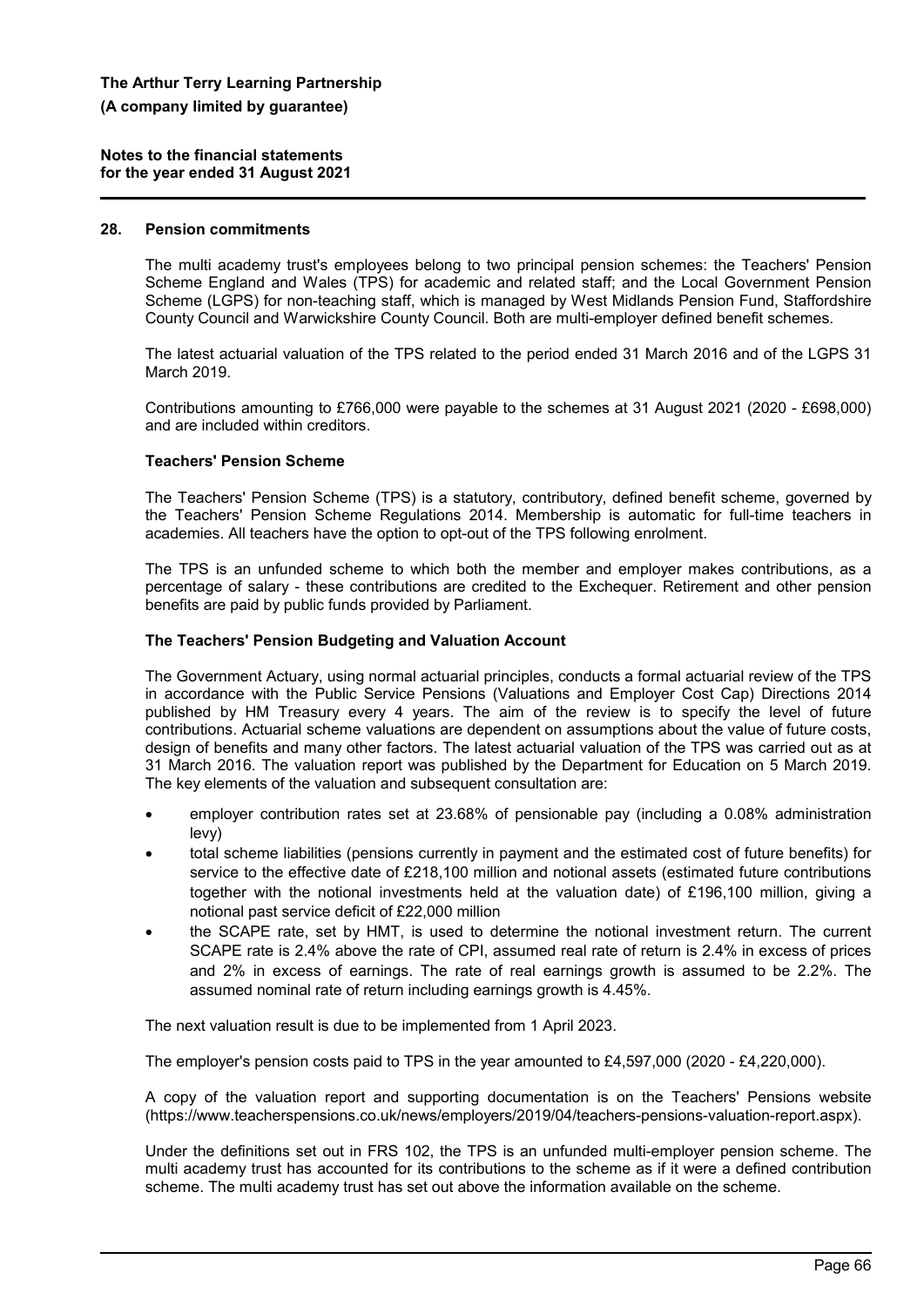#### **Notes to the financial statements for the year ended 31 August 2021**

## **28. Pension commitments (continued)**

## **Local Government Pension Scheme**

The LGPS is a funded defined benefit pension scheme, with the assets held in separate trusteeadministered funds. The total contribution made for the year ended 31 August 2021 was £2,713,000 (2020 - £2,094,000), of which employer's contributions totalled £2,223,000 (2020 - £1,699,000) and employees' contributions totalled £ 490,000 (2020 - £395,000). The agreed contribution rates for future years are 18.3 per cent for employers and 5.5 to 11.4 per cent for employees.

As described in note 27 the LGPS obligation relates to the employees of the multi academy trust, who were the employees transferred as part of the conversion from the maintained school and new employees who were eligible to, and did, join the Scheme in the year. The obligation in respect of employees who transferred on conversion represents their cumulative service at both the predecessor school and the multi academy trust at the balance sheet date.

Parliament has agreed, at the request of the Secretary of State for Education, to a guarantee that, in the event of academy closure, outstanding Local Government Pension Scheme liabilities would be met by the Department for Education. The guarantee came into force on 18 July 2013.

## **Principal actuarial assumptions**

|                                                    | 2021<br>% | 2020<br>% |
|----------------------------------------------------|-----------|-----------|
| Rate of increase in salaries                       | 3.65      | 2.96      |
| Rate of increase for pensions in payment/inflation | 2.9       | 221       |
| Discount rate for scheme liabilities               | 1.65      | 1.68      |
| Inflation assumption (CPI)                         | 2.9       | 221       |

The current mortality assumptions include sufficient allowance for future improvements in mortality rates. The assumed life expectations on retirement age 65 are:

|                      | 2021<br>Years | 2020<br><b>Years</b> |
|----------------------|---------------|----------------------|
| Retiring today       |               |                      |
| Males                | 21.7          | 21.6                 |
| Females              | 24.1          | 23.8                 |
| Retiring in 20 years |               |                      |
| Males                | 23.0          | 22.7                 |
| Females              | 25.9          | 25.5                 |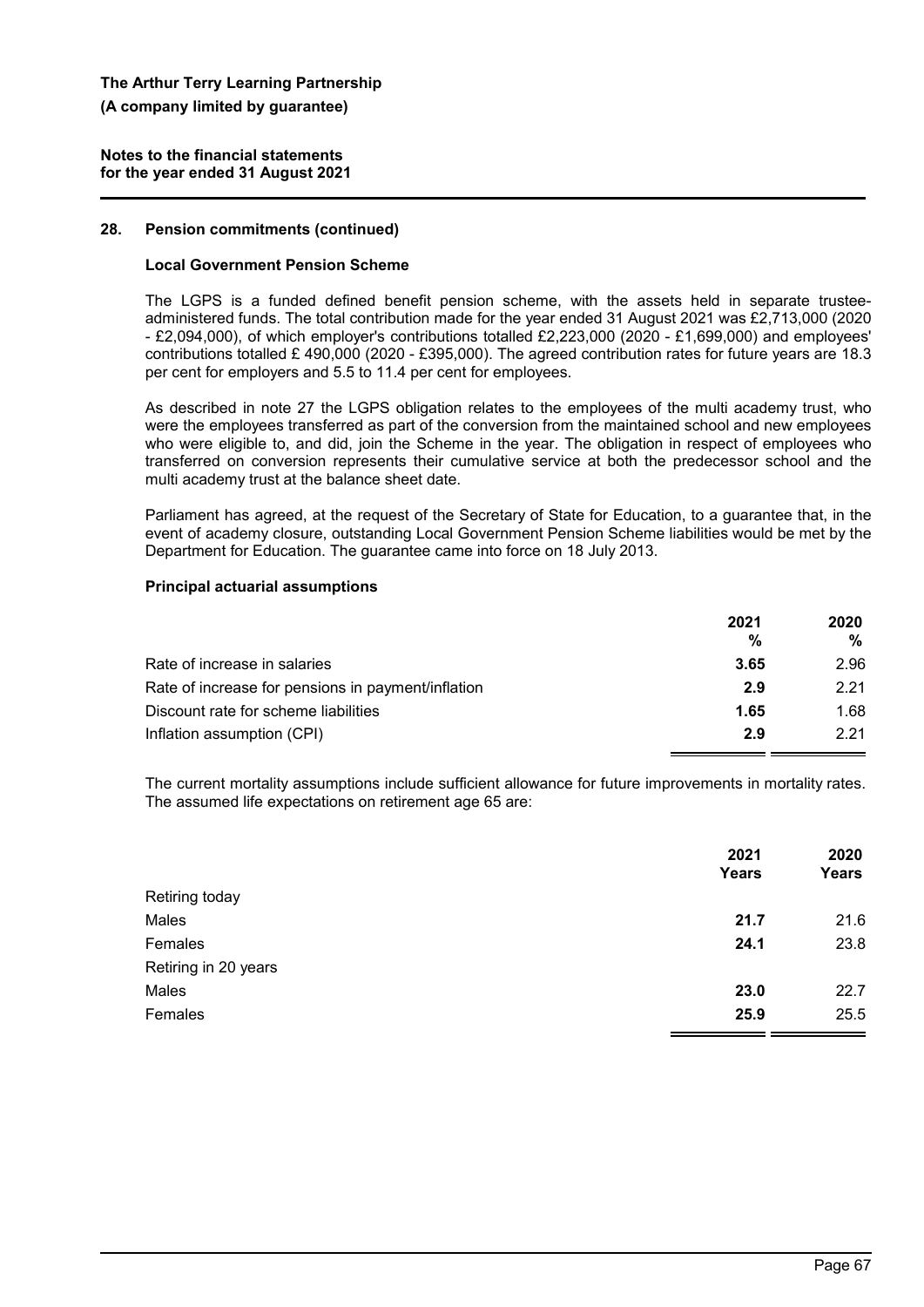## **28. Pension commitments (continued)**

## **Sensitivity analysis**

|                                        | 2021<br>£000 | 2020<br>£000 |
|----------------------------------------|--------------|--------------|
| Discount rate $+0.1\%$                 | (1, 535)     | (1,223)      |
| Discount rate -0.1%                    | 1,563        | 1,246        |
| Mortality assumption - 1 year increase | 192          | 164          |
| Mortality assumption - 1 year decrease | (191)        | (163)        |
| CPI rate $+0.1\%$                      | 1.741        | 1,645        |
| CPI rate $-0.1\%$                      | (1, 325)     | (1, 594)     |
|                                        |              |              |

## **Share of scheme assets**

The multi academy trust's share of the assets in the scheme was:

|                                     | 2021<br>£000 | 2020<br>£000 |
|-------------------------------------|--------------|--------------|
| Equities                            | 17,233       | 12,131       |
| Gilts                               | 3,579        | 3,082        |
| Corporate bonds                     | 1,057        | 510          |
| Property                            | 2,113        | 1,760        |
| Cash and other liquid assets        | 935          | 1,098        |
| Derivatives                         | 2,417        | 1,962        |
| <b>Total market value of assets</b> | 27,334       | 20,543       |

The actual return on scheme assets was £3,993,000 (2020 - £1,263,000).

The amounts recognised in the Statement of financial activities are as follows:

|                                                                  | 2021<br>£000   | 2020<br>£000 |
|------------------------------------------------------------------|----------------|--------------|
| Current service cost                                             | (3,998)        | (2,897)      |
| Past service cost                                                | $\blacksquare$ | (501)        |
| Interest income                                                  | 356            | 359          |
| Interest cost                                                    | (806)          | (748)        |
| Administrative expenses                                          | (2)            | (8)          |
| Total amount recognised in the Statement of financial activities | (4, 450)       | (3,795)      |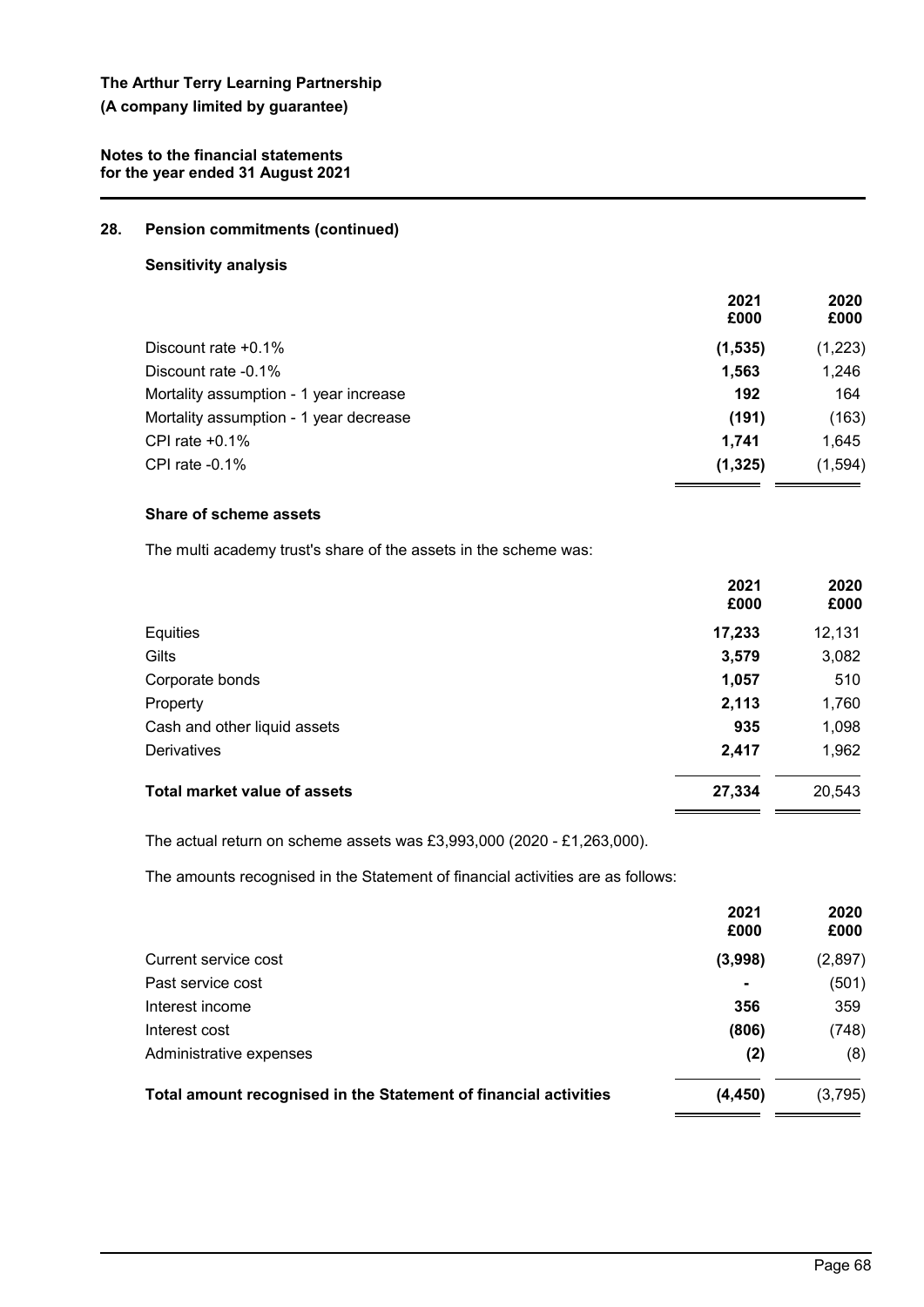## **28. Pension commitments (continued)**

Changes in the present value of the defined benefit obligations were as follows:

|                              | 2021<br>£000   | 2020<br>£000 |
|------------------------------|----------------|--------------|
| At 1 September               | 48,609         | 39,178       |
| Conversion of academy trusts | 272            | 948          |
| Current service costs        | 3,998          | 2,897        |
| Interest cost                | 806            | 748          |
| Employee contributions       | 490            | 395          |
| <b>Actuarial losses</b>      | 7,939          | 4,320        |
| Benefits paid                | (335)          | (378)        |
| Past service costs           | $\blacksquare$ | 501          |
| At 31 August                 | 61,779         | 48,609       |

Changes in the fair value of the multi academy trust's share of scheme assets were as follows:

|                               | 2021<br>£000 | 2020<br>£000 |
|-------------------------------|--------------|--------------|
| At 1 September                | 20,543       | 18,198       |
| Conversion of academy trusts  | 184          | 404          |
| Interest income               | 356          | 359          |
| Actuarial gains/(losses)      | 3,875        | (127)        |
| <b>Employer contributions</b> | 2,223        | 1,699        |
| Employee contributions        | 490          | 395          |
| Benefits paid                 | (335)        | (378)        |
| Administrative expenses       | (2)          | (7)          |
| At 31 August                  | 27,334       | 20,543       |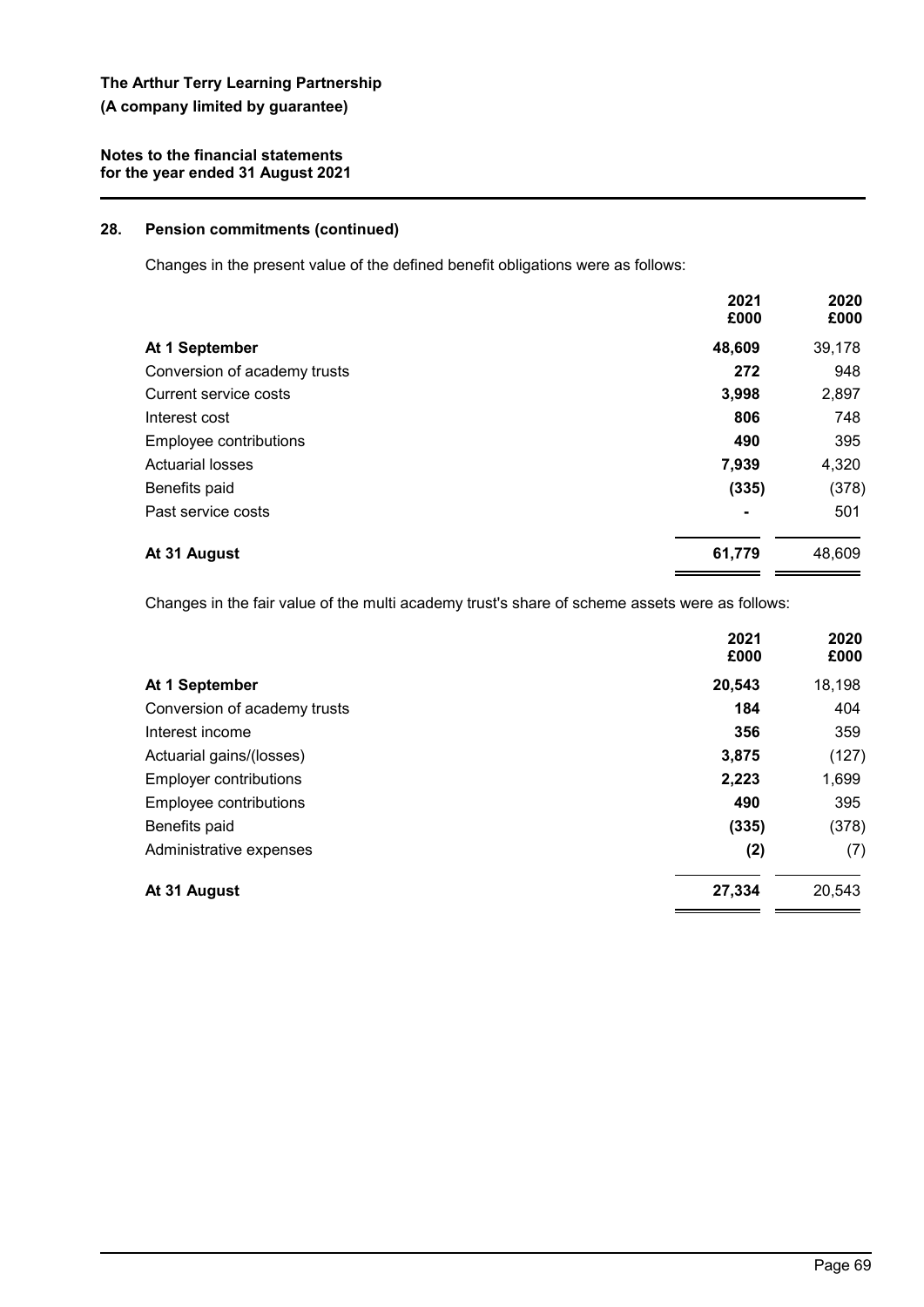## **29. Operating lease commitments**

At 31 August 2021 the multi academy trust had commitments to make future minimum lease payments under non-cancellable operating leases as follows:

|                                              | 2021   | 2020   |
|----------------------------------------------|--------|--------|
|                                              | £000   | £000   |
| <b>Land and buildings</b>                    |        |        |
| Not later than 1 year                        | 1,039  | 1,004  |
| Later than 1 year and not later than 5 years | 4,498  | 4,268  |
| Later than 5 years                           | 15,518 | 14,915 |
|                                              | 21,055 | 20,187 |

The commitment under land and buildings represents the total amount payable under the BSF / PFI contracts that the multi-academy trust is subject to.

|                                              | 2021<br>£000 | 2020<br>£000 |
|----------------------------------------------|--------------|--------------|
| Other                                        |              |              |
| Not later than 1 year                        | 52           | 75           |
| Later than 1 year and not later than 5 years | 44           | 47           |
|                                              | 96           | 122          |

## **30. Members' liability**

Each member of the charitable company undertakes to contribute to the assets of the company in the event of it being wound up while he/she is a member, or within one year after he/she ceases to be a member, such amount as may be required, not exceeding £10 for the debts and liabilities contracted before he/she ceases to be a member.

#### **31. Related party transactions**

No related party transactions took place in the period of account, other than certain trustees' remuneration and expenses already disclosed in note 14.

## **32. Agency arrangements**

The trust distributes 16-19 bursary funds from the ESFA to students as an agent. In the accounting year ended 31 August 2020, the trust received £74,000 (2020 - £62,000) and distributed £31,000 (2020 - £62,000).

At the balance sheet date there was £43,000 (2020 - £Nil) owing to specific pupils.